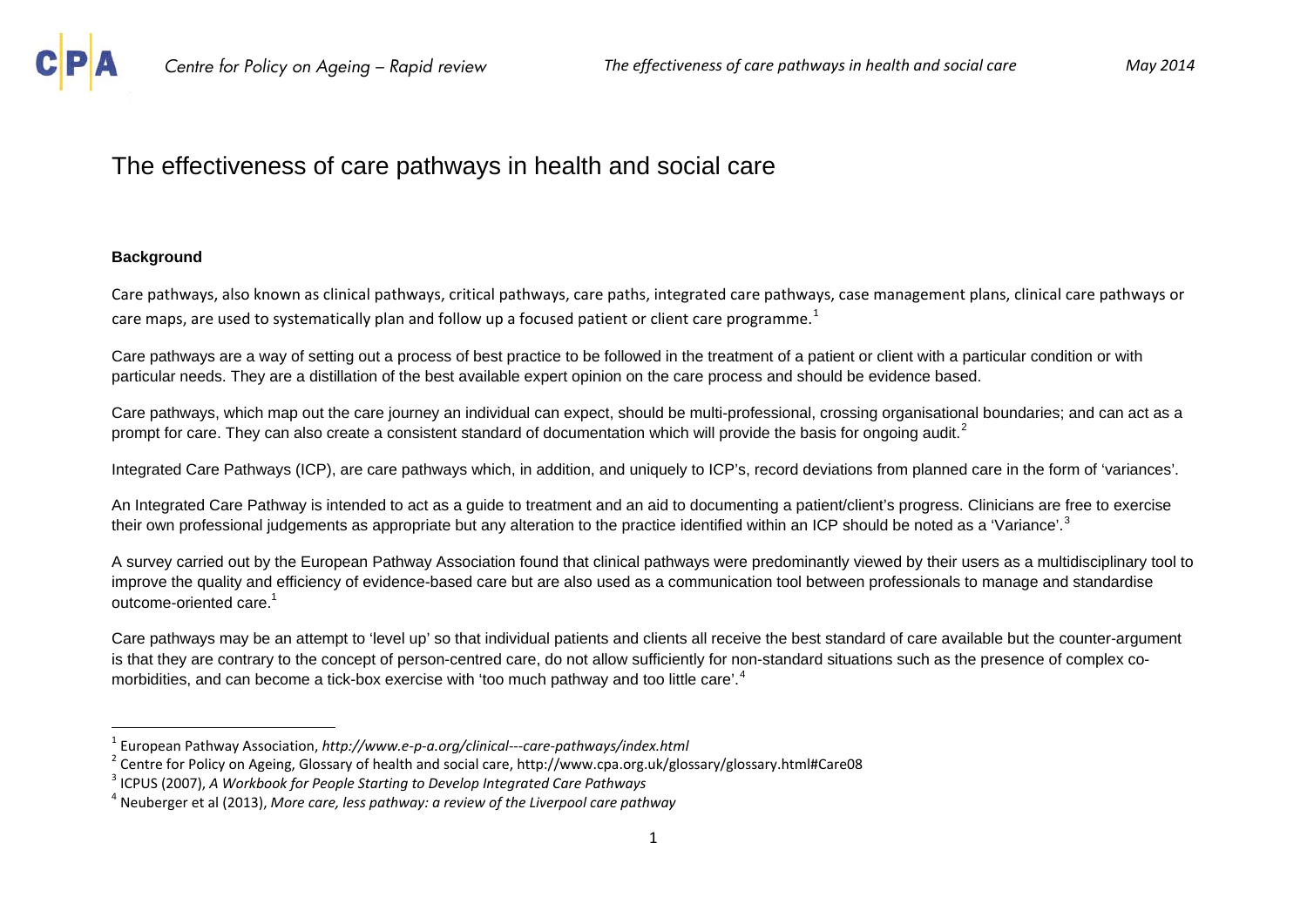The effectiveness of care pathways can be viewed in a number of ways. From the point of view of the patient or client, effectiveness will be seen in terms of improved clinical outcomes or improved levels of care and quality of life. A service administrator, while also seeking improved outcomes, may see effectiveness in terms of a reduction in costs and in the use of resources.

#### **Summary and key findings**

- Care pathways seek to document best practice in care for a well-defined group of patients or clients. They are an attempt to 'level up' so that individual patients and clients all receive the best standard of care available
- Care pathways are context-specific complex interventions so assessments of effectiveness may not be transferable
- Care pathways are most effective in contexts where the trajectory of care is predictable
- Clinical pathways are associated with reduced in-hospital errors/complications and improved documentation without impacting on length of stay and hospital costs
- In general, care pathways report a positive impact on clinical outcomes, cost reduction, patient satisfaction, teamwork and process outcomes but these positive findings are not universal
- Pathways have a significant impact on the organisation of care processes, however, pathway methodology does not have a significant impact on patient-focused organisation, communication with patients and family or collaboration with primary care
- Care pathways have the potential of enhancing cross-setting collaboration and rebalancing care between hospital and local community provision but there is very little evidence of the use of care pathways in the community
- End-of-life care is a special circumstance with important patient and relative outcomes that may not be easily incorporated into a care pathway. Implementation of the Liverpool Care Pathway, while having the good intention of setting end-of-life care standards has, on too many occasions, led to a withdrawal or reduction of care, a 'tick-box' mentality and actions which would appear to hasten the death of the patient.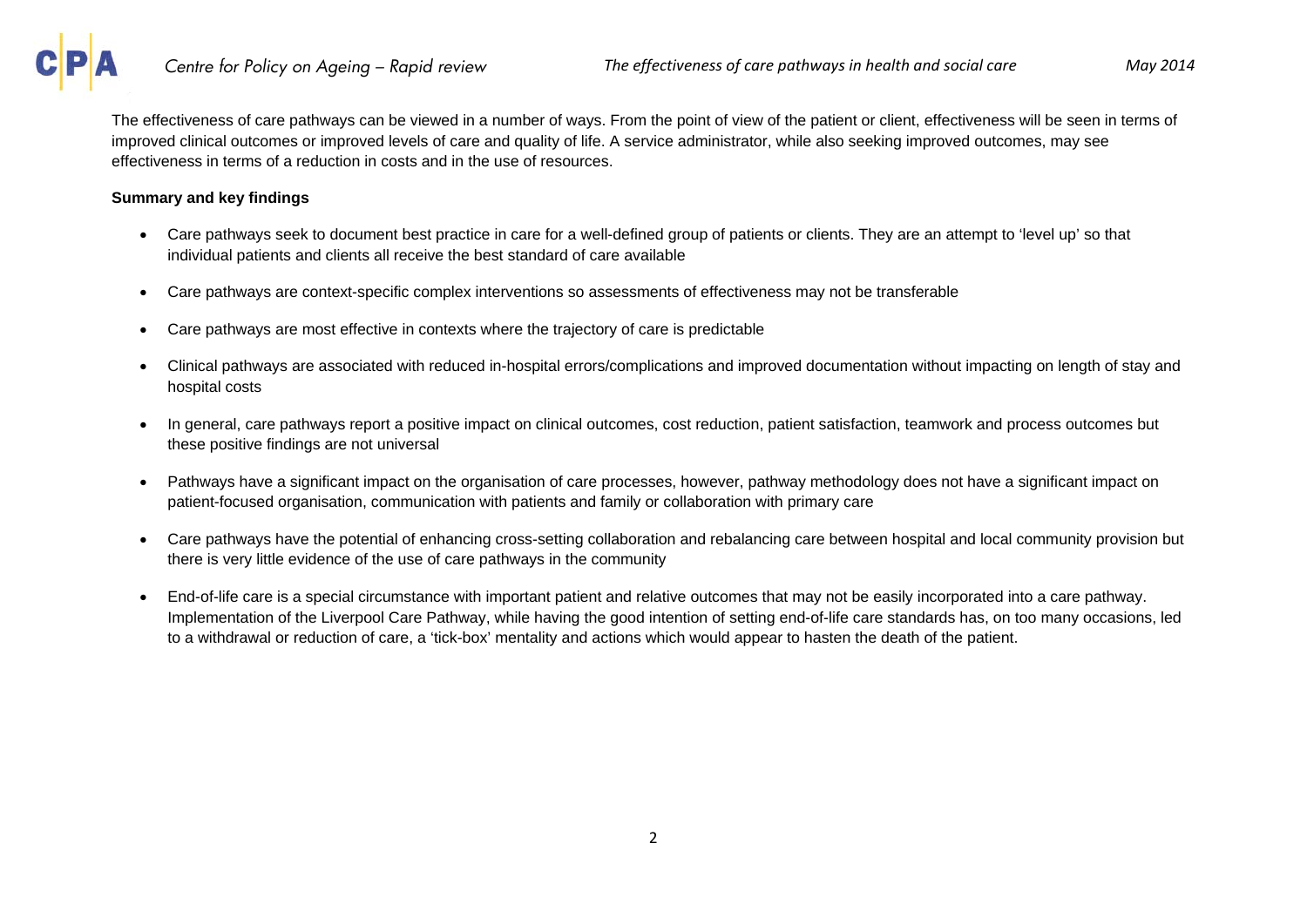#### **The effectiveness of care pathways**

The development and use of care pathways pervades many areas of health and social care. Today, it would probably be difficult to find an area of health care in the UK for which a care pathway approach has not been attempted. A 2004 survey of health professionals in Europe<sup>[5](#page-2-0)</sup> found that the perceived level of present and future adoption of care pathways was highest in the UK.

Care pathways are often developed at the local level to meet local needs, circumstances and expectations and so, even for the same type of care, these, locally developed, care pathways are likely to differ from one another not only in their content but also in their effectiveness. A well designed care pathway will however include a framework for the evaluation and assessment of its own effectiveness.

A 2005 evaluation of the quality of integrated care pathway development in the UK National Health Service found that there was wide variability in the quality of the ICPs being developed, and the development of ICPs in many health-care organisations was inadequate.<sup>[6](#page-2-1)</sup> Variability of the ICPs being developed may have a direct impact on the quality of patient care, and potential improvements in care and service delivery may not be identified, implemented or reviewed.



<span id="page-2-3"></span>Care pathways are complex<sup>[7](#page-2-2)</sup> and usually developed for a particular group of patients or clients with particular needs in particular circumstances. That means that the lessons learned about effectiveness in a particular context may not be transferrable.

<span id="page-2-4"></span>They are most effective in circumstances where the trajectory of care is predictable $8$ 

<span id="page-2-1"></span><span id="page-2-0"></span><sup>5</sup> Hindle and Yazbeck (2005), *Clinical pathways in 17 European Union countries: <sup>a</sup> purposive survey*

 $^6$  Croucher (2005), An Evaluation of the Quality of Integrated Care Pathway Development in the UK National Health Service

<span id="page-2-2"></span> $^7$  Allen, Gillen and Rixson (2009), The effectiveness of integrated care pathways for adults and children in health care settings: a systematic review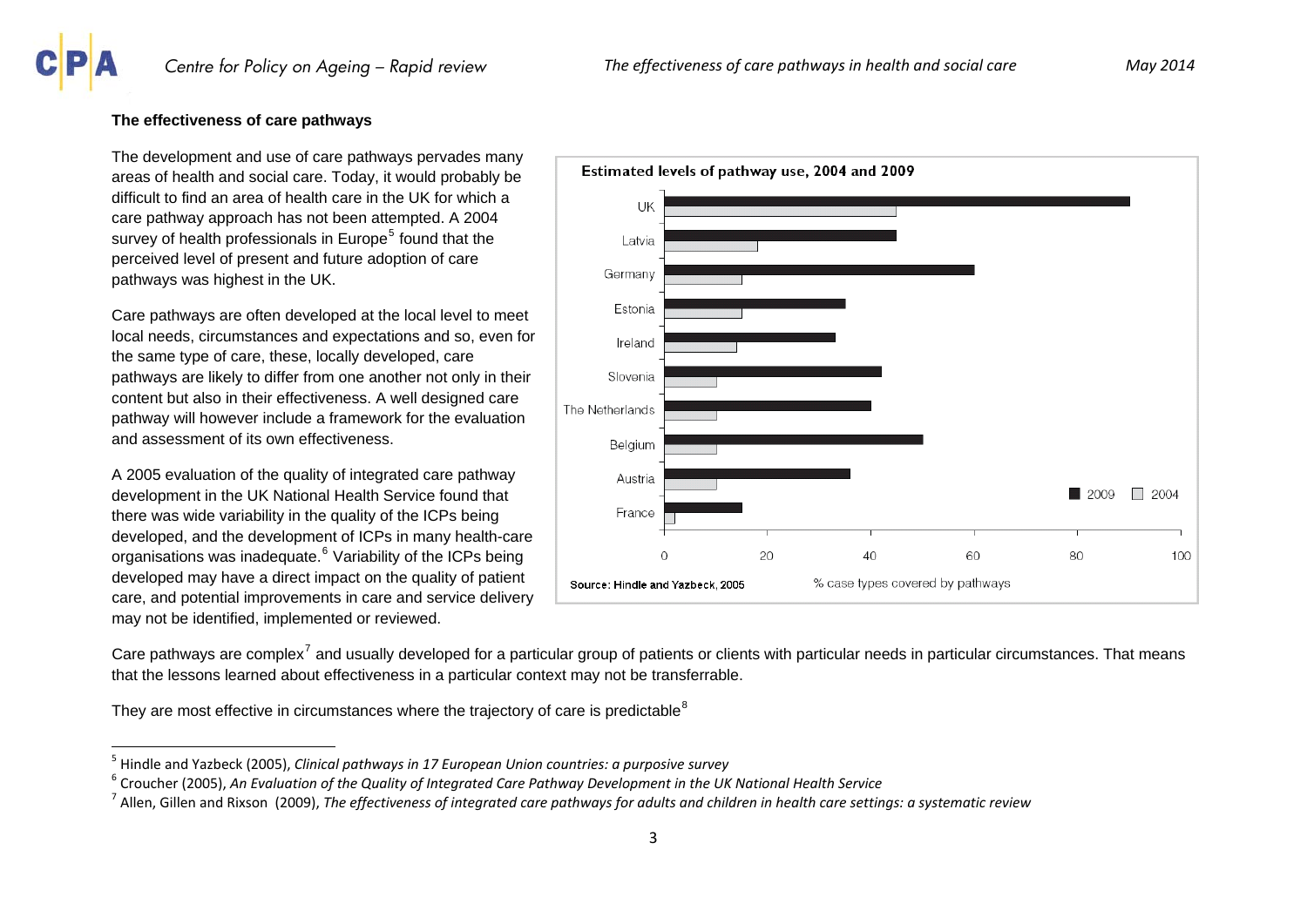

#### **Clinical outcomes**

<span id="page-3-13"></span><span id="page-3-10"></span><span id="page-3-9"></span>The use of care pathways has been associated with reduced in-hospital complications<sup>[9](#page-3-0)</sup> and strong positive effects on safety and quality of care<sup>[10](#page-3-1)</sup>. Van Herck et al<sup>[11](#page-3-2)</sup> found that 65.5% of the included studies reported a positive effect on clinical outcomes, while 32% reported no effect and 2.4% a negative effect. Bandolier<sup>[12](#page-3-3)</sup> reported on improved clinical outcomes for hip and knee replacements, fractured neck of femur, inpatient asthma management, community acquired pneumonia, heart failure, community acquired lower respiratory tract infections, bronchiolitis, and caesarean section. Hindle, Dowdeswell and Yasbeck<sup>[13](#page-3-4)</sup> list earlier studies that describe positive effects on quality of care and patient outcomes for geriatric patients with depression, patients undergoing regional anaesthesia for outpatient orthopaedic surgery, pain management, neonatal intensive care, peri-operative settings, amputation, elective infrarenal aortic reconstructions, urology patients, inpatient asthma care and hip and knee arthroplasty.

<span id="page-3-12"></span>In contrast, Bryson & Browning<sup>[14](#page-3-5)</sup> found very little evidence of improved outcomes and Every et al<sup>[16](#page-3-6)</sup> reported no change in clinical outcome or readmission rate with just one of the six publications in that review reporting a decreased rate of nosocomial (hospital-acquired) infection.

#### **Cost effectiveness**

The goal of clinical pathways is to provide appropriate and effective health care and to reduce variation in practice. It is also considered as an effective means of reducing health care costs.<sup>[15](#page-3-7)</sup>

There is however a real danger when care pathways are brought in from external sources and implemented on the basis of administrative attempts to reduce costs. Although cost savings can and should be evaluated with the care pathway, the goal of improving guideline compliance and overall quality of care should be the primary focus.  $16$ 

<span id="page-3-11"></span><span id="page-3-6"></span>In the review by Van Herck et al<sup>[11](#page-3-9)</sup> 82.5% of the studies reported a positive effect on reducing costs, while 13.5% described no effect and 4% a negative effect. A 2013 study<sup>[17](#page-3-0)</sup> of the introduction of a clinical pathway in postoperative clinical care following major head and neck surgery found a 27% reduction in costs per patient and several other studies have identified reduced length of stay following pathway introduction.<sup>[12](#page-3-10),[16](#page-3-6),[18](#page-3-1),19</sup>

 $^8$  Allen, Gillen and Rixson (2009), Systematic review of the effectiveness of integrated care pathways: what works, for whom, in what circumstances?

<span id="page-3-0"></span> $^9$  Rotter et al (2010), Clinical pathways: effects on professional practice, patient outcomes, length of stay and hospital costs

<span id="page-3-1"></span><sup>10</sup> Mad et al (2008), *Clinical pathways: systematic review of outcome parameters and effectiveness*

<span id="page-3-2"></span><sup>11</sup> Van Herk (2004), *Effects of Clinical Pathways: do they work?*

<span id="page-3-3"></span><sup>12</sup> Bandolier Forum (2003), *On Care Pathways*

<span id="page-3-4"></span><sup>&</sup>lt;sup>13</sup> Hindle, Dowdeswell and Yasbeck (2004), Report of a survey of clinical pathways and strategic asset planning in 17 EU countries

<span id="page-3-5"></span><sup>14</sup> Bryson and Browning (1999), *Clinical audit and quality using integrated pathways of care. Report No.: CA96/01*

<span id="page-3-7"></span><sup>15</sup> Sermeus et al (2005), *An introduction to clinical pathways*

<span id="page-3-8"></span><sup>16</sup> Every et al (2000), *Critical pathways: <sup>a</sup> review*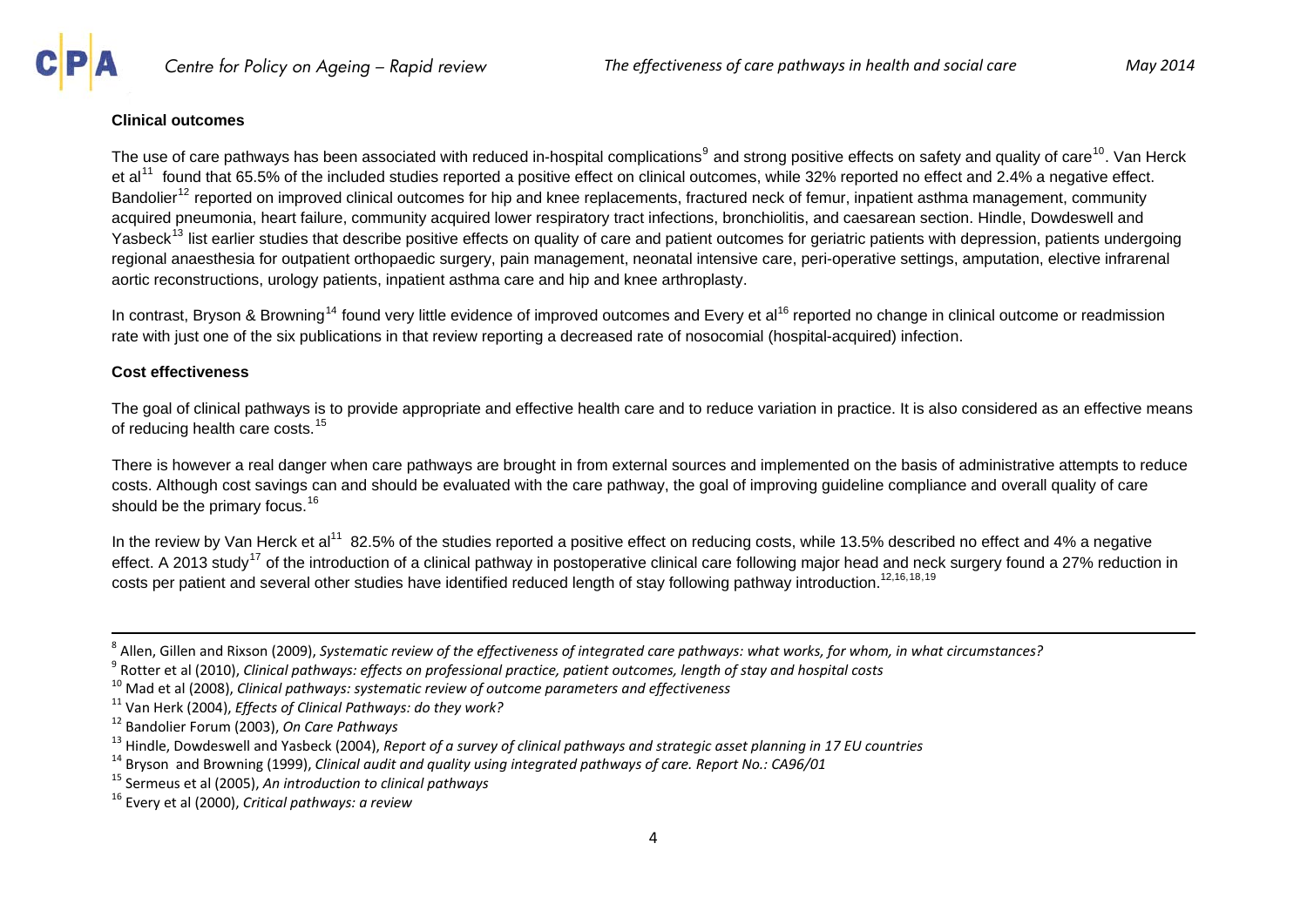

#### **Patient and client satisfaction**

In the review by Van Herck et al<sup>[11](#page-3-9)</sup> 62.2% of the studies reviewed reported a positive effect on patient satisfaction while 29.7% reported no change and 8.1% a negative effect. Bandolier<sup>[12](#page-3-10)</sup>, Renholm<sup>[18](#page-3-11)</sup> and Bryson and Browning<sup>[14](#page-3-12)</sup> have all also reported improvements in patient satisfaction.

#### **Teamwork**

One of the potential benefits of care pathways is to improve communication between professionals. While one study<sup>[20](#page-4-0)</sup> revealed that, although integrated care pathways led to improved outcomes for the health care trust, there was little evidence to suggest that inter-professional relationships and communication were enhanced, others have shown that, while there may not have been a measurable improvement in clinical outcomes, communication between professionals has improved.<sup>[21,](#page-4-1)22</sup> [Interdisciplinary teamwork could be supported by clinical pathways in some areas, but not in others.](#page-4-2)<sup>10</sup> [A](#page-3-13) [2012](#page-3-13) review<sup>23</sup> concluded that care pathways have the potential to support inter-professional teams in improving teamwork, but further research is still needed to clarify the contexts within which pathways can be effective, the mediating components required, and the aspects of teamwork that care pathways can be expected to have an effect on. Bryson and Browning<sup>[14](#page-3-12)</sup> found that clinical pathways were good educational tools for new staff, mainly for nurses and allied health professionals, however a strong disagreement was found between staff members about whether clinical pathways improved communication.

#### **Process outcomes**

Integrated Care Pathways can be effective in improving documentation of treatment goals, documentation of communication with patients, carers and health professionals but ICP documentation can introduce scope for new kinds of error.<sup>[8](#page-2-4)</sup> Other studies have also found that clinical pathways are associated with improved documentation.<sup>[9](#page-3-13),[24](#page-4-3)</sup> The review by Van Herck<sup>[11](#page-3-9)</sup> et al found a positive effect on the process outcomes after the introduction of a clinical pathway in 86% of the included studies. No effect or negative effects were found in 7% of the studies respectively

#### **End-of-life care**

Developed from a model of care successfully used in hospices, the Liverpool Care Pathway for the Dying Patient (LCP) is a generic approach to care for the dying, intended to ensure that uniformly good care is given to everyone thought to be in the final stages before death.

 $^{17}$  Dautremont et al (2013), Cost-effectiveness analysis of a postoperative clinical care pathway in head and neck surgery with microvascular reconstruction

18 Renholm et al (2002), *Critical pathways. A systematic review*

<sup>19</sup> Kul et al (2012), *Effects of care pathways on the in‐hospital treatment of heart failure: <sup>a</sup> systematic review*

<span id="page-4-0"></span><sup>20</sup> Atwal and Caldwell (2002), *Do multidisciplinary integrated care pathways improve interprofessional collaboration?*

<span id="page-4-1"></span><sup>&</sup>lt;sup>21</sup> Sulch et al (2002), Does an integrated care pathway improve processes of care in stroke rehabilitation? A randomized controlled trial

<span id="page-4-2"></span><sup>22</sup> Sulch et al (2000), *Randomized Controlled Trial of Integrated (Managed) Care Pathway for Stroke Rehabilitation*

<span id="page-4-3"></span><sup>23</sup> Deneckere et al (2012), *Care pathways lead to better teamwork: results of <sup>a</sup> systematic review*

<sup>24</sup> Kwan et al (2004), *Effects of introducing an integrated care pathway in an acute stroke unit*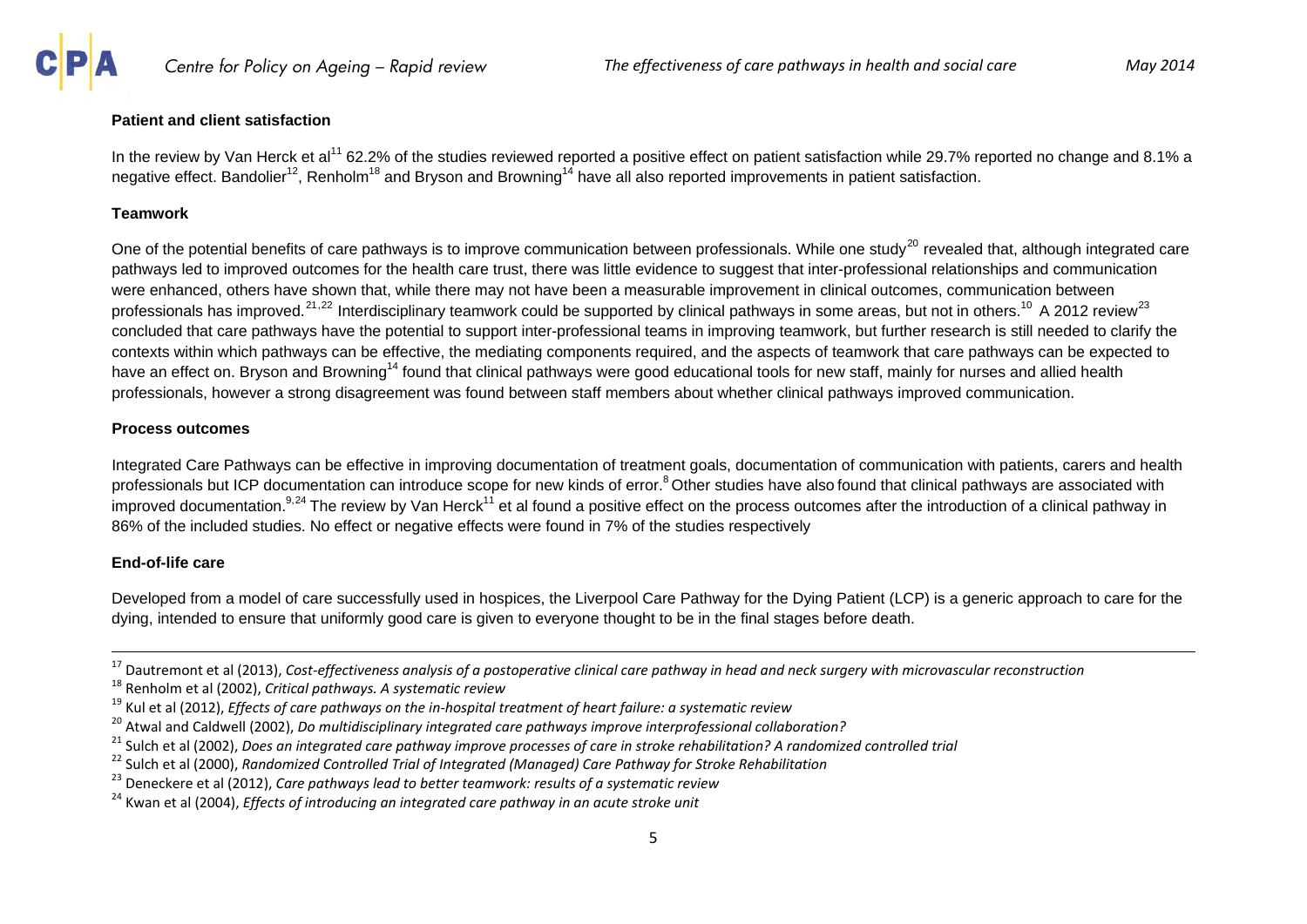

A 2013 review of the pathway, by a panel chaired by Baroness Julia Neuberger<sup>[4](#page-0-5)</sup>, found that when the LCP is used properly, patients die a peaceful and dignified death, but implementation of the LCP is sometimes associated with poor care.

The review noted that independent, prospective testing of the Liverpool Care Pathway had not yet been carried out after nearly 10 years of its dissemination.

The panel repeatedly heard stories of relatives or carers visiting a patient, only to discover that without any forewarning there had been a dramatic change in treatment. There now appeared to be no clinical care or palliative care, and the patient was unnecessarily or excessively sedated. Some people believe that to implement the LCP is a way of deliberately hastening someone's death, and the review heard about poor communication between clinicians and patients, their relatives and carers about what was happening during the dying process.

During this review, the panel heard of many instances where the commencement of the LCP had led to a withdrawal of care, in some cases with relatives and carers left to do the caring themselves as much as they could. Families repeatedly said that starting the LCP seemed to mean that proper clinical assessments of the need for medication ceased, instead of occurring every four hours as recommended in the LCP document; the LCP was then experienced as if it were a protocol, even a "tick-box" exercise, through which the next step was to stop food and fluids and give continuous infusions of strong opioids and sedatives without justification or explanation.

The review concluded that there was often too much pathway and too little care.

The usual pathway objectives of improved clinical outcomes and cost saving are not appropriate in the case of end-of-life care. A 2013 systematic review<sup>[25](#page-5-0)</sup> of end-of-life care pathways said that recommendations for the use of end-of-life pathways in caring for the dying cannot be made but all health services using end-of-life care pathways are encouraged to have their use of the pathway, to date, independently audited. In future studies, outcome measures should include benefits or harms concerning the outcomes of interest ... in relation to patients, families, carers and health professionals.

<span id="page-5-0"></span><sup>25</sup> Chan and Webster (2013), *End‐of‐life care pathways for improving outcomes in caring for the dying*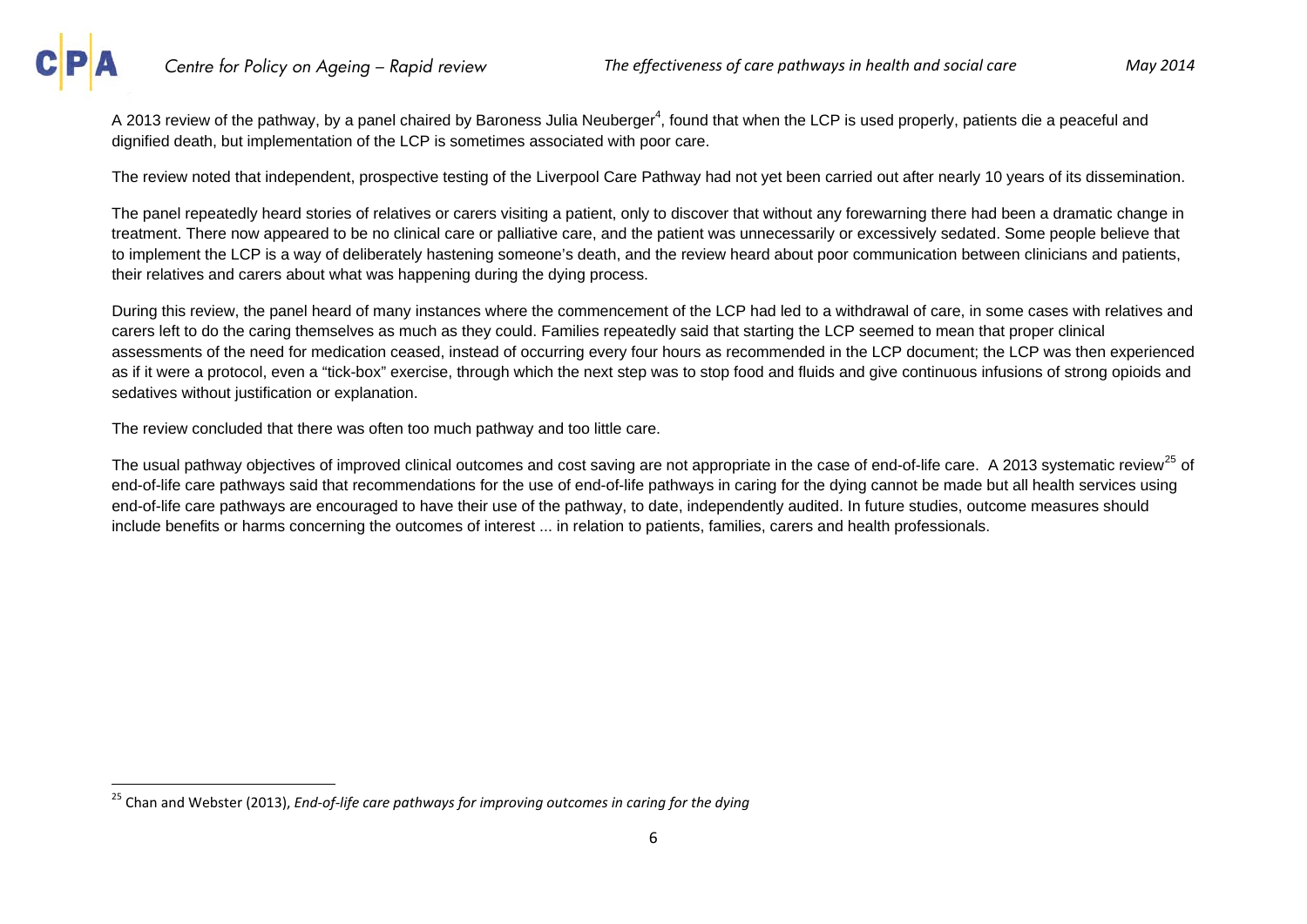P

#### **A review of the literature**

|    |                                                                | Page |
|----|----------------------------------------------------------------|------|
| a) | Reviews and overviews of effectiveness                         | 8    |
| b) | Developing and auditing care pathways                          | 21   |
| c) | The use of technology                                          | 23   |
| d) | The effect on professional development                         | 24   |
| e) | <b>Cost effectiveness</b>                                      | 26   |
|    | The effectiveness of care pathways in particular circumstances |      |
| f) | <b>Cardiovascular disease and heart failure</b>                | 27   |
| g) | Dental care (Oral health)                                      | 28   |
| h) | End of life care                                               | 29   |
| i) | <b>Hip fracture</b>                                            | 34   |
| j) | Integrating health and social care                             | 35   |
| k) | <b>Mental health</b>                                           | 38   |
| I) | <b>Primary Care</b>                                            | 41   |
|    | m) Stroke                                                      | 42   |
|    | n) Surgery                                                     | 45   |
|    | <b>References</b>                                              | 46   |

Within each section, the reviewed literature is listed in reverse chronological order with the most recent publication first.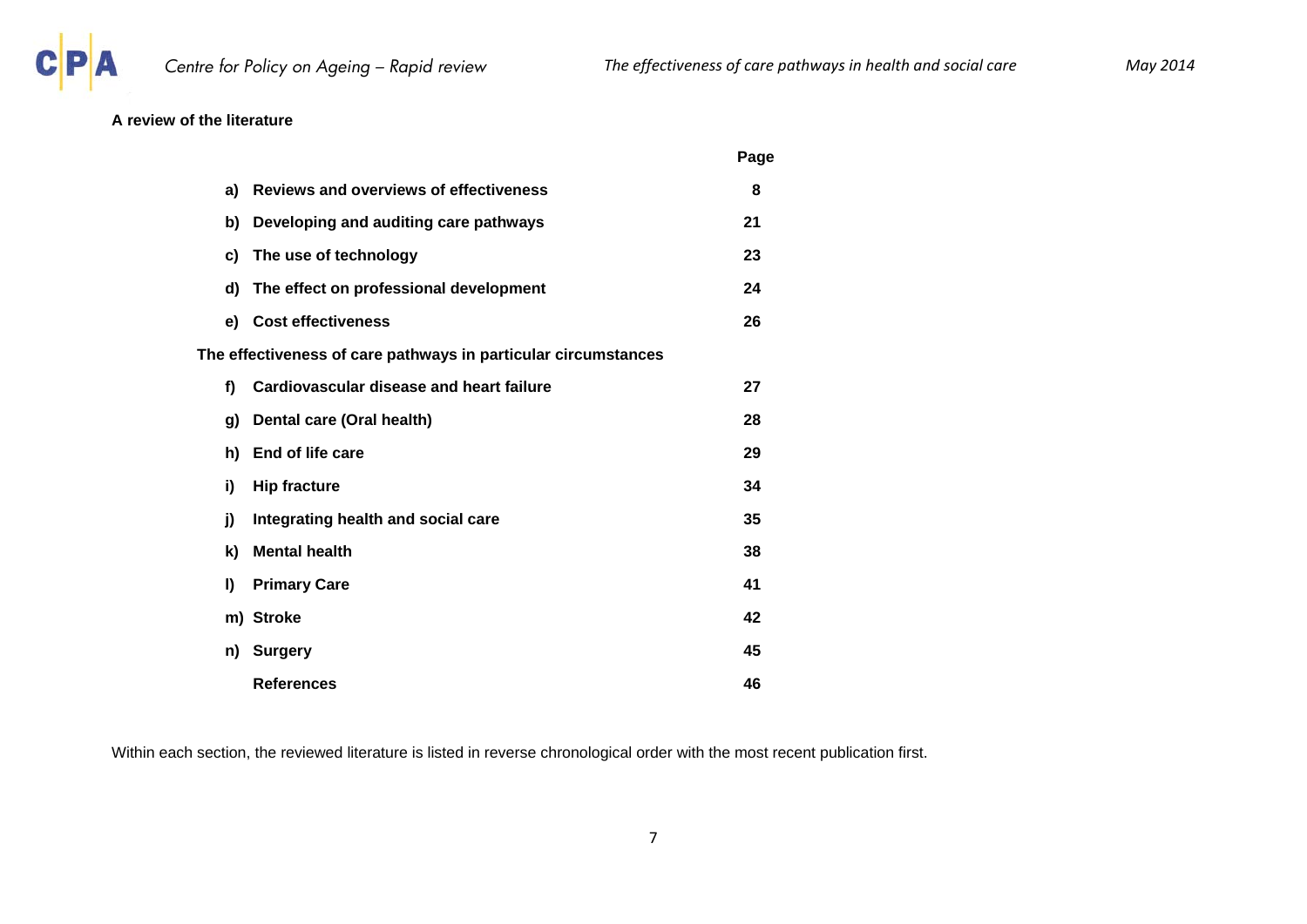

## **a) Reviews and overviews**

<span id="page-7-0"></span>

| <b>Study</b>                                                                                                                                                                                                                                                                | <b>Findings</b>                                                                                                                                                                                                                                                                                                                                                                                                                                                                                                                                                                                                                                                                                                                                                                                                                                                                                                                                                                                                                                                                                                                                                                                                                                                                                                                                                                                                                                                                                                                                                                                                                                                                                                                                                                                          |
|-----------------------------------------------------------------------------------------------------------------------------------------------------------------------------------------------------------------------------------------------------------------------------|----------------------------------------------------------------------------------------------------------------------------------------------------------------------------------------------------------------------------------------------------------------------------------------------------------------------------------------------------------------------------------------------------------------------------------------------------------------------------------------------------------------------------------------------------------------------------------------------------------------------------------------------------------------------------------------------------------------------------------------------------------------------------------------------------------------------------------------------------------------------------------------------------------------------------------------------------------------------------------------------------------------------------------------------------------------------------------------------------------------------------------------------------------------------------------------------------------------------------------------------------------------------------------------------------------------------------------------------------------------------------------------------------------------------------------------------------------------------------------------------------------------------------------------------------------------------------------------------------------------------------------------------------------------------------------------------------------------------------------------------------------------------------------------------------------|
| Vanhaecht K, Ovretveit J, Elliott M J, Sermeus W,<br>Ellershaw J and Panella M (2012) Have We Drawn<br>the Wrong Conclusions About the Value of Care<br>Pathways? Is a Cochrane Review Appropriate?,<br>Evaluation & the Health Professions 35 (1): 28-42                   | Expresses the view that, although care pathways are used increasingly worldwide to organize patient<br>care, different views exist about their effectiveness. One of the reasons for this is that pathways are<br>complex interventions. The authors note that a recent Cochrane review was published which reported<br>positive results, but although the Cochrane team performed excellent work with an enormous<br>commitment, the conclusions may be inappropriate. To fully understand the potential and problems of<br>care pathways, it is important to define (a) exactly what we are talking about (b) whether the study<br>methods are appropriate, and (c) whether we can properly define the outcomes.                                                                                                                                                                                                                                                                                                                                                                                                                                                                                                                                                                                                                                                                                                                                                                                                                                                                                                                                                                                                                                                                                       |
| Rotter T, Kinsman L, James E L, Machotta A,<br>Gothe H, Willis J, Snow P and Kugler J (2010)<br>Clinical pathways: effects on professional practice,<br>patient outcomes, length of stay and hospital<br>costs, Cochrane Database of Systematic Reviews<br>Reviews 2010 (3) | A systematic review to assess the effect of clinical pathways on professional practice, patient outcomes,<br>length of stay and hospital costs. Included were randomised controlled trials, controlled clinical trials,<br>controlled before and after studies and interrupted time series studies comparing stand alone clinical<br>pathways with usual care as well as clinical pathways as part of a multifaceted intervention with usual<br>care.<br>Twenty-seven studies involving 11,398 participants met the eligibility and study quality criteria for<br>inclusion. Twenty studies compared stand alone clinical pathways with usual care. These studies<br>indicated a reduction in in-hospital complications and improved documentation. There was no evidence<br>of differences in readmission to hospital or in-hospital mortality. Length of stay was the most commonly<br>employed outcome measure with most studies reporting significant reductions. A decrease in hospital<br>costs/ charges was also observed, ranging from WMD +261 US\$ favouring usual care to WMD -4919<br>US\$ favouring clinical pathways (in US\$ dollar standardized to the year 2000). Considerable<br>heterogeneity prevented meta-analysis of length of stay and hospital cost results. An assessment of<br>whether lower hospital costs contributed to cost shifting to another health sector was not undertaken.<br>Seven studies compared clinical pathways as part of a multifaceted intervention with usual care. No<br>evidence of differences were found between intervention and control groups.<br>Authors' conclusions: Clinical pathways are associated with reduced in-hospital complications and<br>improved documentation without negatively impacting on length of stay and hospital costs. |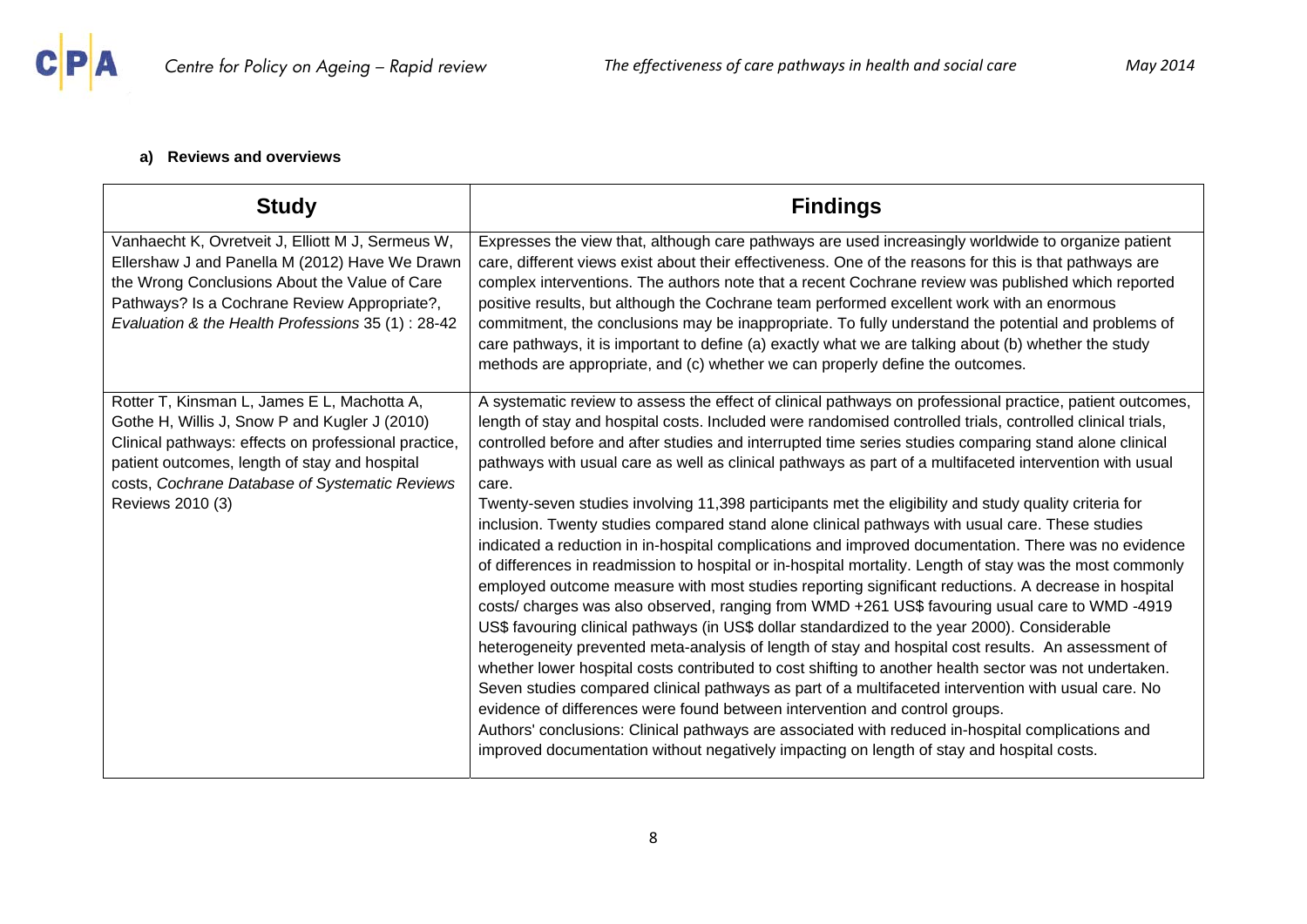| Allen D A, Gillen E and Rixson L J (2009)        | A systematic review of high-quality randomised controlled trials published between 1980 and 2008, to        |
|--------------------------------------------------|-------------------------------------------------------------------------------------------------------------|
| Systematic review of the effectiveness of        | identify the circumstances in which Integrated care pathways (ICP)s are effective.                          |
| integrated care pathways: what works, for whom,  | Findings:                                                                                                   |
| in what circumstances?, International Journal of | 1. For relatively predictable trajectories of care ICPs can be effective in supporting proactive care       |
| Evidence-based Healthcare 7 (2): 61-74           | management and ensuring that patients receive relevant clinical interventions and/or assessments in a       |
|                                                  | timely manner. This can lead to improvements in service quality and service efficiency without adverse      |
|                                                  | consequences for patients.; 2.ICPs are an effective mechanism for promoting adherence to guidelines         |
|                                                  | or treatment protocols thereby reducing variation in practice.; 3.ICPs can be effective in improving        |
|                                                  | documentation of treatment goals, documentation of communication with patients, carers and health           |
|                                                  | professionals.; 4.ICPs can be effective in improving physician agreement about treatment options.           |
|                                                  | 5.ICPs can be effective in supporting decision-making when they incorporate a decision-aide.; 6.The         |
|                                                  | evidence considered in this review indicates that ICPs may be particularly effective in changing            |
|                                                  | professional behaviours in the desired direction, where there is scope for improvement or where roles       |
|                                                  | are new.; 7. Even in contexts in which health professionals are already experienced with a particular       |
|                                                  | pathway, ICP use brings additional beneficial effects in directing professional practice in the desired     |
|                                                  | direction.; 8.ICPs may be less effective in bringing about service quality and efficiency gains in variable |
|                                                  | patient trajectories.; 9.ICPs may be less effective in bringing about quality improvements in               |
|                                                  | circumstances in which services are already based on best evidence and multidisciplinary working is         |
|                                                  | well established.; 10. Depending on their purpose, the benefits of ICPs may be greater for certain patient  |
|                                                  | subgroups than others.; 11. We do not know whether the costs of ICP development and implementation          |
|                                                  | are justified by any of their reported benefits.; 12.ICPs may need supporting mechanisms to underpin        |
|                                                  | their implementation and ensure their adoption in practice, particularly in circumstances in which ICP      |
|                                                  | use is a significant change in organisational culture.; 13.ICP documentation can introduce scope for        |
|                                                  | new kinds of error.                                                                                         |
|                                                  | Conclusions: ICPs are most effective in contexts where patient care trajectories are predictable. Their     |
|                                                  | value in settings in which recovery pathways are more variable is less clear. ICPs are most effective in    |
|                                                  | bringing about behavioural changes where there are identified deficiencies in services; their value in      |
|                                                  | contexts where inter-professional working is well established is less certain. None of the studies          |
|                                                  | reviewed included an economic evaluation and thus it is not known whether their benefits justify the        |
|                                                  | costs of their implementation.                                                                              |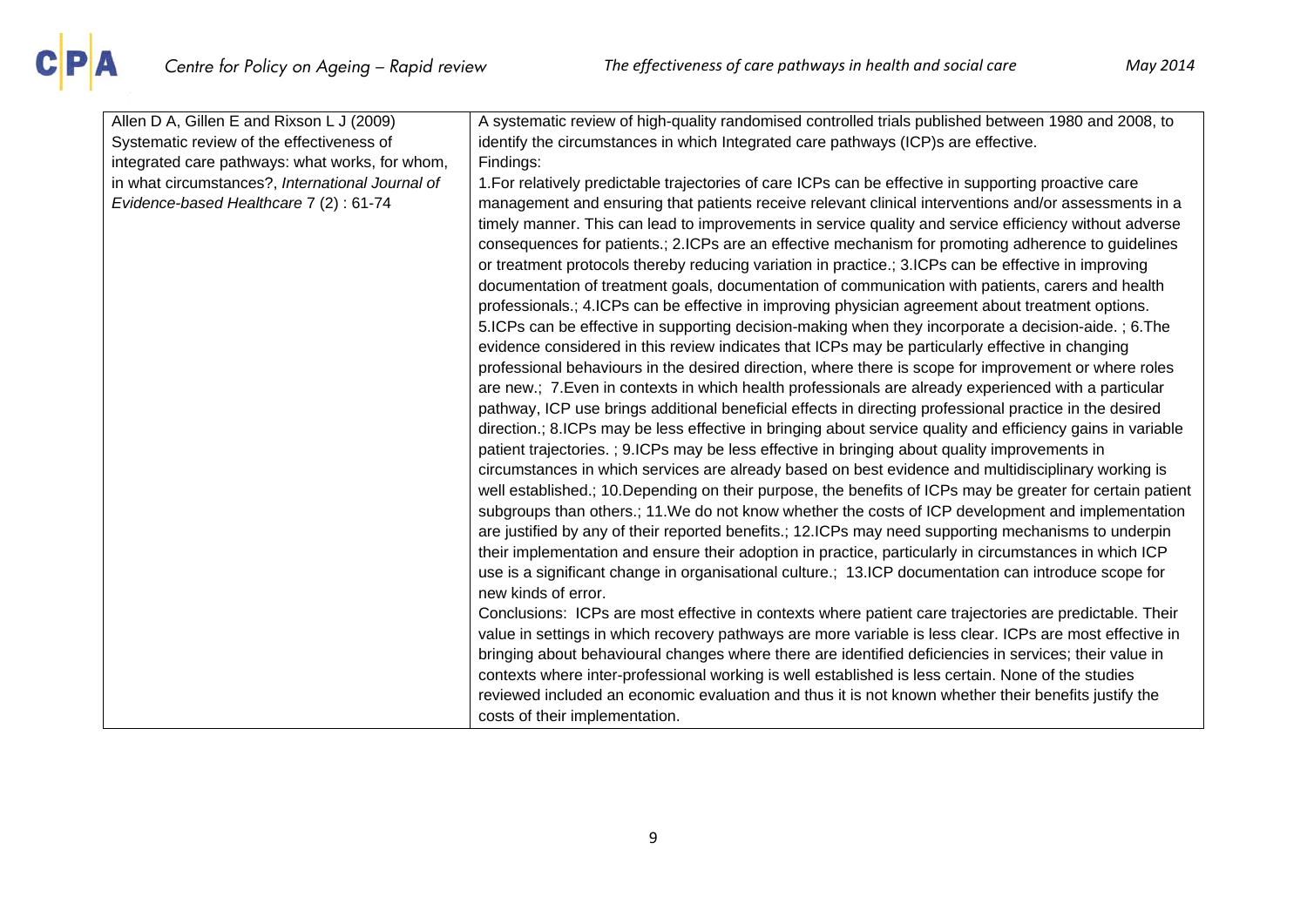| Allen D, Gillen E and Rixson L (2009) The            | Reviews of evidence of ICP effectiveness have focused on their use in specific patient populations.         |
|------------------------------------------------------|-------------------------------------------------------------------------------------------------------------|
| effectiveness of integrated care pathways for        | However, ICPs are 'complex interventions' and are increasingly being implemented for a variety of           |
| adults and children in health care settings: a       | purposes in a range of organisational contexts. Identification of the circumstances in which ICPs are       |
| systematic review, The JBI Database of               | effective is the first step towards developing hypotheses about their active ingredients and the            |
| <b>Systematic Reviews and Implementation Reports</b> | generative mechanisms by which they have their effects. This review was designed to address a slightly      |
| 7(3)                                                 | different set of questions to those that typify systematic reviews of ICP effectiveness. Rather than simply |
|                                                      | asking: 'Are ICPs effective?', the concern was to identify the circumstances in which ICPs are effective,   |
|                                                      | for whom and in what contexts. In addition to identifying evidence of ICP effectiveness, the review         |
|                                                      | therefore required attention to the contexts in which ICPs are utilised, the purposes to which they are put |
|                                                      | and the factors critical to their success. In framing the review in this way we are drawing on the insights |
|                                                      | afforded by Pawson and Tilley's realistic evaluation methodology. The underlying rationale for this         |
|                                                      | approach is that if we know and understand how different interventions produce varying effects in           |
|                                                      | different circumstances, we are better able to decide what policies/services to implement in what           |
|                                                      | conditions.                                                                                                 |
|                                                      |                                                                                                             |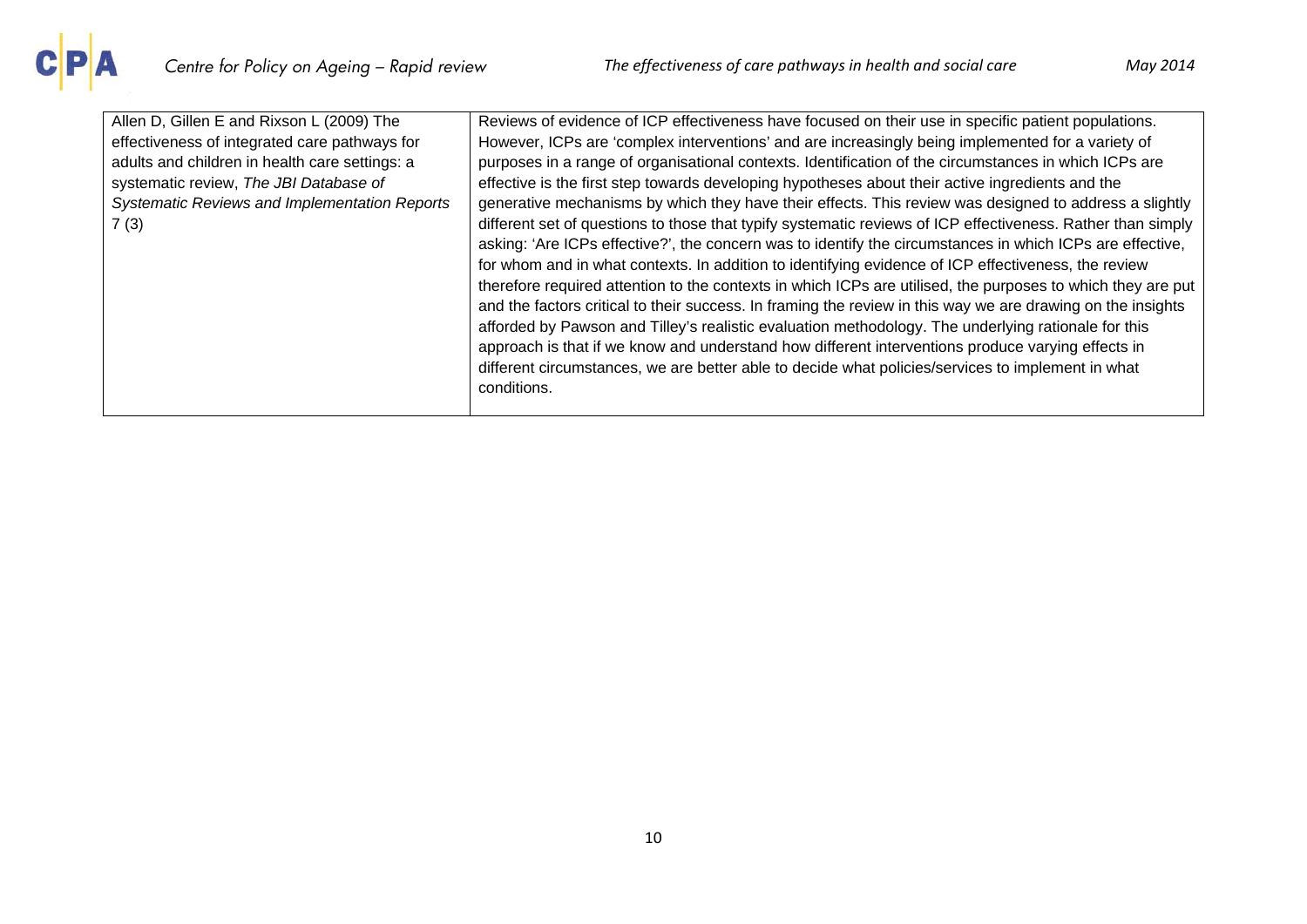| Mad P, Johansson T, Guba B and Wild C (2008)    | To help balance benefits and costs, this review aimed to search for options for measuring the outcome     |
|-------------------------------------------------|-----------------------------------------------------------------------------------------------------------|
| Clinical pathways: systematic review of outcome | and effectiveness of clinical pathways. The review, therefore, identified general outcome criteria for    |
| parameters and effectiveness [German with       | estimating the effectiveness of clinical pathways. It also summarised the potential effects clinical      |
| English summary)., Vienna: Ludwig Boltzmann     | pathways may achieve as well as factors influencing these effects.                                        |
| Institut fuer Health Technology Assessment      | The systematic literature search identified 1961 potential articles. 218 of these were included in the    |
| (LBIHTA)                                        | review. 203 abstracts reported assessments of a specific clinical pathway and 15 articles reported        |
|                                                 | general aspects concerning pathway outcomes. The total number of patients studied in the 203              |
|                                                 | abstracts was around 60,000.                                                                              |
|                                                 | Outcomes regarding quality of care, safety and resource consumption were measured comparing               |
|                                                 | pathway usage to standard care. A summary of the results of the reported outcomes shows that clinical     |
|                                                 | pathways have strong positive effects on quality of care, safety and resource consumption.                |
|                                                 | The 15 general articles give a more detailed picture of pathway effectiveness:                            |
|                                                 | Reducing length of hospital stay is influenced by several factors; positive effects may be alternatively  |
|                                                 | explained by general trends in reducing length of hospital stay.                                          |
|                                                 | Introducing clinical pathways to health care showed different effects depending on the individual         |
|                                                 | situation. In some areas clinical pathways showed positive effects, in others they showed none.           |
|                                                 | Variabilities in health care can be reduced by clinical pathways, but patients with complex diseases were |
|                                                 | more likely to be treated outside the pathway.                                                            |
|                                                 | Interdisciplinary teamwork could be supported by clinical pathways in some areas, but in other areas      |
|                                                 | not.                                                                                                      |
|                                                 | Unless health care professionals agree to work with clinical pathways, no effect can be achieved;         |
|                                                 | therefore standardised implementation and continuous monitoring processes are needed.                     |
|                                                 | The decision on whether or not to introduce a clinical pathway always needs to be taken in context to     |
|                                                 | the individual situation; if a pathway has achievable aims, a sound design, is well implemented and       |
|                                                 | continually monitored, and is accepted by the people who work with it, it can be a useful tool to improve |
|                                                 | health care.                                                                                              |
|                                                 |                                                                                                           |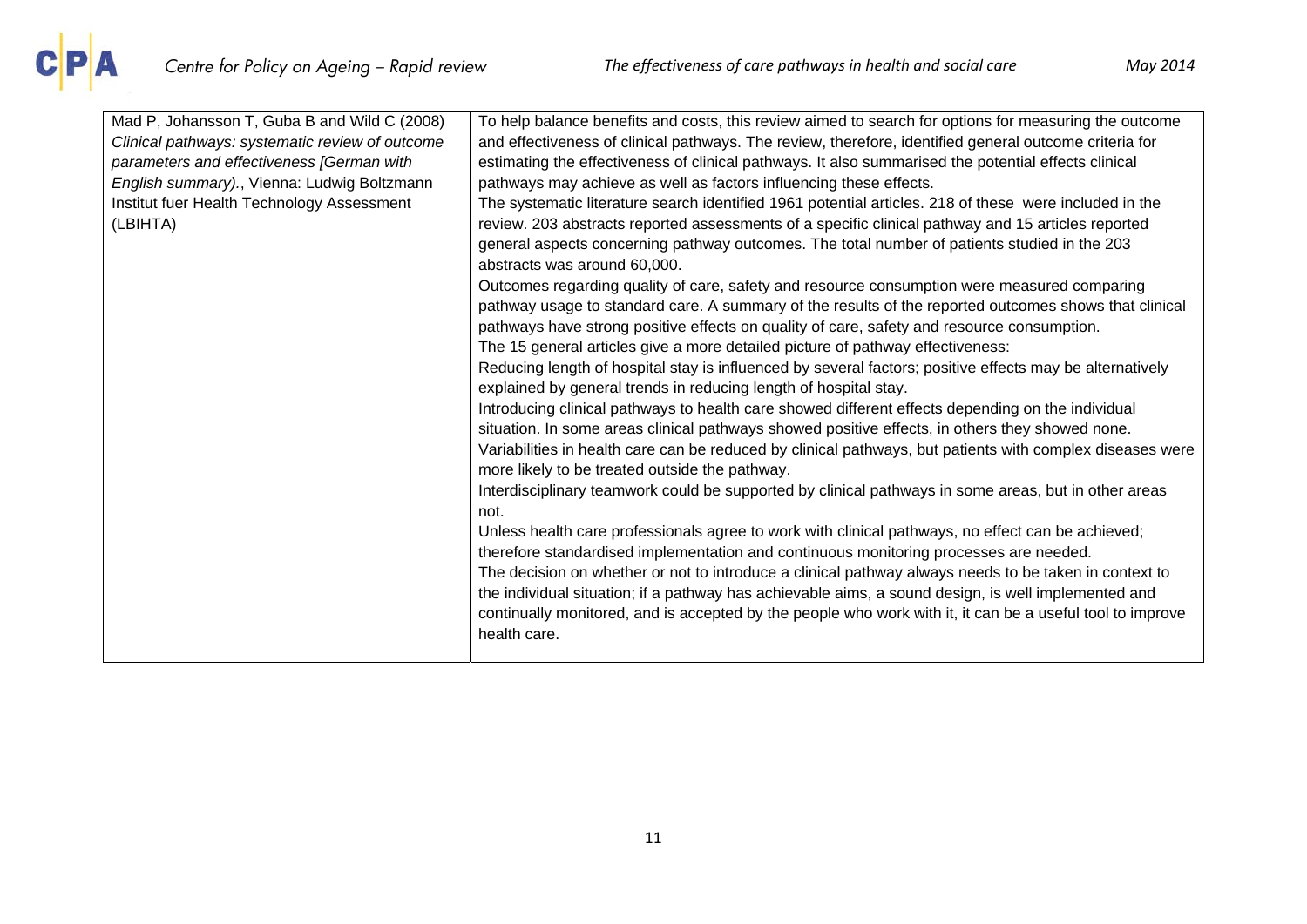| Hunter B and Segrott J (2008) Re-mapping client                                                                                 | A literature review to explore the growing use of clinical pathways by nurses and midwives, their impact                                                                                                                                                                                                                                                                                                                                                                                                                                                                                                                                                                                                                                                                                                                                                                                                                                                                                                                                                                                                                                                                                                                                                                                                                                                                                                                |
|---------------------------------------------------------------------------------------------------------------------------------|-------------------------------------------------------------------------------------------------------------------------------------------------------------------------------------------------------------------------------------------------------------------------------------------------------------------------------------------------------------------------------------------------------------------------------------------------------------------------------------------------------------------------------------------------------------------------------------------------------------------------------------------------------------------------------------------------------------------------------------------------------------------------------------------------------------------------------------------------------------------------------------------------------------------------------------------------------------------------------------------------------------------------------------------------------------------------------------------------------------------------------------------------------------------------------------------------------------------------------------------------------------------------------------------------------------------------------------------------------------------------------------------------------------------------|
| journeys and professional identities: A review of                                                                               | on client care, and the potential consequences of widespread pathway utilisation for the professional                                                                                                                                                                                                                                                                                                                                                                                                                                                                                                                                                                                                                                                                                                                                                                                                                                                                                                                                                                                                                                                                                                                                                                                                                                                                                                                   |
| the literature on clinical pathways., International                                                                             | identity and knowledge base of nursing and midwifery.                                                                                                                                                                                                                                                                                                                                                                                                                                                                                                                                                                                                                                                                                                                                                                                                                                                                                                                                                                                                                                                                                                                                                                                                                                                                                                                                                                   |
| Journal of Nursing Studies 45 (4): 608-625                                                                                      | The review identified four main themes: the multiple aims of clinical pathways; the process of initial<br>development; pathway implementation in practice, and the impacts of pathways on client care,<br>professional identities, and the nature of written documentation. Clinical pathways have multiple aims,<br>including standardising practice, levering external evidence into local health care work, and improving<br>inter-professional co-ordination. The review found limited evidence of pathways' impact on client care,<br>but the existing research suggests that they may be most suitable for predictable, routinised surgical<br>procedures. Key concepts, such as variance and audit were found to be poorly defined. Clinical<br>pathways appear to achieve many of their effects at the development stage and the reshaping of<br>professional interactions.<br>Conclusions: Given their widespread adoption and valorisation as tools of evidence-based practice, the<br>dearth of evidence for clinical pathways should raise concerns. Clinical pathways may have significant<br>impacts on nursing and midwifery as professions, both through redrawing professional identities and<br>boundaries, and transforming the ways in which nurses and midwives document care. The impact of<br>standardised pathways on professional ideologies which emphasise individualised care, and clinical |
|                                                                                                                                 | autonomy will require long-term programmes of research.                                                                                                                                                                                                                                                                                                                                                                                                                                                                                                                                                                                                                                                                                                                                                                                                                                                                                                                                                                                                                                                                                                                                                                                                                                                                                                                                                                 |
|                                                                                                                                 |                                                                                                                                                                                                                                                                                                                                                                                                                                                                                                                                                                                                                                                                                                                                                                                                                                                                                                                                                                                                                                                                                                                                                                                                                                                                                                                                                                                                                         |
| Integrated Care Pathway Users Scotland (ICPUS)<br>(2007) A Workbook for People Starting to Develop<br>Integrated Care Pathways, | The aim of this workbook is to provide a knowledge and understanding of the skills and processes<br>required to successfully develop the multidisciplinary, chronological, structured case records known as<br>Integrated Care Pathways (ICPs).<br>It is the distillation of lessons learned by a group of ICP facilitators belonging to ICPUS (Integrated Care<br>Pathway Users in Scotland), a network of people from all over Scotland, who are interested in or using<br>ICPs in many different areas and who meet with a view that ICPs can add something positive to<br>patient/client care. In many instances it is likely that the ideas are not new and the workbook simply<br>brings together in one place a lot of things that are already known.                                                                                                                                                                                                                                                                                                                                                                                                                                                                                                                                                                                                                                                            |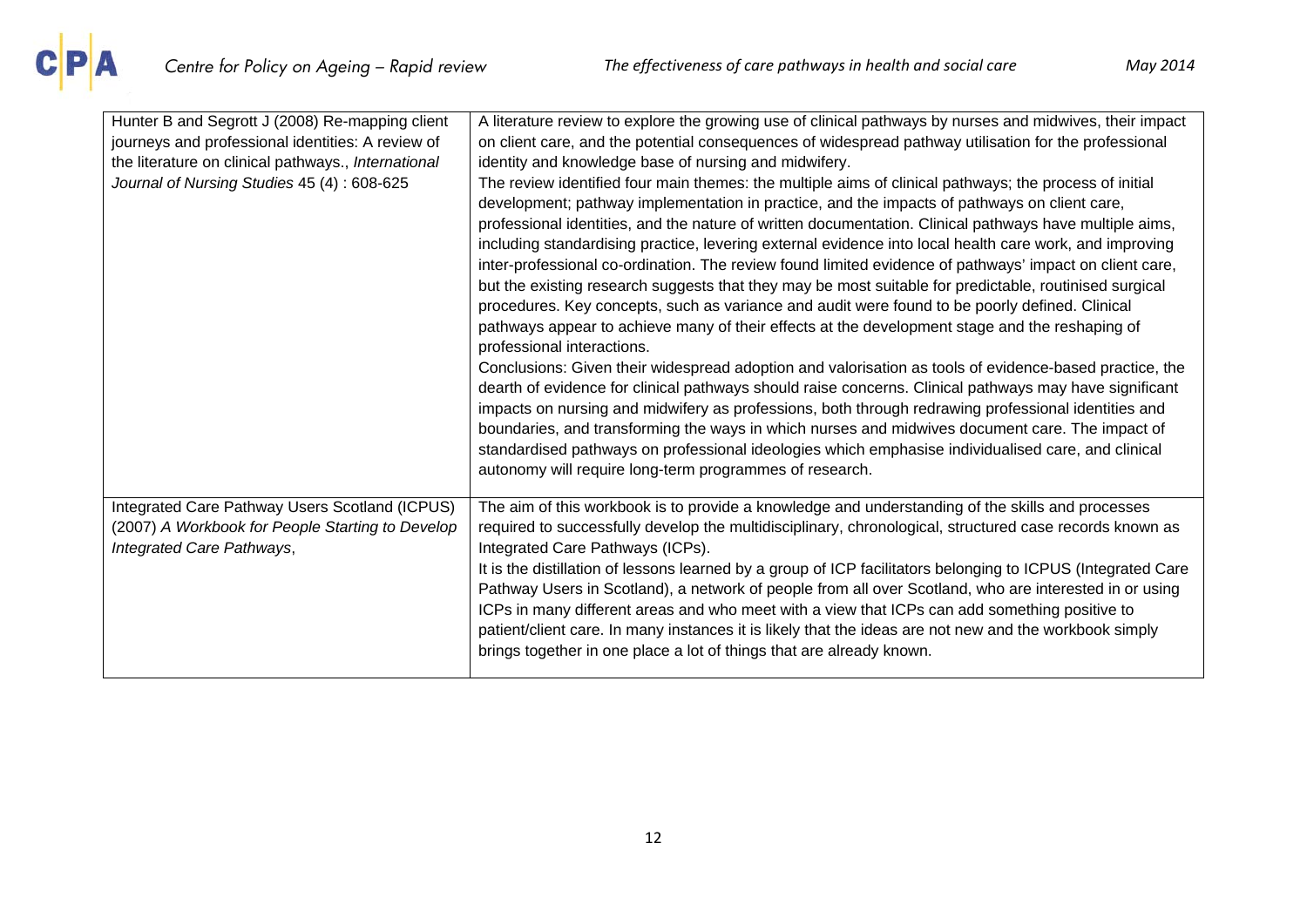| El Baz N, Middel B, Van Dijk J P, Oosterhof A,<br>Boonstra P W and Reijneveld S A (2007) Are the<br>outcomes of clinical pathways evidence-based? A<br>critical appraisal of clinical pathway evaluation<br>research, Journal of Evaluation in Clinical Practice<br>13:920-929 | A systematic review to evaluate the validity of study outcomes of published papers that report the effects<br>of clinical pathways (CP).<br>The study sample comprised of 115 publications. A total of 91.3% of the studies comprised of<br>retrospective studies and 8.7% were randomized controlled studies. Using a quality-scoring assessment<br>tool, 33% of the papers were classified as of good quality, whereas 67% were classified as of low<br>quality. Of the studies, 10.4% controlled for confounding by matching and 59.1% adopted parametric<br>statistical tests without testing variables on normal distribution. Differences in outcomes were not always<br>statistically tested.<br>Conclusion: Readers should be cautious when interpreting the results of clinical pathway evaluation<br>studies because of the confounding factors and sources of contamination affecting the evidence-based<br>validity of the outcomes.                                                                                                                                                                                                                                                                                                                                                                                                                                                                                                                                                                                                                                                                                                                                                                                                                                |
|--------------------------------------------------------------------------------------------------------------------------------------------------------------------------------------------------------------------------------------------------------------------------------|---------------------------------------------------------------------------------------------------------------------------------------------------------------------------------------------------------------------------------------------------------------------------------------------------------------------------------------------------------------------------------------------------------------------------------------------------------------------------------------------------------------------------------------------------------------------------------------------------------------------------------------------------------------------------------------------------------------------------------------------------------------------------------------------------------------------------------------------------------------------------------------------------------------------------------------------------------------------------------------------------------------------------------------------------------------------------------------------------------------------------------------------------------------------------------------------------------------------------------------------------------------------------------------------------------------------------------------------------------------------------------------------------------------------------------------------------------------------------------------------------------------------------------------------------------------------------------------------------------------------------------------------------------------------------------------------------------------------------------------------------------------------------------|
| Vanhaecht K, De Witte K, Panella M and Sermeus<br>W (2007) Do pathways lead to better organised<br>care processes?, Catholic University Leuven.                                                                                                                                | A medical doctor, a head nurse, an allied health professional, and a pathway facilitator evaluated the<br>care process using the Care Process Self Evaluation Tool (CPSET).<br>The use of clinical pathways had a significant effect on the overall CPSET score, and on the scores of<br>the subscales coordination of the care process and follow-up of the care process. Although the<br>relationship was not perfect, the odds ratio of 4.26 (95% CI: 1.40 to 13.61) indicates that having a<br>clinical pathway led to a 4.3 times higher probability that the care process was well organised rather<br>than weakly organised. The probability of having a well-organised care process was 1.8 times greater<br>when the care process was supported by a clinical pathway.<br>The likelihood and odds ratios emerging from this study led to the conclusion that pathways, as actually<br>used in Belgium and The Netherlands, have a significant positive impact on the coordination of care, the<br>follow-up of care, and the overall organisation of the care process. Although the relationship between<br>clinical pathways and well-organised care processes is not perfect, pathways have a significant impact<br>on the organisation of care processes. However, pathway methodology does not have a significant<br>impact on patient-focused organisation, communication with patients and family, and collaboration with<br>primary care. This does not necessarily mean that clinical pathways have no impact on these elements<br>of well-organised care processes, but alternatively might mean that multidisciplinary teams and pathway<br>facilitators do not actually focus enough on these three subscale areas to significantly change CPSET<br>scores. |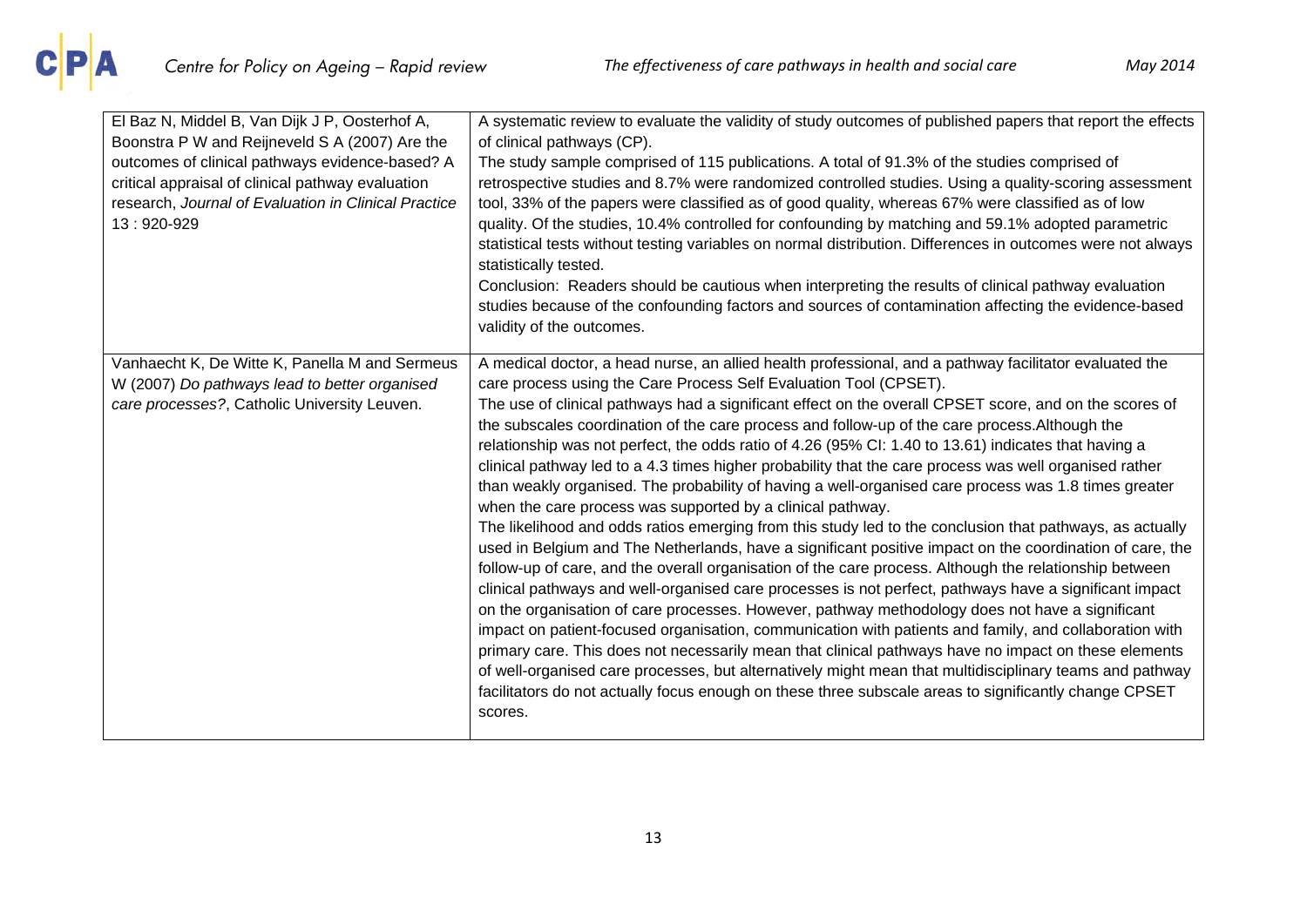| De Bleser L, Depreitere R, Waele K D, Vanhaecht                                                    | The way in which clinical pathways have been developed in the United Kingdom differs from that in the                                                                                                                    |
|----------------------------------------------------------------------------------------------------|--------------------------------------------------------------------------------------------------------------------------------------------------------------------------------------------------------------------------|
| K, Vlayen J and Sermeus W (2006) Defining                                                          | USA. Besides the international differences in the purpose, many alternative names also can be found.                                                                                                                     |
| pathways, Journal of Nursing Management 14 (7):                                                    | These have led to confusion. There is no single, widely accepted definition of a clinical pathway. The                                                                                                                   |
| 553-563                                                                                            | aim of the study was to survey the definitions used in describing the concept and to derive key                                                                                                                          |
|                                                                                                    | characteristics of clinical pathways.                                                                                                                                                                                    |
|                                                                                                    | In 82 of the 263 eligible articles, the definition of pathway was given. In total 84 different definitions were                                                                                                          |
|                                                                                                    | found. Each definition was rephrased by taking into consideration the following three features inherent to                                                                                                               |
|                                                                                                    | pathways: naming word used (e.g. plan, document, algorithm, etc.), characteristics and aims, and                                                                                                                         |
|                                                                                                    | outcomes. Every feature was further divided into categories.                                                                                                                                                             |
|                                                                                                    | Conclusions: A clinical pathway is a method for the patient-care management of a well-defined group of                                                                                                                   |
|                                                                                                    | patients during a well-defined period of time. A clinical pathway explicitly states the goals and key                                                                                                                    |
|                                                                                                    | elements of care based on Evidence Based Medicine (EBM) guidelines, best practice and patient                                                                                                                            |
|                                                                                                    | expectations by facilitating the communication, coordinating roles and sequencing the activities of the                                                                                                                  |
|                                                                                                    | multidisciplinary care team, patients and their relatives; by documenting, monitoring and evaluating                                                                                                                     |
|                                                                                                    | variances; and by providing the necessary resources and outcomes. The aim of a clinical pathway is to                                                                                                                    |
|                                                                                                    | improve the quality of care, reduce risks, increase patient satisfaction and increase the efficiency in the                                                                                                              |
|                                                                                                    | use of resources.                                                                                                                                                                                                        |
| Vanhaecht K, Bollmann M, Bower K, Gallagher C,                                                     | A cross-sectional descriptive study of European Pathway Association (E-P-A) contact persons in 23                                                                                                                        |
| Gardini A, Guezo J, Jansen U, Massoud R, Moody                                                     | countries to give an overview on the use and prevalence of clinical pathways.                                                                                                                                            |
| K, Sermeus W, Van Zelm R, Whittle C, Yazbeck                                                       | Clinical pathways, also known as critical pathways or integrated care pathways, have been used in                                                                                                                        |
|                                                                                                    |                                                                                                                                                                                                                          |
|                                                                                                    |                                                                                                                                                                                                                          |
| A-M, Zander K and Panella M (2006) Prevalence<br>and use of clinical pathways in 23 countries - an | health care for 20 years. Although clinical pathways are well established, little information exists on their<br>use and dissemination around the world. The E-P-A has performed their first international survey on the |
| international survey by the European Pathway                                                       | use and dissemination of clinical pathways in 23 countries.                                                                                                                                                              |
| Association, Journal of Integrated Care Pathways                                                   | At present, pathways are used with a minority of patients, mainly in acute hospital trusts. The survey                                                                                                                   |
| $10:28-34$                                                                                         | showed that clinical pathways were predominantly viewed as a multidisciplinary tool to improve the                                                                                                                       |
|                                                                                                    | quality and efficiency of evidence-based care. Pathways were also used as a communication tool                                                                                                                           |
|                                                                                                    | between professionals to manage and standardize outcome-oriented care.                                                                                                                                                   |
|                                                                                                    | Authors' conclusions: There is a future for the use of clinical pathways, but there is a need for                                                                                                                        |
|                                                                                                    | international benchmarking and knowledge sharing with regard to their development, implementation                                                                                                                        |
|                                                                                                    | and evaluation.                                                                                                                                                                                                          |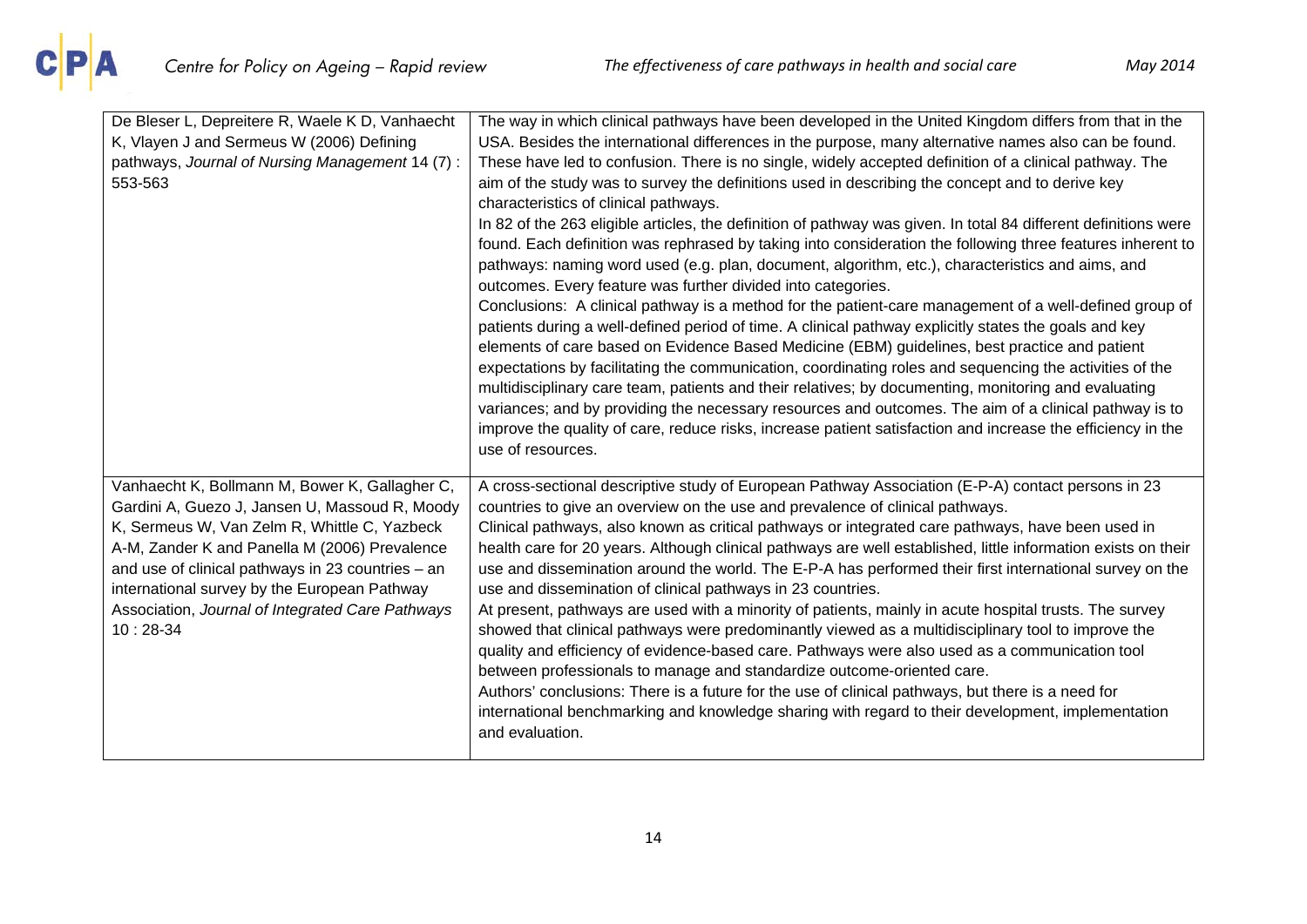| Sermeus W, De Bleser L, Depreitere R, De Waele     | Provides an introductory overview of clinical pathways including the origins and definitions of the        |
|----------------------------------------------------|------------------------------------------------------------------------------------------------------------|
| K, Vanhaecht K and Vlayen J (2005) An              | concept, practice guidelines, a review of effectiveness and a means for calculating charges in private     |
| introduction to clinical pathways. In: Devriese S, | health care.                                                                                               |
| Lambert M L, Eyssen M, Van De Sande S,             | In terms of effectiveness reports mixed results:                                                           |
| Poelmans J, Van Brabandt H et al (eds), The use    | Several studies reported on the positive effects of clinical pathways on clinical outcome.                 |
| of clinical pathways,                              | In general there is an improvement in clinical outcomes. (Van Herck 65% positive outcomes, but Bryson      |
|                                                    | and Browning found very little evidence of improved outcomes and Every et al report no chance in           |
|                                                    | clinical outcome or readmission rates.)                                                                    |
|                                                    | Besides the effects on clinical outcome, clinical pathways are effective in reducing the costs of care.    |
|                                                    | In the review by Vanherck et al 82.5% of the studies reported a positive effect on reducing costs, while   |
|                                                    | 13,5% described no effect and 4% a negative effect. Hindle and Yazbeck reported a decrease of costs        |
|                                                    | for the following conditions: acute appendicitis, aortic aneurysm surgery, treatment of alcohol withdrawal |
|                                                    | syndrome, prostatectomy, colostomies and ileostomies, outpatient tonsillectomy and adenoidectomy,          |
|                                                    | acute chest pain and low-risk myocardial ischemia, peri-operative care for knee replacement surgery,       |
|                                                    | total colectomy and ileal pouch/anal anastomosis, severe traumatic brain injury, gastric bypass or         |
|                                                    | laparoscopic adjustable gastric banding, total hip replacement, major thoracic procedures, renal           |
|                                                    | transplantation, acute exacerbations of bronchial asthma, coronary artery bypass surgery, major            |
|                                                    | vascular procedures, pneumonia and decubitus ulcers.                                                       |
|                                                    | Clinical pathways also have positive effects on patient satisfaction.                                      |
|                                                    | In the review by Vanherck et al, 62.2% of the studies reported a positive effect on patient satisfaction,  |
|                                                    | while 29.7% reported no change and 8.1% a negative effect. Bandolier reported an increased patient         |
|                                                    | satisfaction concerning pain control after caesarean section. Renholm et al. reported an improvement in    |
|                                                    | patient satisfaction and patient education for clinical pathways in ambulatory surgery. Bryson and         |
|                                                    | Browning found a higher satisfaction, less anxiety and better understanding in patients cared for using    |
|                                                    | clinical pathways. On the other hand, Kwan and Sandercock reported a significantly lower patient           |
|                                                    | satisfaction in stroke patients.                                                                           |
|                                                    | Positive effects on teamwork                                                                               |
|                                                    | Van Herck et al. also reported on positive effects on teamwork after the implementation of the clinical    |
|                                                    | pathway (83,3% of the studies). Hindle and Yazbeck reported a positive effect on stress and frustration,   |
|                                                    | improved communication and improved briefing between nurses during the change of shifts. Also, an          |
|                                                    | improvement in staff education                                                                             |
|                                                    | A positive effect on the process outcomes                                                                  |
|                                                    | A positive effect on the process outcomes after the introduction of a clinical pathway in 86% of the       |
|                                                    | included studies is reported. No effect or negative effects were each found in 7% of the studies.          |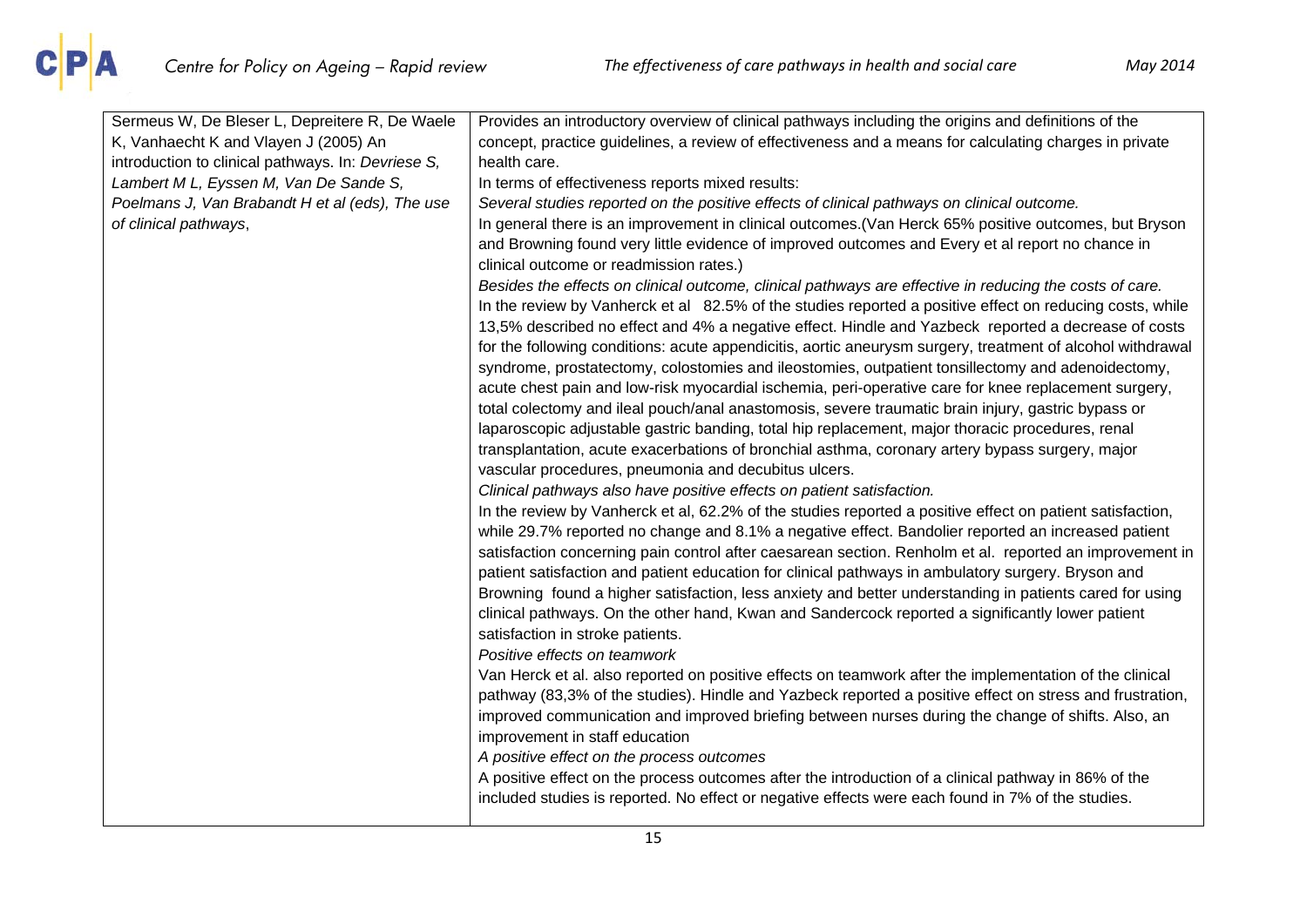| Hindle D and Yazbeck A M (2005) Clinical<br>pathways in 17 European Union countries: a<br>purposive survey, Australian Health Review 29 (1)<br>$: 94-104$                                                                                                                           | A survey of clinical pathways across the 25 European Union countries. Fiftyone questionnaires were<br>completed by largely self-selected experts from 17 countries.<br>Respondents reported that pathways were important and were becoming increasingly widely used<br>(although the rate of progress was highly variable). One important constraint was reported to be a<br>cultural aversion among doctors that arises at least in part from the implication that pathways require<br>multidisciplinary teamwork which will prejudice medical autonomy. In other words, pathways challenge<br>clinical professional sub-cultures.                                                                                                                                                                                                                                                                                                                                                                                                                                                                                                                                                     |
|-------------------------------------------------------------------------------------------------------------------------------------------------------------------------------------------------------------------------------------------------------------------------------------|-----------------------------------------------------------------------------------------------------------------------------------------------------------------------------------------------------------------------------------------------------------------------------------------------------------------------------------------------------------------------------------------------------------------------------------------------------------------------------------------------------------------------------------------------------------------------------------------------------------------------------------------------------------------------------------------------------------------------------------------------------------------------------------------------------------------------------------------------------------------------------------------------------------------------------------------------------------------------------------------------------------------------------------------------------------------------------------------------------------------------------------------------------------------------------------------|
|                                                                                                                                                                                                                                                                                     | Other constraints included lack of encouragement by external parties, such as purchasers, with limited<br>financial support for pathway development and implementation and service purchasing that did not<br>reward care providers who use pathways.<br>The obvious implication of the survey is that more needs to be done to achieve a common<br>understanding of pathways. In spite of the large quantity of published papers, survey respondents<br>reported that there are many health professionals who have only a superficial understanding at best.                                                                                                                                                                                                                                                                                                                                                                                                                                                                                                                                                                                                                           |
| Davis N, Sansom G, Jones S, Jenkins K, Roberts<br>L, Doig-Evans D and Richards N (2005) Integrated<br>Care Pathways: A guide to good practice, National<br>Leadership and Innovation Agency for Healthcare;<br>Asiantaeth Genedlaethol Arweiniad ac Arloesoldeb<br>dros Ofal lechyd | The purpose of The Integrated Care Pathways Guide to Good Practice is to assist clinical teams with<br>the implementation of Integrated Care Pathways (ICPs) in Wales. This Guide is intended to ensure that<br>there is equity in the development of ICPs across Wales and gives the reader helpful suggestions to<br>develop and establish successful and sustainable ICPs.<br>ICPs come under the umbrella of a set of tools known as 'structured care methodologies'; tools that<br>formalise known patterns of care processes, thus adding predictability and providing the transfer of<br>knowledge.<br>An ICP is a document that describes a process within Health and Social Care. ICPs are both a tool and<br>a concept which embed guidelines, protocols and locally agreed, evidence-based, patient-centred, best<br>practice into everyday use for the individual patient. Uniquely to ICPs they record variations from<br>planned care in the form of 'variances'.<br>There is much evidence showing that ICPs have a positive effect on particular patient conditions.<br>Further UK research is needed to provide evidence that ICPs make a difference in generic terms. |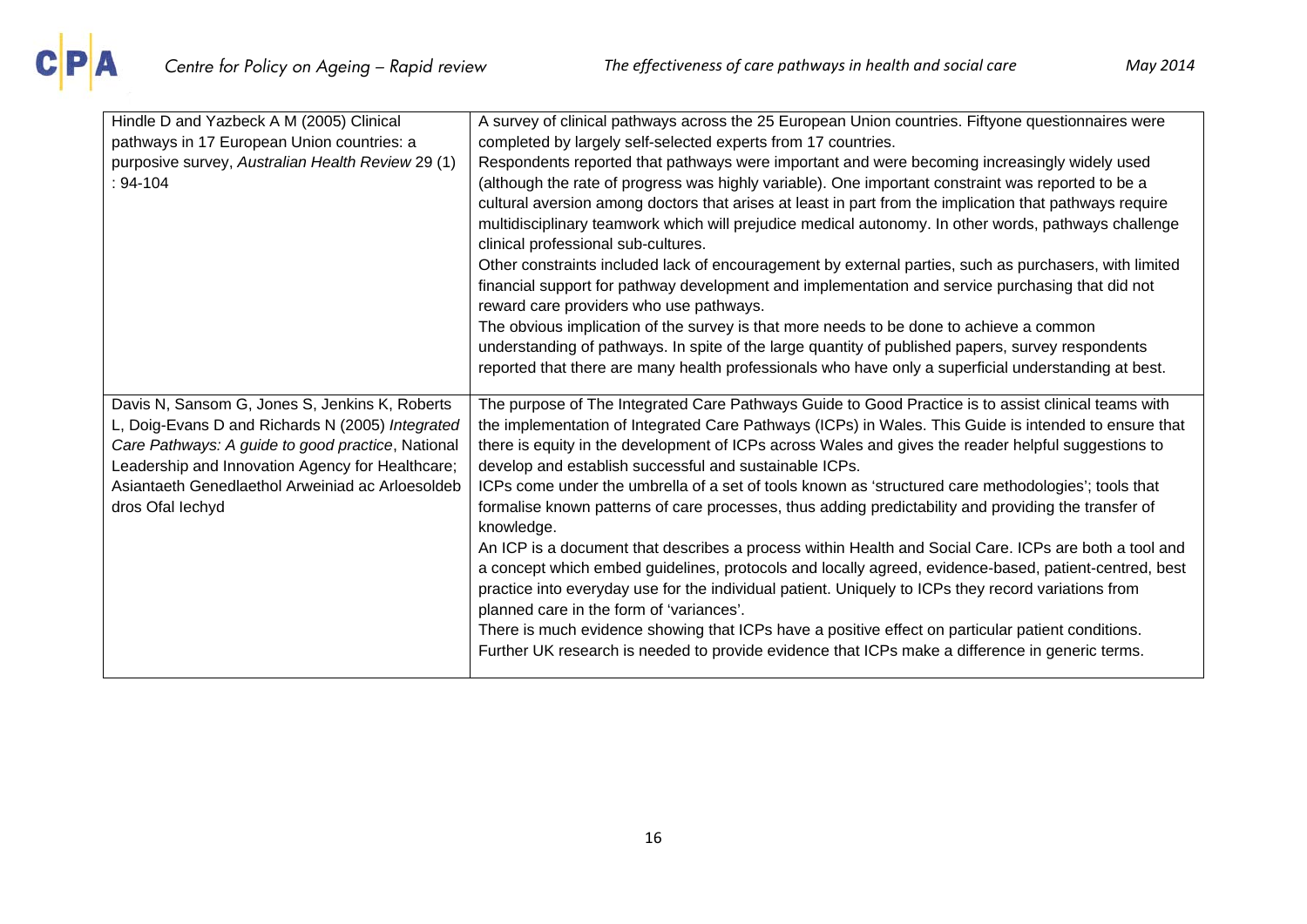|  | May 2014 |
|--|----------|
|--|----------|

| Devriese S, Lambert M L, Eyssen M, Van De<br>Sande S, Poelmans J, Van Brabandt H, Sermeus<br>W, Vlayen J and Ramaekers D (2005) Prospectief<br>bepalen van de honoraria van ziekenhuisartsen op<br>basis van klinische paden en guidelines:<br>makkelijker gezegd dan gedaan [The use of<br>clinical pathways and guidelines to determine<br>physicians' hospital fees prospectively: easier said<br>than done.], Belgian Healthcare Knowledge Centre<br>(KCE) KCE Reports, Volume 18A | This report includes chapters on<br>(1) An introduction to clinical pathways including the origin and definition of clinical pathways and an<br>overview of the results of evaluation studies of clinical pathways<br>(2) The use of clinical pathways in Belgium<br>(3) Pilot assessments of pathways and translation into financing<br>(4) The use of clinical pathways and guidelines in the determination of prospective financing<br>(5) A general discussion and conclusions<br>Chapter 1 is reviewed separately (see Sermeus et al, 2005 above)                                                                                                                                                                                                                                                                                                                                                                                                                                                                                                                                                                                                                                                                                                                                                                                                                                                                                                                                                                                                                                                                                                                                                                                                                                                                                                                                                       |
|----------------------------------------------------------------------------------------------------------------------------------------------------------------------------------------------------------------------------------------------------------------------------------------------------------------------------------------------------------------------------------------------------------------------------------------------------------------------------------------|--------------------------------------------------------------------------------------------------------------------------------------------------------------------------------------------------------------------------------------------------------------------------------------------------------------------------------------------------------------------------------------------------------------------------------------------------------------------------------------------------------------------------------------------------------------------------------------------------------------------------------------------------------------------------------------------------------------------------------------------------------------------------------------------------------------------------------------------------------------------------------------------------------------------------------------------------------------------------------------------------------------------------------------------------------------------------------------------------------------------------------------------------------------------------------------------------------------------------------------------------------------------------------------------------------------------------------------------------------------------------------------------------------------------------------------------------------------------------------------------------------------------------------------------------------------------------------------------------------------------------------------------------------------------------------------------------------------------------------------------------------------------------------------------------------------------------------------------------------------------------------------------------------------|
| Van Herck P, Vanhaecht K and Sermeus W (2004)<br>Effects of Clinical Pathways: do they work?,<br>Journal of Integrated Care Pathways 8: 95-105                                                                                                                                                                                                                                                                                                                                         | A review of literature published between 2000 and 2002 was carried out using the keywords 'clinical<br>pathway', 'critical pathway', 'care map', 'care pathway' and 'integrated care pathway'. Articles were<br>selected if they contained any form of evaluation, outcome or indicator concerning the use of clinical<br>pathways. This included all types of research design and sample size. A total of 200 articles were<br>selected. 34% of the articles on clinical pathways contained some form of evaluation concerning the<br>effect of the implementation. Out of these articles, clinical outcome was emphasized in 65.5%, financial<br>effects in 53% and process effects were investigated by 50% of the studies. Team and service effects<br>were discussed less often (24% and 18.5%), respectively). For clinical outcome, team, process and<br>financial effects a variety of indicators were recorded. Service effects were almost always measured as<br>'patient satisfaction'. The majority of the literature concluded that positive effects result from the<br>implementation of clinical pathways.<br>65.5% of the included studies reported a positive effect on clinical outcomes, while 32% reported no<br>effect and 2.4% a negative effect.<br>82,5% of the studies reported a positive effect on reducing costs, while 13,5% described no effect and<br>4% a negative effect.<br>62,2% of the studies reported a positive effect on patient satisfaction, while 29,7% reported no change<br>and 8,1% a negative effect.<br>The review also reported a positive effects on teamwork after the implementation of the clinical pathway<br>(83,3% of the studies) and a positive effect on the process outcomes after the introduction of a clinical<br>pathway is reported in 86% of the included studies with no effect or a negative effects each found in 7%<br>of the studies. |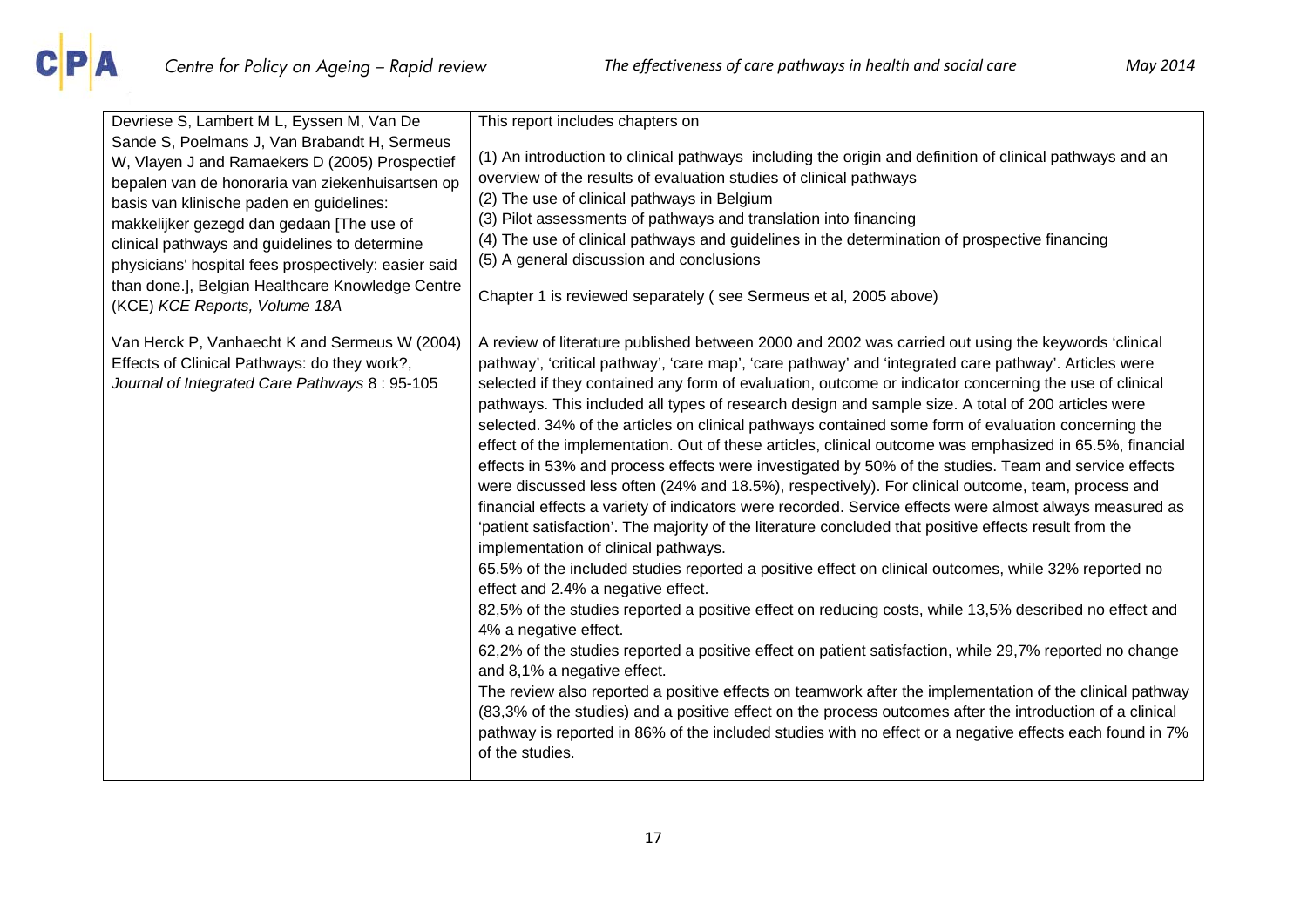

| Hindle D, Dowdeswell B and Yasbeck A M (2004)   | A self-selecting survey of European Pathway Association members and associates.                                                                                                                                                                                                                                                                                                                                                                                                                                                                                                                                                                         |
|-------------------------------------------------|---------------------------------------------------------------------------------------------------------------------------------------------------------------------------------------------------------------------------------------------------------------------------------------------------------------------------------------------------------------------------------------------------------------------------------------------------------------------------------------------------------------------------------------------------------------------------------------------------------------------------------------------------------|
| Report of a survey of clinical pathways and     | The authors conclude that:                                                                                                                                                                                                                                                                                                                                                                                                                                                                                                                                                                                                                              |
| strategic asset planning in 17 EU countries, EU | There was a remarkably high degree of unanimity on the part of correspondents who participated in the                                                                                                                                                                                                                                                                                                                                                                                                                                                                                                                                                   |
| Health                                          | study, backed up by the literature search:                                                                                                                                                                                                                                                                                                                                                                                                                                                                                                                                                                                                              |
|                                                 | • that clinical pathways are fundamental to clinical practice improvement                                                                                                                                                                                                                                                                                                                                                                                                                                                                                                                                                                               |
|                                                 | • that they are an essential input to service delivery design                                                                                                                                                                                                                                                                                                                                                                                                                                                                                                                                                                                           |
|                                                 | • that high-quality service delivery models are an essential input to effective strategic asset planning,<br>and                                                                                                                                                                                                                                                                                                                                                                                                                                                                                                                                        |
|                                                 | . that over the next few years there will be a rapid and significant growth in patients coming within the<br>ambit of care pathway-based protocols                                                                                                                                                                                                                                                                                                                                                                                                                                                                                                      |
|                                                 | Despite this endorsement of benefit the nature and scale of implementation of care pathway<br>programmes remains somewhat patchy. Often is the local healthcare team rather than centrally<br>determined policy direction that provides the momentum for change. Whilst it is not the purpose of this<br>study to discuss care pathway strategies in depth it did identify confusion over language and<br>interpretation.                                                                                                                                                                                                                               |
|                                                 | For some, primarily those working in the acute institutions, care pathways are about improving hospital-<br>based clinical treatment; highlighting factors such as inter-departmental flow, 'healthy design' and<br>frequency planning shaping capital infrastructure decisions - and professional practice organisation and<br>standards influencing clinical outcomes.<br>For others it is about cross-setting organisational planning, funding and delivery of care; an approach                                                                                                                                                                     |
|                                                 | which is also increasingly blurring the boundaries between health and social care.                                                                                                                                                                                                                                                                                                                                                                                                                                                                                                                                                                      |
|                                                 | The study is unequivocal in its findings - care pathways will have greatest impact in changing<br>healthcare where and when applied across care settings. They provide the means of describing how<br>patients will follow the trajectory of care between service providers, they identify the interaction and<br>value the investments required. They provide the basis for a more strategic approach to asset planning<br>and management as all the elements and interdependencies are clearly identified. Cross setting<br>collaboration is one of the most important factors in rebalancing care between hospital and local<br>community provision. |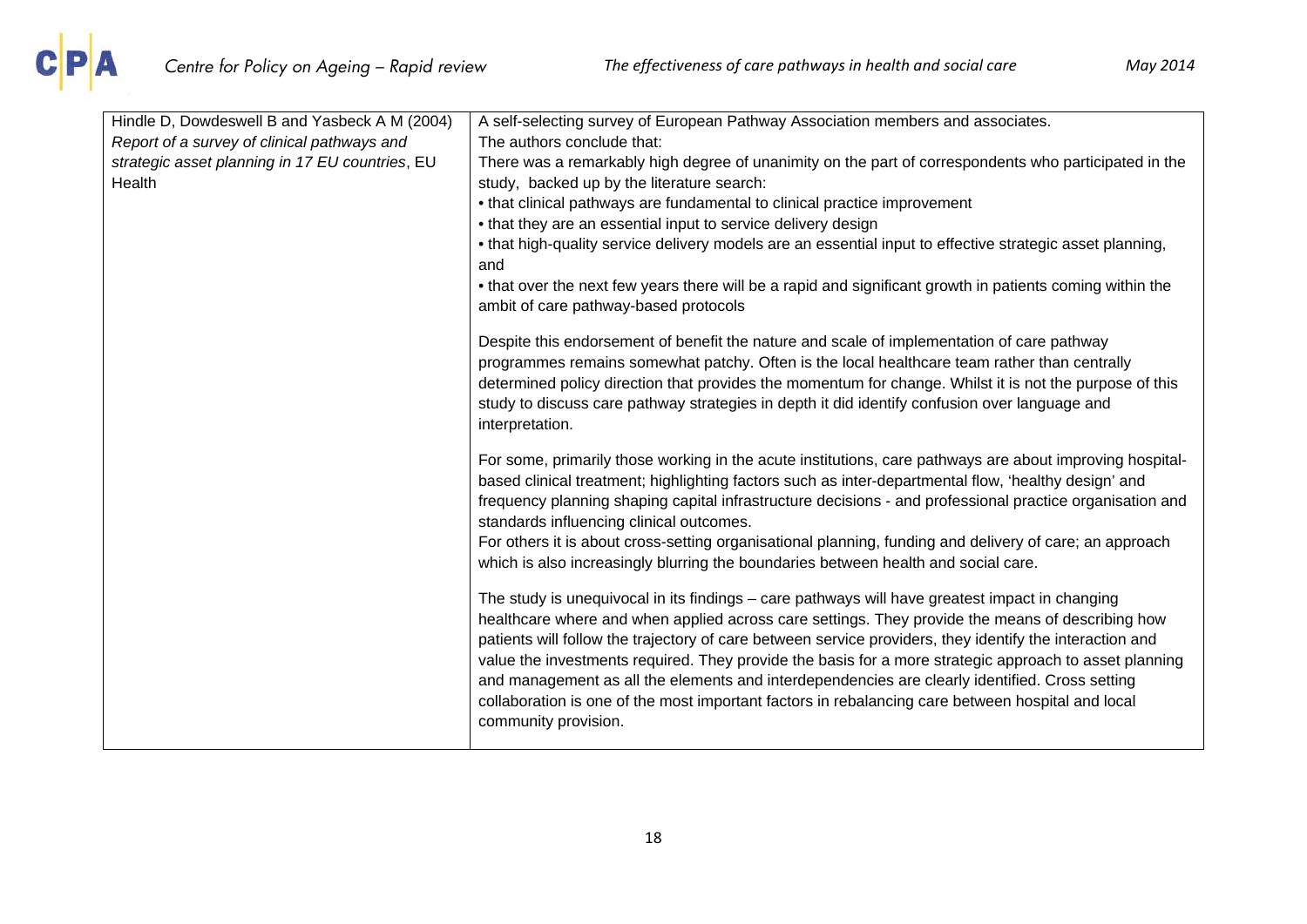| Bandolier Forum (2003) On Care Pathways,           | This online article reviews a number of care pathways.                                                    |
|----------------------------------------------------|-----------------------------------------------------------------------------------------------------------|
| http://www.medicine.ox.ac.uk/bandolier/            | It reports improved clinical outcomes for hip and knee replacements, fractured neck of femur, inpatient   |
| Extraforbando/Forum2.pdf                           | asthma management, community acquired pneumonia, heart failure, community acquired lower                  |
|                                                    | respiratory track infections, bronchiolitis, and caesarean section.                                       |
|                                                    | It describes positive effects on length-of-stay and costs for different patient groups without compromise |
|                                                    | in patient outcomes.                                                                                      |
|                                                    | It reports increased patient satisfaction concerning pain control after caesarean section.                |
|                                                    | It reports a reduction of the prescription of laboratory tests with 70% without an impairment of patient  |
|                                                    | care.                                                                                                     |
|                                                    |                                                                                                           |
| Renholm M, Leino-Kilpi H and Suominen T (2002)     | The authors' review of the literature suggests the use of critical pathways reduces the cost of care and  |
| Critical pathways. A systematic review, Journal of | the length of patient stay in hospital. They also have a positive impact on outcomes, such as increased   |
| Nursing Administration 32 (4): 196-202             | quality of care and patient satisfaction, improved continuity of information, and patient education.      |
|                                                    | A systematic review of 53 clinical pathways reports positive effects on length-of-stay for short stay     |
|                                                    | surgery, an improvement in patient satisfaction and patient education for clinical pathways in ambulatory |
|                                                    | surgery and an improvement in continuity of care and in continuity of information.                        |
|                                                    |                                                                                                           |
| Bryson A and Browning J (1999) Clinical audit and  | Bryson and Browning found very little evidence of improved clinical outcomes.                             |
| quality using integrated pathways of care. Report  | They found a higher satisfaction, less anxiety and better understanding in patients cared for using       |
| No.: CA96/01, Edinburgh: CRAG, Clinical            | clinical pathways.                                                                                        |
| <b>Resource and Audit</b>                          | They found that clinical pathways were good educational tools for new staff, mainly for nurses and allied |
|                                                    | health professionals. However, a strong disagreement was found between staff members about the fact       |
|                                                    | that clinical pathways improved communication.                                                            |
|                                                    | They reported an improved documentation in patient records and a reduction in the time spent on           |
|                                                    | documentation. On the other hand, a number of health care workers in this study mentioned a reduction     |
|                                                    | in the continuity of daily recording and in the detail of the record of nursing care. Strong evidence was |
|                                                    | also found for a decrease in duplication of documentation, leading to time benefits.                      |
|                                                    |                                                                                                           |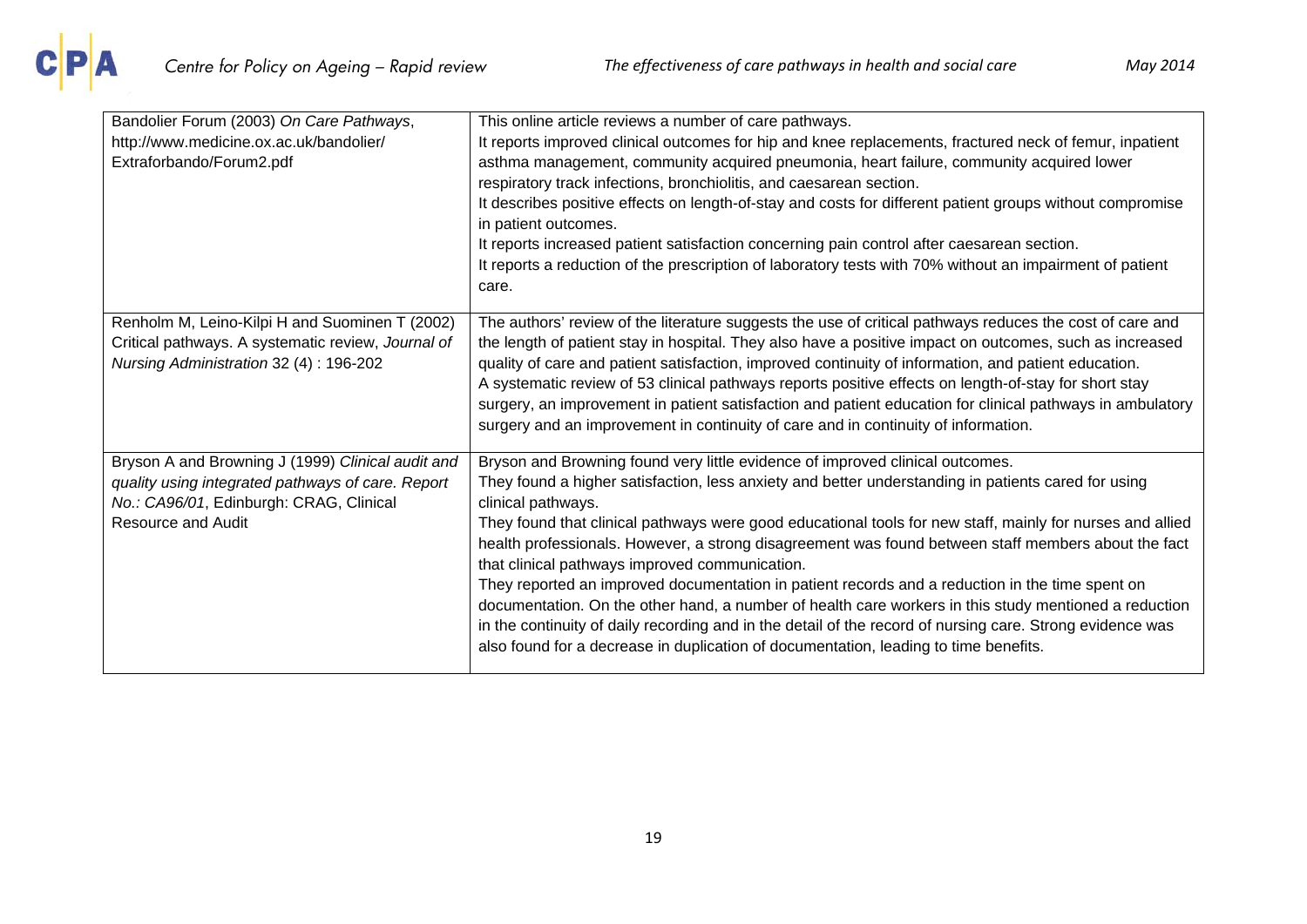| Campbell H, Hotchkiss R, Bradshaw N and         | Provides an overview of integrated care pathways:                                                              |
|-------------------------------------------------|----------------------------------------------------------------------------------------------------------------|
| Porteous M (1998) Integrated care pathways, BMJ | Integrated care pathways—also known as coordinated care pathways, care maps, or anticipated                    |
| 316 (133)                                       | recovery pathways-are task orientated care plans which detail essential steps.                                 |
|                                                 | Integrated care pathways are structured multidisciplinary care plans which detail essential steps in the       |
|                                                 | care of patients with a specific clinical problem. They have been proposed as a way of encouraging the         |
|                                                 | translation of national guidelines into local protocols and their subsequent application to clinical practice. |
|                                                 | They are also a means of improving systematic collection and abstraction of clinical data for audit and of     |
|                                                 | promoting change in practice. The degree to which they succeed in realising this potential for improving       |
|                                                 | patient care is still uncertain, but enough evidence exists in their favour to justify more widespread         |
|                                                 | evaluation of their impact. Here we describe integrated care pathways, show how to create and use              |
|                                                 | them, and review the evidence of their effectiveness.                                                          |
|                                                 | Many initiatives have been introduced in the past two decades to improve clinical effectiveness and            |
|                                                 | thereby patient care. Foremost among these have been clinical guidelines and clinical audit. Concern is        |
|                                                 | regularly expressed, however, that the commitment and enthusiasm of the groups publishing their                |
|                                                 | experience is a major determinant of their success. There are also related concerns about the                  |
|                                                 | opportunity costs of audit and guidelines projects.                                                            |
|                                                 | Guidelines development—literature review, critical appraisal, multidisciplinary consultation, and grading      |
|                                                 | of recommendations by level of evidence—is labour intensive. Support is now available from several             |
|                                                 | sources, but less attention and support is given to translating established guidelines into local              |
|                                                 | management protocols and their subsequent implementation. Even though the impact of clinical                   |
|                                                 | guidelines in improving clinical practice will largely be determined by progress in these areas. Audit         |
|                                                 | projects often fail to realise their potential because the improved practice identified by the audit is not    |
|                                                 | implemented or, if implemented, its effect is not evaluated                                                    |
|                                                 |                                                                                                                |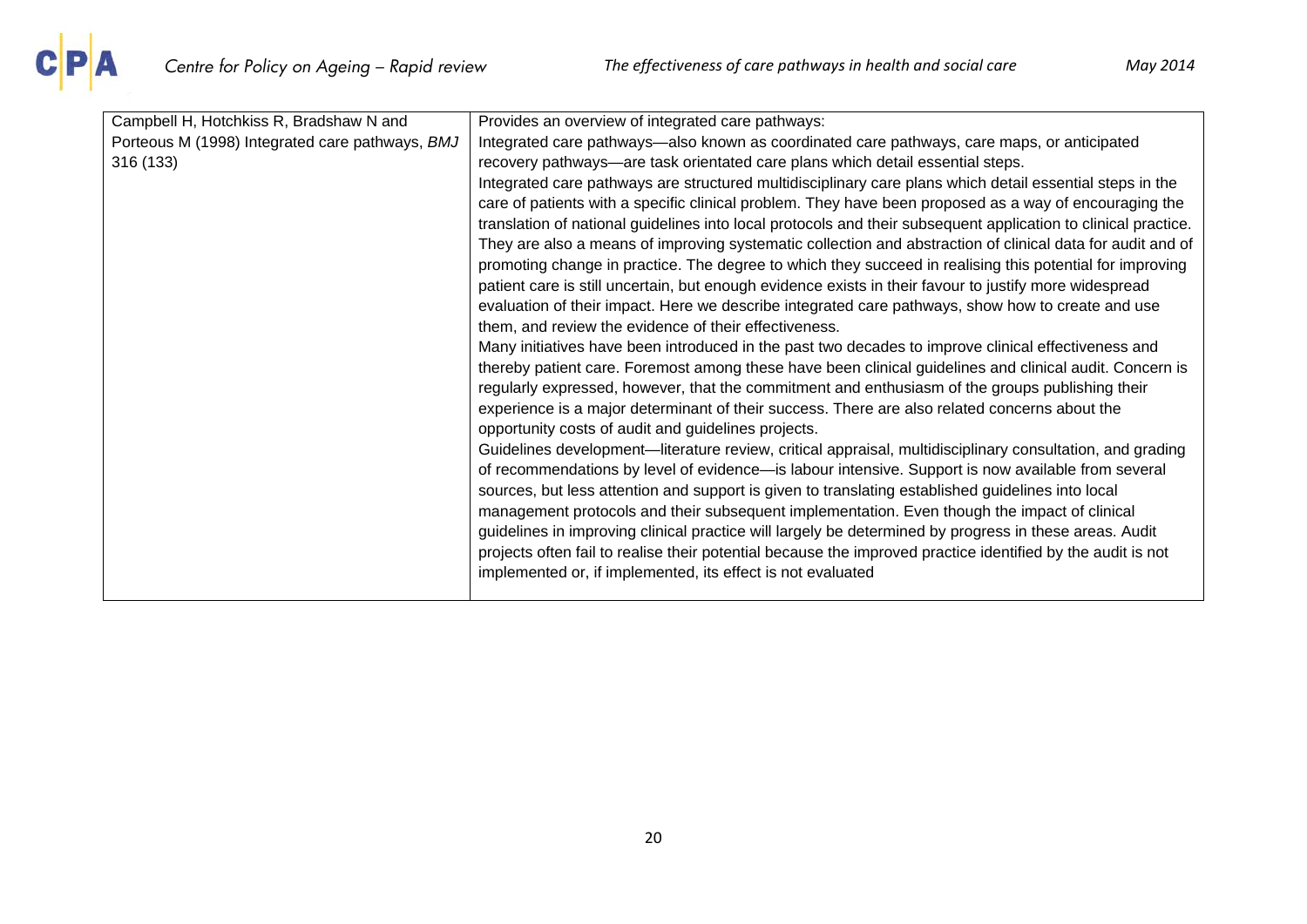

## **b) Developing and auditing care pathways**

<span id="page-20-0"></span>

| <b>Study</b>                                                                                                                            | <b>Findings</b>                                                                                                                                                                                                                                                                                                                                                                                                                                                                                                                                                                                                                                                                                                                                                                                                                                                                                                                                                                                                                                                                                                                                                                                                                                                                                                                                                                                                                                                                                                                                                                                        |
|-----------------------------------------------------------------------------------------------------------------------------------------|--------------------------------------------------------------------------------------------------------------------------------------------------------------------------------------------------------------------------------------------------------------------------------------------------------------------------------------------------------------------------------------------------------------------------------------------------------------------------------------------------------------------------------------------------------------------------------------------------------------------------------------------------------------------------------------------------------------------------------------------------------------------------------------------------------------------------------------------------------------------------------------------------------------------------------------------------------------------------------------------------------------------------------------------------------------------------------------------------------------------------------------------------------------------------------------------------------------------------------------------------------------------------------------------------------------------------------------------------------------------------------------------------------------------------------------------------------------------------------------------------------------------------------------------------------------------------------------------------------|
| Rooney E (2014) Developing care pathways -<br>lessons from the Steele Review implementation in<br>England, Gerodontology 31 (S1): 52-59 | This paper sets out to discuss the concept of care pathways, review their definition, features and<br>implementation and using an example from the NHS dental system in England guide the development of<br>an elder care pathway.<br>Care pathways have developed from quality management approaches in industry and focus on a<br>number of steps which are intended to lead to expected outcomes. The existing definition and<br>descriptors of care pathways serve well, but miss the complex process underlying the development of<br>pathways, their structure, implementation and evaluation.<br>The literature identifies key features of clinical pathways and from the developing field of implementation<br>science, the factors likely to support pathway implementation. Pathways must be generic enough to<br>enable them to be applicable broadly, but specific enough for them to be locally relevant and population<br>specific. The development of care pathways in the National Health Service (NHS) Dental Service in<br>England is described and when compared with the implementation science literature exhibits features<br>identified as positive factors for implementation. As a result a contribution to the pathway definition<br>literature is offered.<br>Conclusions: Learning from the literature and the practical experience described from England, the<br>process for developing dental care pathways for dependent elders should begin with the creation of a<br>high level pathway, which is cognisant of the clinical and implementation science evidence base |
| Pearce M (2011) Guide to Carrying Out Clinical<br>Audits on the Implementation of Care Pathways,<br><b>Healthcare Quality Quest</b>     | This guide is intended to help carry out clinical audits on care pathways including how to: identify what is<br>important to audit for a care pathway; select the right focus for the clinical audit on a care pathway;<br>develop the right standards to measure quality for a clinical audit on a care pathway; make decisions<br>about how data will be collected for an audit on a care pathway; ensure that the right provisions for data<br>protection and communication are in place for an audit on a care pathway; consider the right way to<br>analyse the data for the clinical audit on a care pathway.                                                                                                                                                                                                                                                                                                                                                                                                                                                                                                                                                                                                                                                                                                                                                                                                                                                                                                                                                                                    |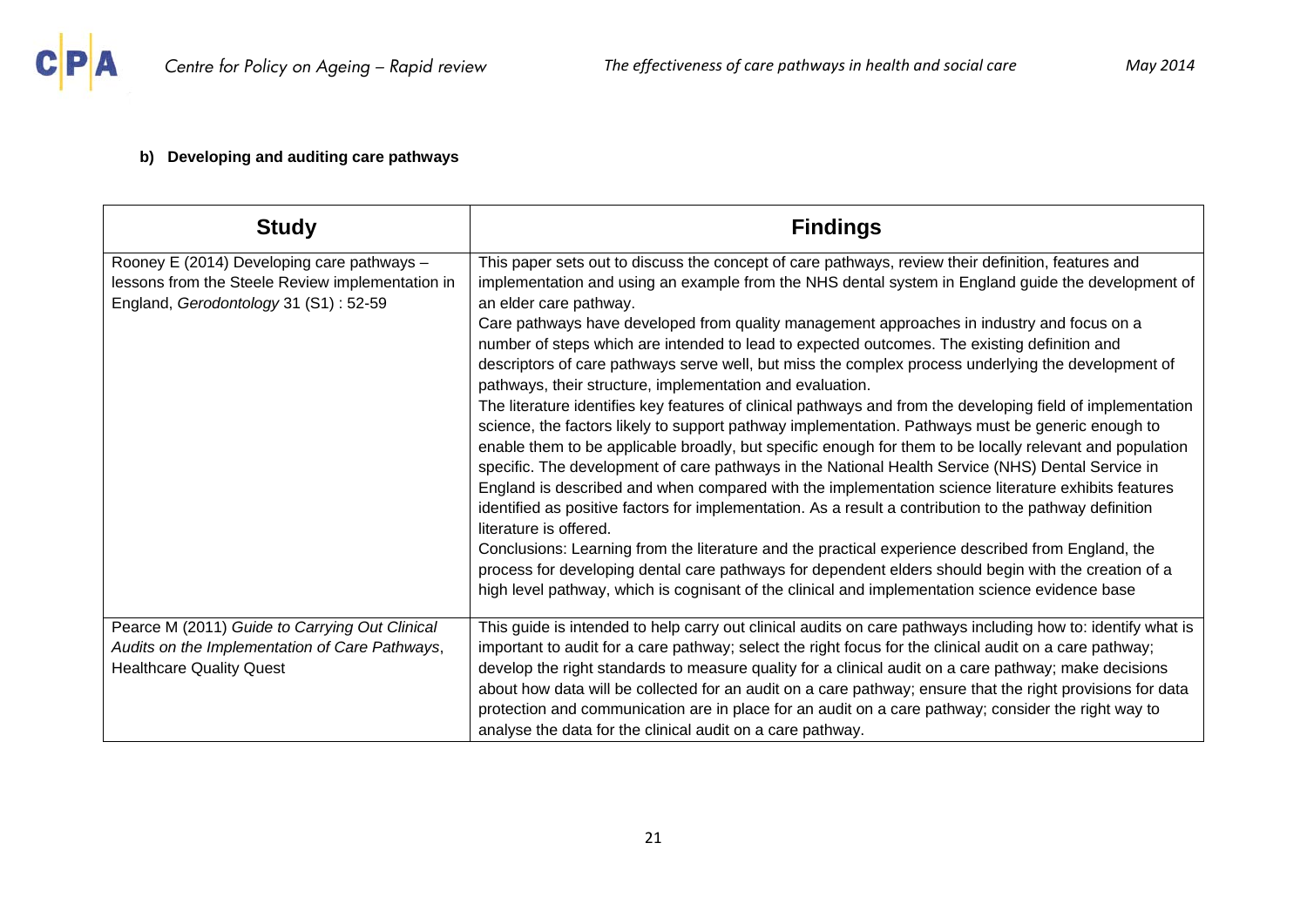| Vanhaecht K, De Witte K, Depreitere R and<br>Sermeus W (2006) Clinical pathway audit tools: A<br>systematic review, Journal of Nursing<br>Management 14 (7): 529-537                     | A systematic review to determine whether clinical/care pathway audit tools can identify the<br>characteristics of well-organized care processes.<br>Although pathways are used worldwide, confusion exists about the concept and impact.<br>Seven of 15 clinical pathway audit tools were selected for this review. Through content analysis, the<br>authors identified 17 characteristics and grouped them using the realistic evaluation paradigm. The<br>Integrated Care Pathway Appraisal Tool is the most appropriate audit tool to assess clinical pathway<br>documents.<br>Authors' conclusions: It is astonishing that so little research on clinical pathway audit tools has been<br>carried out, given the prevalent use of clinical pathways. Because the concept of clinical pathways<br>remains unclear, a variety of audit tools are needed to help clarify the concept. Further research on the<br>construct and criterion validity of pathway audit tools is necessary to fully understand why and under<br>which circumstances pathways lead to improved care.<br>The ICPAT seems to be the most appropriate clinical pathway audit tool, because it contains 15 of the<br>17 characteristics identified during the content analysis. A limitation of this tool, however, is that it mainly<br>evaluates the written clinical pathway (i.e., pathway document), and less so the functioning clinical |
|------------------------------------------------------------------------------------------------------------------------------------------------------------------------------------------|-----------------------------------------------------------------------------------------------------------------------------------------------------------------------------------------------------------------------------------------------------------------------------------------------------------------------------------------------------------------------------------------------------------------------------------------------------------------------------------------------------------------------------------------------------------------------------------------------------------------------------------------------------------------------------------------------------------------------------------------------------------------------------------------------------------------------------------------------------------------------------------------------------------------------------------------------------------------------------------------------------------------------------------------------------------------------------------------------------------------------------------------------------------------------------------------------------------------------------------------------------------------------------------------------------------------------------------------------------------------------------------------------------------------------|
|                                                                                                                                                                                          | pathway. Moreover, the ICPAT does not contain questions on how the care process is organised and<br>managed.                                                                                                                                                                                                                                                                                                                                                                                                                                                                                                                                                                                                                                                                                                                                                                                                                                                                                                                                                                                                                                                                                                                                                                                                                                                                                                          |
| Croucher M (2005) An Evaluation of the Quality of<br>Integrated Care Pathway Development in the UK<br>National Health Service, International Journal of<br>Care Coordination 9 (1): 6-12 | The objectives of the study were to identify the key elements within an ICP, to formulate a checklist<br>utilizing the ICP key elements, and to evaluate ICPs available from the UK National electronic Library for<br>Health (NeLH) against the checklist. An ICP key elements checklist was produced from a review of ICP<br>literature.<br>In all, 90% of the ICPs evaluated contained a plan of anticipated care along some form of timeline,<br>including processes and outcomes. Also, 70% of the ICPs evaluated did not contain a variance-<br>recording framework. In addition, 70% of the ICPs evaluated did not contain any evidence of evidence-<br>based best practice.<br>This study shows that there is wide variability in the quality of the ICPs being developed in the UK<br>National Health Service (NHS), and that the development of ICPs in many health-care organizations is<br>inadequate. Variability of the ICPs being developed will have a direct impact on the quality of patient<br>care, and improvements in care and service delivery may not be identified, implemented or reviewed. It<br>is recommended that a tool be produced, which would provide a standard framework for NHS staff to<br>follow when developing ICPs.                                                                                                                                                         |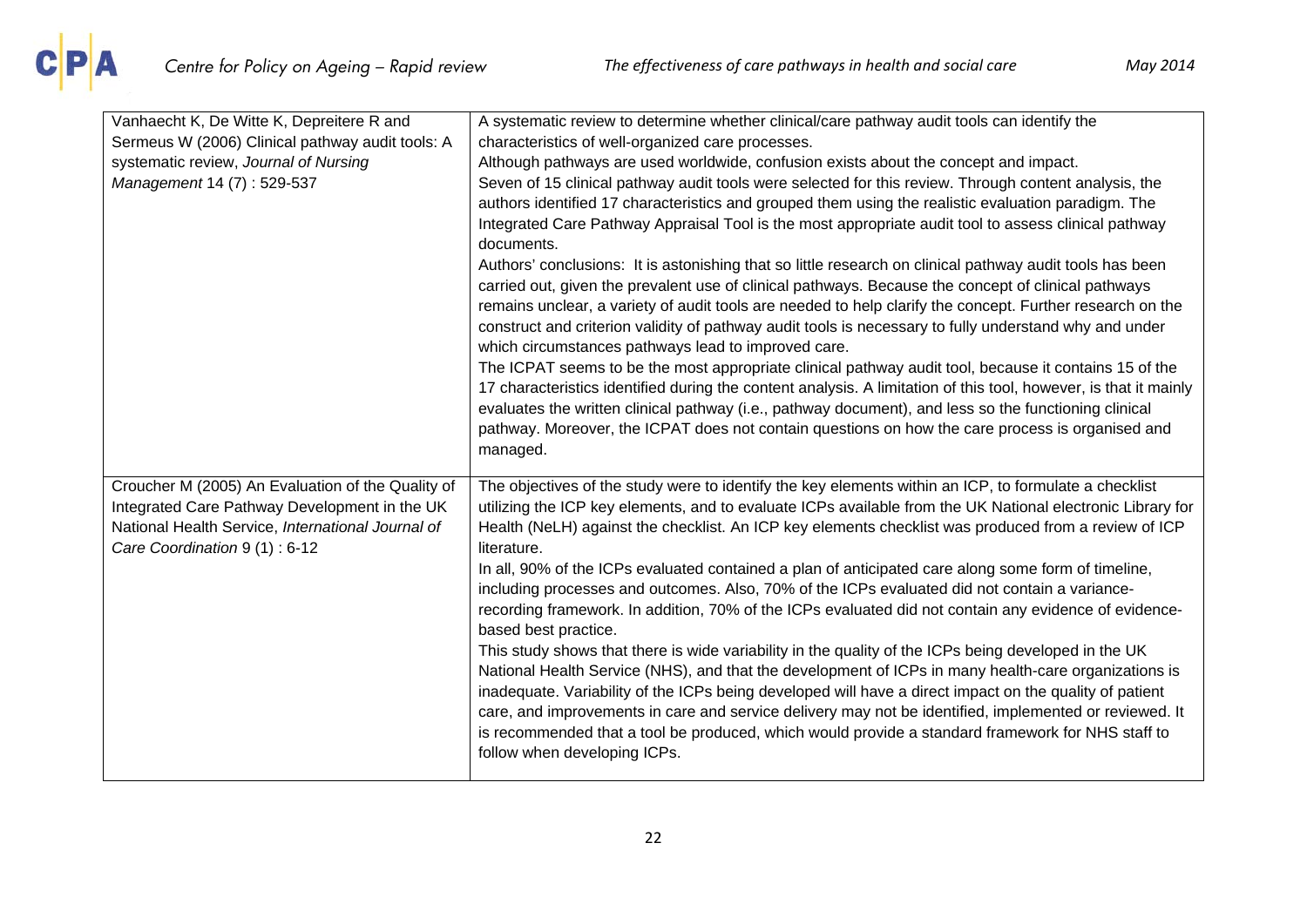

## **c) The use of technology**

<span id="page-22-0"></span>

| <b>Study</b>                                                                                                                                                                                                                   | <b>Findings</b>                                                                                                                                                                                                                                                                                                                                                                                                                                                                                                                                                                                                                                                                                                                                                                                                                                                                                                                                                                                                                                                                                                                                                                                                                                                                                                                                                                                                                                                                                              |
|--------------------------------------------------------------------------------------------------------------------------------------------------------------------------------------------------------------------------------|--------------------------------------------------------------------------------------------------------------------------------------------------------------------------------------------------------------------------------------------------------------------------------------------------------------------------------------------------------------------------------------------------------------------------------------------------------------------------------------------------------------------------------------------------------------------------------------------------------------------------------------------------------------------------------------------------------------------------------------------------------------------------------------------------------------------------------------------------------------------------------------------------------------------------------------------------------------------------------------------------------------------------------------------------------------------------------------------------------------------------------------------------------------------------------------------------------------------------------------------------------------------------------------------------------------------------------------------------------------------------------------------------------------------------------------------------------------------------------------------------------------|
| Dickinson R J and Kitney R I (2014) Information<br>Driven Care Pathways and Procedures, XIII<br>Mediterranean Conference on Medical and<br><b>Biological Engineering and Computing 2013</b><br>IFMBE Proceedings 41: 1322-1325 | This paper addresses the issue of the implementation of care pathways in electronic form. Within the<br>National Health Service (NHS) of England, Care Pathways are becoming increasingly important. These<br>are typically provided by the Department of Health. The Pathways provided are in the form of paper-<br>based schema. They either have to be implemented via paper forms or, as presented here, in electronic<br>form. In addition, care pathways must be seen in the context of the T-Model of health care which<br>comprises the care continuum and the biological continuum.<br>The two care pathways which had been chosen as exemplars are myocardial infarction and stroke.<br>However, the objective of the paper is not to discuss the specific care pathways in detail, but, rather, to<br>describe technology which has been developed for their electronic implementation.<br>The result of this implementation is that all the data and information acquired from the implementation of<br>the care pathway is stored in a single clinical information system (CIS), which has incorporated in it the<br>SQL database.<br>Another important element of the system which has been developed is the ability to display data and<br>information in terms of two dashboards (i.e. single screens which show the most important information).<br>The two dashboards display clinical information (the point of care dashboard) and management<br>information (the management dashboard). |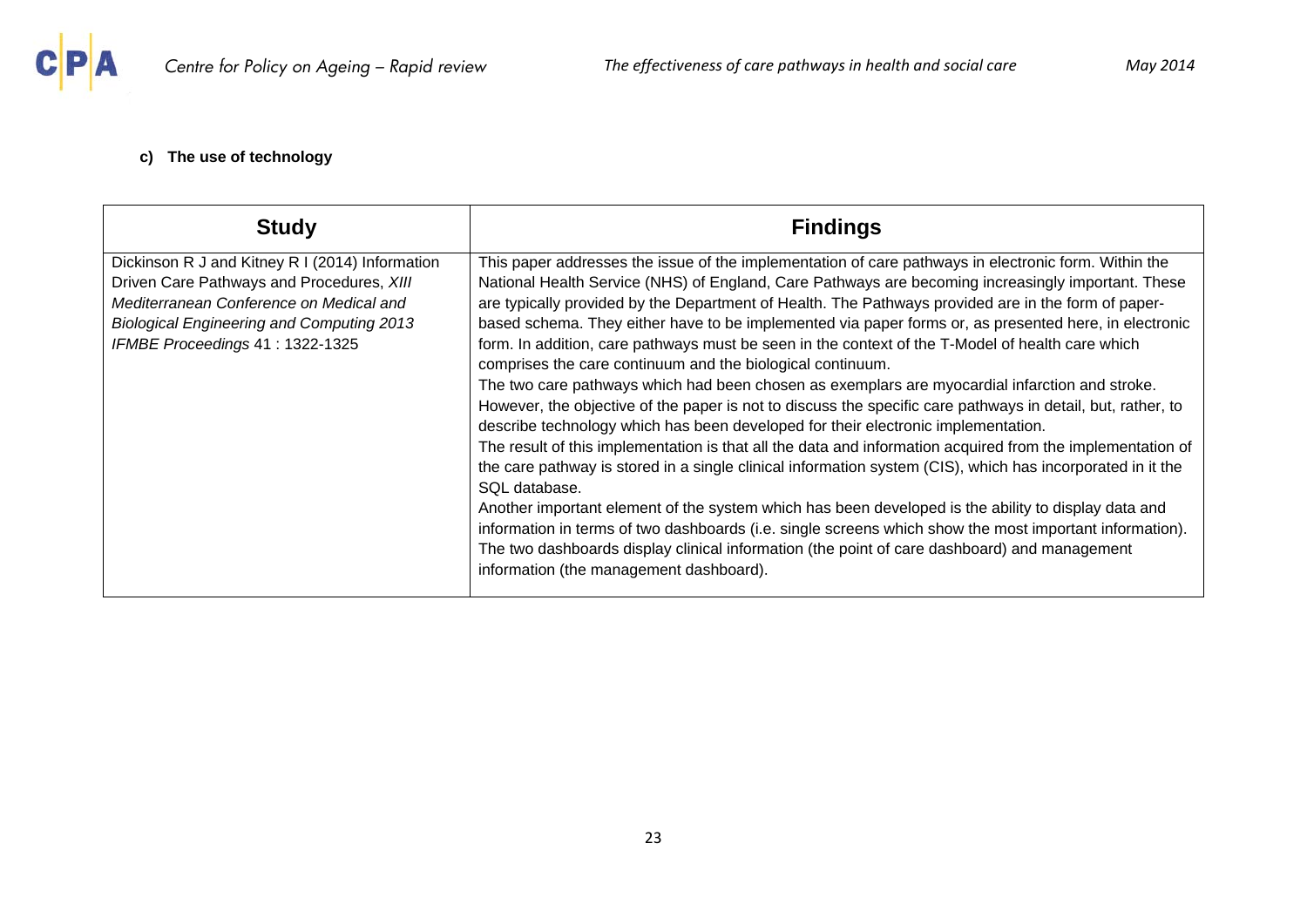

## **d) The effect on professional development**

<span id="page-23-0"></span>

| <b>Study</b>                                                                                                                                                                                                                 | <b>Findings</b>                                                                                                                                                                                                                                                                                                                                                                                                                                                                                                                                                                                                                                                                                                                                                                                                                                                                                                                                                                                                                                                                                                                                                                        |
|------------------------------------------------------------------------------------------------------------------------------------------------------------------------------------------------------------------------------|----------------------------------------------------------------------------------------------------------------------------------------------------------------------------------------------------------------------------------------------------------------------------------------------------------------------------------------------------------------------------------------------------------------------------------------------------------------------------------------------------------------------------------------------------------------------------------------------------------------------------------------------------------------------------------------------------------------------------------------------------------------------------------------------------------------------------------------------------------------------------------------------------------------------------------------------------------------------------------------------------------------------------------------------------------------------------------------------------------------------------------------------------------------------------------------|
| Deneckere S, Euwema M, Van Herck P,<br>Lodewijckx C, Panella M, Sermeus W and<br>Vanhaecht K (2012) Care pathways lead to better<br>teamwork: results of a systematic review, Social<br>Science and Medicine 75 (2): 264-268 | Evaluating complex interventions, such as the implementation of care pathways, widely used as a<br>quality improvement strategy, requires an understanding of how and in what circumstances they work.<br>One way in which care pathways may produce beneficial effects is by improving teamworkThis study<br>aims to specifically focus on how care pathways affect teamwork by examining the effect of care<br>pathways on team indicators and, identifying the conditions needed in order for care pathways to be<br>successful.<br>Twenty team indicators of teamwork were reported in the 26 studies included in the review. Seventeen<br>of the indicators were positively associated with the implementation of care pathways, although the level<br>of evidence was generally low, and sometimes conflicting. The overall conclusion is that care pathways<br>have the potential to support inter-professional teams in improving teamwork, but further research is still<br>needed to clarify the contexts within which pathways can be effective, the mediating components<br>required, and the aspects of teamwork that care pathways can be expected to have an effect on. |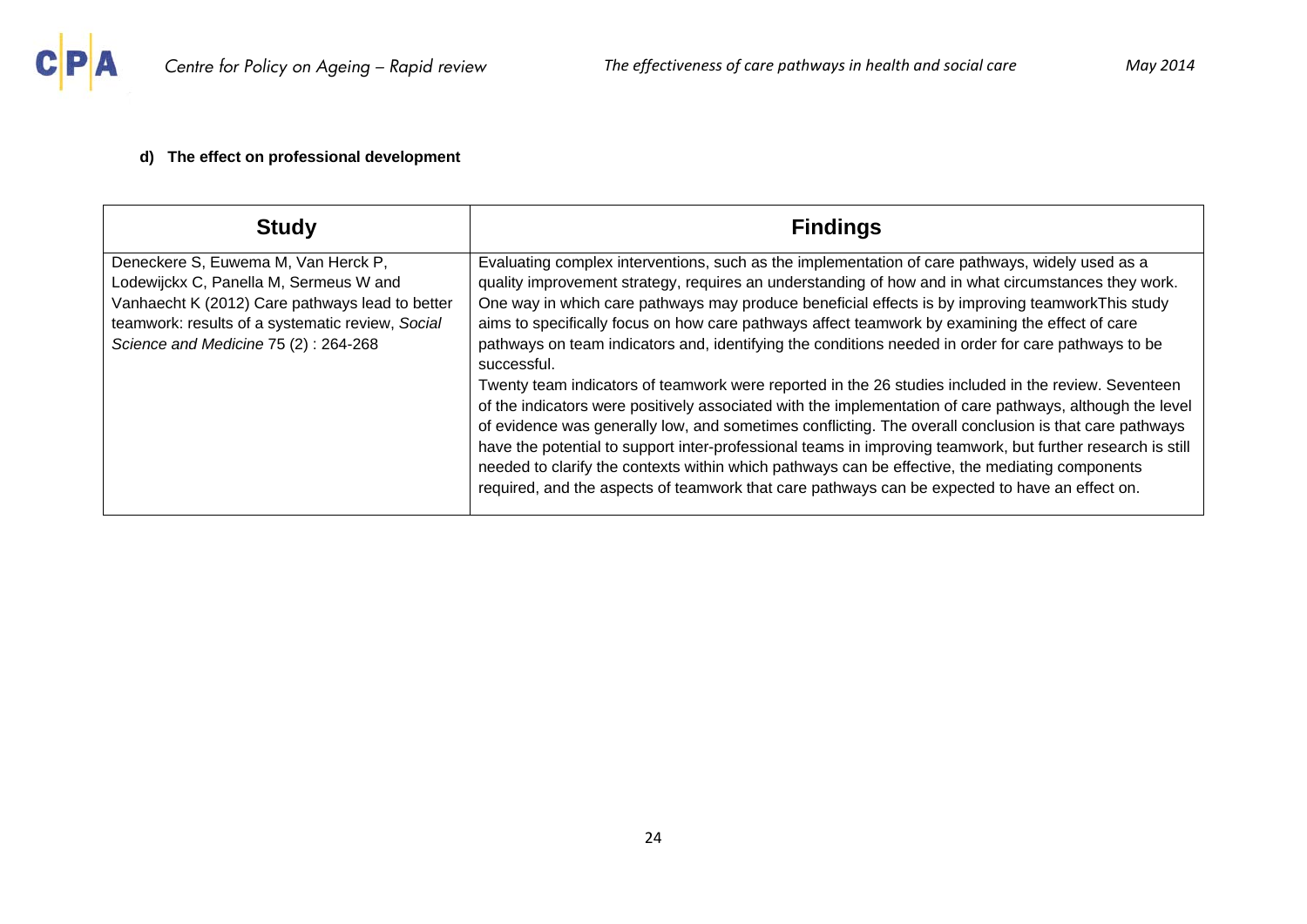| llott I, Booth A, Rick J and Patterson M (2010)<br>How do nurses, midwives and health visitors<br>contribute to protocol-based care? A synthesis of<br>the UK literature, International Journal of Nursing<br>Studies 47 (6): 770-780 | To explore how nurses, midwives and health visitors contribute to the development, implementation and<br>audit of protocol-based care. Protocol-based care refers to the use of documents that set standards for<br>clinical care processes with the intent of reducing unacceptable variations in practice. Documents such<br>as protocols, clinical guidelines and care pathways underpin evidence-based practice throughout the<br>world.<br>Most papers were descriptive, offering practitioner knowledge and positive findings about a locally<br>developed and owned protocol-based care. The majority were instigated in response to clinical need or<br>service re-design. Development of protocol-based care was a non-linear, idiosyncratic process, with<br>steps omitted, repeated or completed in a different order. The context and the multiple purposes of<br>protocol-based care influenced the development process. Implementation and sustainability were rarely<br>mentioned, or theorised as a change.<br>The roles and activities of nurses were so understated as to be almost invisible.<br>There were notable gaps in the literature about the resource use costs, the engagement of patients in<br>the decision-making process, leadership and the impact of formalisation and new roles on inter-<br>professional relations.<br>Conclusions: Documents that standardise clinical care are part of the history of nursing as well as<br>contemporary evidence-based care and expanded roles. Considering the proliferation and contested |
|---------------------------------------------------------------------------------------------------------------------------------------------------------------------------------------------------------------------------------------|--------------------------------------------------------------------------------------------------------------------------------------------------------------------------------------------------------------------------------------------------------------------------------------------------------------------------------------------------------------------------------------------------------------------------------------------------------------------------------------------------------------------------------------------------------------------------------------------------------------------------------------------------------------------------------------------------------------------------------------------------------------------------------------------------------------------------------------------------------------------------------------------------------------------------------------------------------------------------------------------------------------------------------------------------------------------------------------------------------------------------------------------------------------------------------------------------------------------------------------------------------------------------------------------------------------------------------------------------------------------------------------------------------------------------------------------------------------------------------------------------------------------------------------------------------------------|
| Atwal A and Caldwell K (2002) Do multidisciplinary<br>integrated care pathways improve<br>interprofessional collaboration?, Scandinavian<br>Journal of Caring Sciences 16 (4): 360-367                                                | nature of protocol-based care, the dearth of literature about the contribution, experience and outcomes<br>for nurses, midwives and health visitors is noteworthy.<br>This paper evaluates the implementation of an integrated care pathway with fractured neck of femurs in<br>one London teaching hospital. The emphasis is on understanding whether integrated care pathways<br>enhance and develop inter-professional collaboration and enable effective information access and flow<br>across the professions and the organization.<br>The criteria for evaluation, forming the hypotheses of the study, were that interprofessional nonverbal<br>and verbal communication would be enhanced and that inter-professional collaboration would increase.<br>Methods of evaluation used were: (i) stakeholder interviews, (ii) inter-professional audit and (iii) analysis<br>of the variances from the integrated care pathway.<br>The evaluation revealed that although integrated care pathways led to improved outcomes for the health<br>care trust there was little evidence to suggest that inter-professional relationships and communication<br>were enhanced. Furthermore, key factors in discharge delays appeared to be organisational rather than<br>professional.                                                                                                                                                                                                                                                                                  |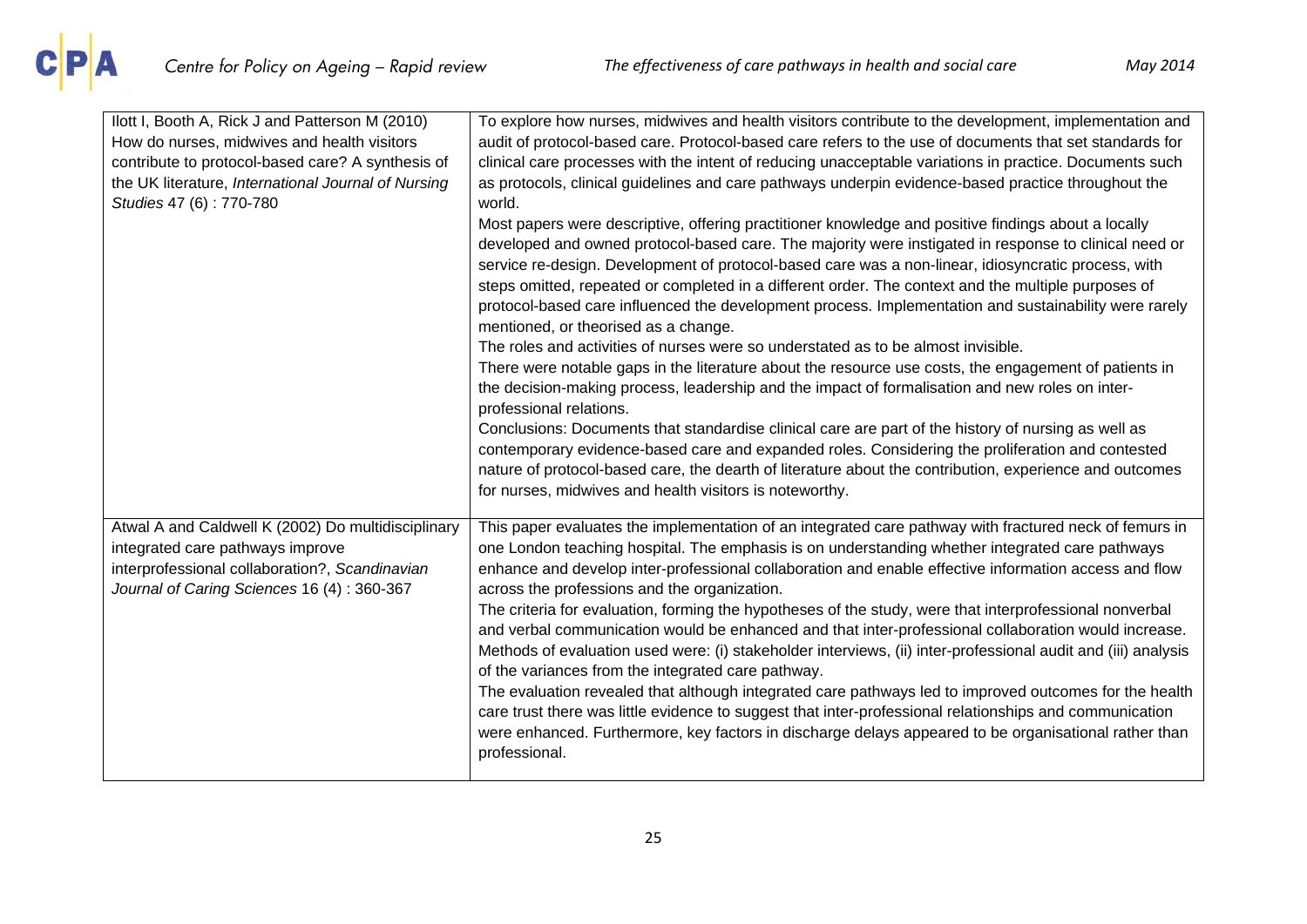

## **e) Cost effectiveness**

<span id="page-25-0"></span>

| <b>Study</b>                                                                                                                                                                                                                                                                                                                                         | <b>Findings</b>                                                                                                                                                                                                                                                                                                                                                                                                                                                                                                                                                                                                                                                                                                                                                                                                                                                                                                                                                                                                                                                                                                                                                                                              |
|------------------------------------------------------------------------------------------------------------------------------------------------------------------------------------------------------------------------------------------------------------------------------------------------------------------------------------------------------|--------------------------------------------------------------------------------------------------------------------------------------------------------------------------------------------------------------------------------------------------------------------------------------------------------------------------------------------------------------------------------------------------------------------------------------------------------------------------------------------------------------------------------------------------------------------------------------------------------------------------------------------------------------------------------------------------------------------------------------------------------------------------------------------------------------------------------------------------------------------------------------------------------------------------------------------------------------------------------------------------------------------------------------------------------------------------------------------------------------------------------------------------------------------------------------------------------------|
| Dautremont J F, Rudmik L R, Yeung J, Asante T,<br>Nakoneshny S C, Hoy M, Lui A, Chandarana S P,<br>Matthews T W, Schrag C and Dort J C (2013)<br>Cost-effectiveness analysis of a postoperative<br>clinical care pathway in head and neck surgery<br>with microvascular reconstruction, Journal of<br>Otolaryngology - Head and Neck Surgery 42 (59) | A study to evaluate the cost-effectiveness of a postoperative clinical care pathway for patients<br>undergoing major head and neck oncologic surgery with microvascular reconstruction.<br>The study made a comparative trial of a prospective treatment group managed on a postoperative<br>clinical care pathway and a historical group managed prior to pathway implementation. Effectiveness<br>outcomes evaluated were total hospital days, return to OR, readmission to ICU and rate of pulmonary<br>complications. Costing perspective was from the government payer.<br>118 patients were included in the study. All outcomes demonstrated that the postoperative pathway<br>group was both more effective and less costly, and is therefore a dominant clinical intervention. The<br>overall mean pre- and post-pathway costs are \$22,733 and \$16,564 per patient, respectively. The<br>incremental cost reduction associated with the postoperative pathway was \$6,169 per patient.<br>Conclusion: Implementing the postoperative clinical care pathway in patients undergoing head and neck<br>oncologic surgery with reconstruction resulted in improved clinical outcomes and reduced costs. |
| Olsson L E, Hansson E, Ekman I and Karlsson J<br>(2009) A cost-effectiveness study of a patient-<br>centred integrated care pathway, Journal of<br>Advanced Nursing 65 (8): 1626-1635                                                                                                                                                                | The aim of the study was to compare costs and consequences for an integrated care pathway<br>intervention group with those of a usual care group for patients admitted with hip fracture.<br>A consecutive sample of 112 independently living participants, aged 65 years or older and admitted to<br>hospital with a hip fracture, were included in the study. Data were collected over an 18-month period in<br>2003–2005. A cost-effectiveness analysis was performed to compare an integrated care pathway<br>intervention (treatment A) with usual care (treatment B).<br>There was a 40% reduction for each participant in the average total cost of treatment A of $\epsilon$ 9685 vs.<br>€15,984 for treatment B. Moreover, clinical effectiveness was much improved. The cost-effectiveness<br>ratio for treatment A was €14,840 vs. €31,908 for treatment B. In addition, 75% of the participants in<br>treatment A were successfully rehabilitated vs. 55% in treatment B.<br>Conclusions. The application of an integrated care pathway with individualized care appears to<br>enhance both rehabilitation outcomes and cost-effectiveness.                                                      |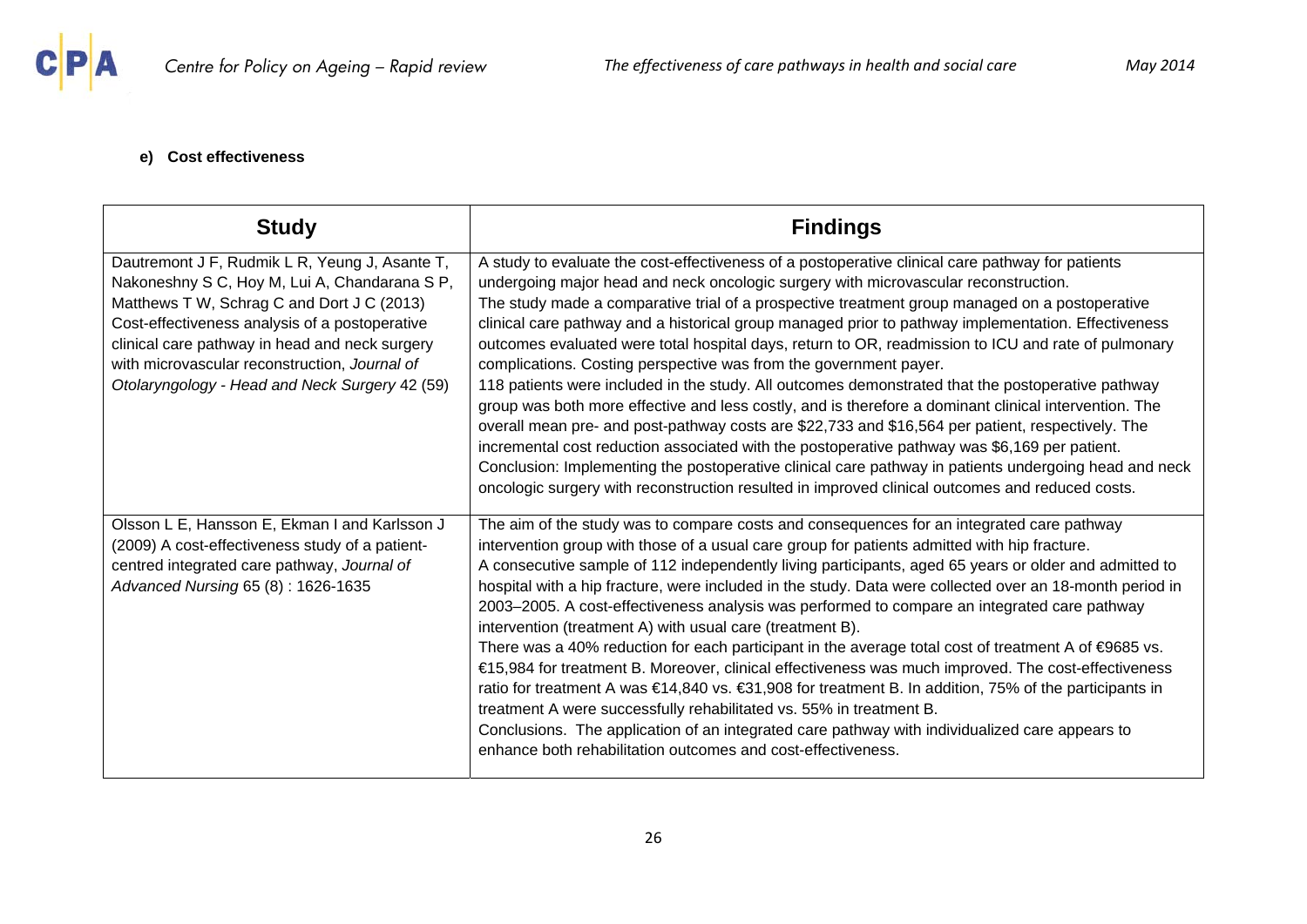

## <span id="page-26-0"></span>**The effectiveness of care pathways in particular circumstances**

### **f) Cardiovascular disease and heart failure**

| <b>Study</b>                                                                                                                                                                                                                                      | <b>Findings</b>                                                                                                                                                                                                                                                                                                                                                                                                                                                                                                                                                                                                                                                                                                                                                                                                                                                                                                                                                                                                                                                                                              |
|---------------------------------------------------------------------------------------------------------------------------------------------------------------------------------------------------------------------------------------------------|--------------------------------------------------------------------------------------------------------------------------------------------------------------------------------------------------------------------------------------------------------------------------------------------------------------------------------------------------------------------------------------------------------------------------------------------------------------------------------------------------------------------------------------------------------------------------------------------------------------------------------------------------------------------------------------------------------------------------------------------------------------------------------------------------------------------------------------------------------------------------------------------------------------------------------------------------------------------------------------------------------------------------------------------------------------------------------------------------------------|
| Kul S, Vanhaecht K, Savas E, Öztürk Z A, Parker<br>R A and Panella M (2013) Modeling of in-hospital<br>treatment outcomes for elderly patients with heart<br>failure: Care pathway versus usual care, European<br>Geriatric Medicine 4 (2): 86-90 | This study evaluates the effect of care pathways on heart failure treatment outcomes by adjusting for<br>possible risk factors in elderly patients.<br>Data were collected from 14 Italian hospitals. The overall sample consisted of 332 geriatric heart failure<br>patients (174 receiving care pathway, 158 usual care) older than 75 years. We performed two-level<br>mixed-effects logistic regression model to determine the effect of care pathways on the most important<br>outcomes of heart failure treatment for elderly patients.                                                                                                                                                                                                                                                                                                                                                                                                                                                                                                                                                                |
|                                                                                                                                                                                                                                                   | The results showed that care pathways have a significant positive effect on mortality rate ( $OR = 0.157$ ,<br>95%CI [0.056-0.437]) and unscheduled readmission rate (OR = 0.217, 95%CI [0.084-0.563]).<br>Conclusion: The study shows that through using care pathways for elderly heart failure patients,<br>reduced mortality and readmission rates can be achieved without increasing hospitalization costs.                                                                                                                                                                                                                                                                                                                                                                                                                                                                                                                                                                                                                                                                                             |
| Kul S, Barbieri A, Milan E, Montag I, Vanhaecht K<br>and Panella M (2012) Effects of care pathways on<br>the in-hospital treatment of heart failure: a<br>systematic review, 12 (81)                                                              | A disease specific systematic review to determine how care pathways in the hospital treatment of heart<br>failure affect in-hospital mortality, length of in-hospital stay, readmission rate and hospitalisation cost<br>when compared with standard care.<br>Seven studies met the study inclusion criteria and were included in the systematic review with a total<br>sample of 3,690 patients. The combined overall results showed that care pathways have a significant<br>positive effect on mortality and readmission rate. A shorter length of hospital stay was also observed<br>compared with the standard care group. No significant difference was found in the hospitalisation costs.<br>More positive results were observed in controlled trials compared to randomized controlled trials.<br>Conclusion: By combining all possible results, it can be concluded that care pathways for the treatment<br>of heart failure decrease mortality rates and length of hospital stay, but no statistically significant<br>difference was observed in the readmission rates and hospitalisation costs. |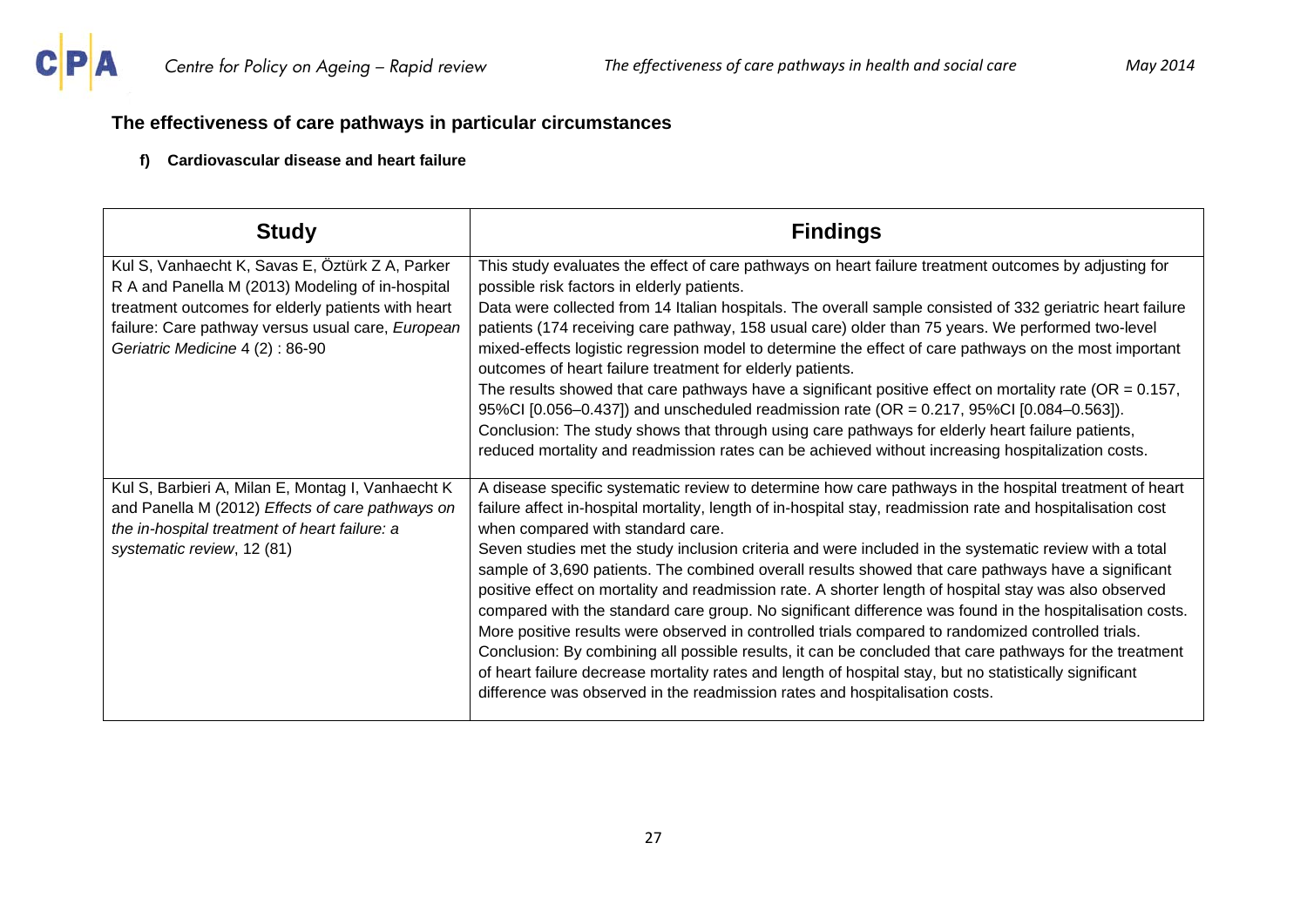| Every N R, Hochman J, Becker R, Kopecky S and  | Critical pathways are being implemented in a broad range of patients with cardiovascular disease.          |
|------------------------------------------------|------------------------------------------------------------------------------------------------------------|
| Cannon C P (2000) Critical Pathways: a Review, | This review found no change in clinical outcome or readmission rate but decreased length-of-stay and       |
| Circulation 101 (4): 461-465                   | costs. One of the six publications in the review reported a decreased rate of nosocomial pneumonia.        |
|                                                | The review concludes that clinical protocols can and should be used to decrease variation in care,         |
|                                                | improve guideline compliance, and potentially improve overall quality of care in patients with             |
|                                                | cardiovascular disease.                                                                                    |
|                                                | There is a real danger when critical pathways are brought in from external sources and implemented on      |
|                                                | the basis of administrative attempts to reduce costs.                                                      |
|                                                | Although cost savings can and should be evaluated with the critical pathway, the goal of improving         |
|                                                | guideline compliance and overall quality of care should be the primary focus                               |
|                                                | The real impact of critical pathways and appropriateness protocols is their use as tools for collection of |
|                                                | information                                                                                                |
|                                                |                                                                                                            |

## **g) Dental care (Oral health)**

<span id="page-27-0"></span>

| <b>Study</b>                                      | <b>Findings</b>                                                                                           |
|---------------------------------------------------|-----------------------------------------------------------------------------------------------------------|
| Pretty I A, Ellwood R P, Lo E C M, MacEntee M I,  | This article describes the development of the Seattle Care Pathway based upon a workshop held in          |
| Müller F, Rooney E, Thomson W M, Van der          | 2013. An overview is provided on the key issues of older persons' dental care including the demography    |
| Putten G-J, Ghezzi E M, Walls A and Wolff M S     | shift, the concept of frailty, the need for effective prevention and treatment to be linked to levels of  |
| (2014) The Seattle Care Pathway for securing oral | dependency and the need for a varied and well educated work force. The pathway is presented in            |
| health in older patients, Gerodontology Special   | tabular form and further illustrated by the examples in the form of clinical scenarios. The pathway is an |
| Issue: Developing Pathways for Oral Care in       | evidence based, pragmatic approach to care designed to be globally applicable but flexible enough to      |
| Elders 31 (S1): 77-87                             | be adapted for local needs and circumstances.                                                             |
|                                                   |                                                                                                           |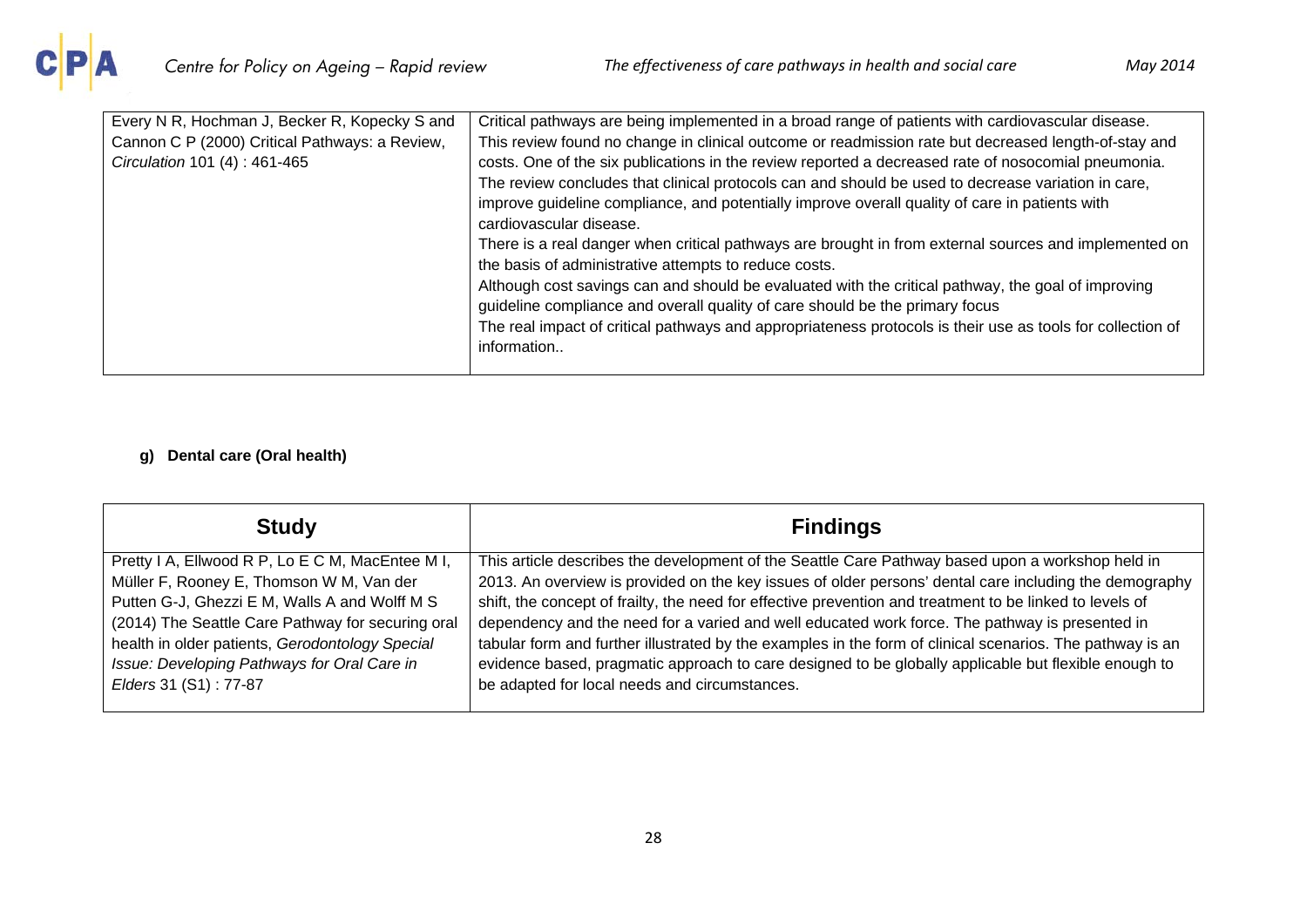<span id="page-28-0"></span>

## **h) End of life care**

| <b>Study</b>                                                                                                                                                                          | <b>Findings</b>                                                                                                                                                                                                                                                                                                                                                                                                                                                                                                                                                                                                                                                                                                                                                                                                                                                                                                                                                                                                                                                                                                                                                                                                                                                                                                                                                                                                                                                                                                                                                                                                                                                                                                                                                                                                                                                                                                           |
|---------------------------------------------------------------------------------------------------------------------------------------------------------------------------------------|---------------------------------------------------------------------------------------------------------------------------------------------------------------------------------------------------------------------------------------------------------------------------------------------------------------------------------------------------------------------------------------------------------------------------------------------------------------------------------------------------------------------------------------------------------------------------------------------------------------------------------------------------------------------------------------------------------------------------------------------------------------------------------------------------------------------------------------------------------------------------------------------------------------------------------------------------------------------------------------------------------------------------------------------------------------------------------------------------------------------------------------------------------------------------------------------------------------------------------------------------------------------------------------------------------------------------------------------------------------------------------------------------------------------------------------------------------------------------------------------------------------------------------------------------------------------------------------------------------------------------------------------------------------------------------------------------------------------------------------------------------------------------------------------------------------------------------------------------------------------------------------------------------------------------|
| Chan R J and Webster J (2013) End-of-life care<br>pathways for improving outcomes in caring for the<br>dying, Cochrane Database of Systematic Reviews<br>Issue 11. Art. No: CD008006. | In many clinical areas, integrated care pathways are utilised as structured multidisciplinary care plans<br>that detail essential steps in caring for patients with specific clinical problems. In particular, care<br>pathways for the dying have been developed as a model to improve care of patients who are in the last<br>days of life. There have been sustained concerns about the safety of implementing end-of-life care<br>pathways, particularly in the UK.<br>This review aims to assess the effects of end-of-life care pathways, compared with usual care (no<br>pathway) or with care guided by another end-of-life care pathway across all healthcare settings (e.g.<br>hospitals, residential aged care facilities, community). In particular, it aims to assess the effects on<br>symptom severity and quality of life of people who are dying; those related to the care such as families,<br>carers and health professionals; or a combination of these.<br>The study looked at all randomised controlled trials (RCTs), quasi-randomised trial or high-quality<br>controlled before-and-after studies comparing use versus non-use of an end-of-life care pathway in<br>caring for the dying.<br>Authors' conclusions: With sustained concerns about the safety of the pathway implementation and the<br>lack of available evidence on important patient and relative outcomes, recommendations for the use of<br>end-of-life pathways in caring for the dying cannot be made.<br>All health services using end-of-life care pathways are encouraged to have their use of the pathway, to<br>date, independently audited. Any subsequent use should be based on carefully documented<br>evaluations. In future studies, outcome measures should include benefits or harms concerning the<br>outcomes of interest in this review in relation to patients, families, carers and health professionals. |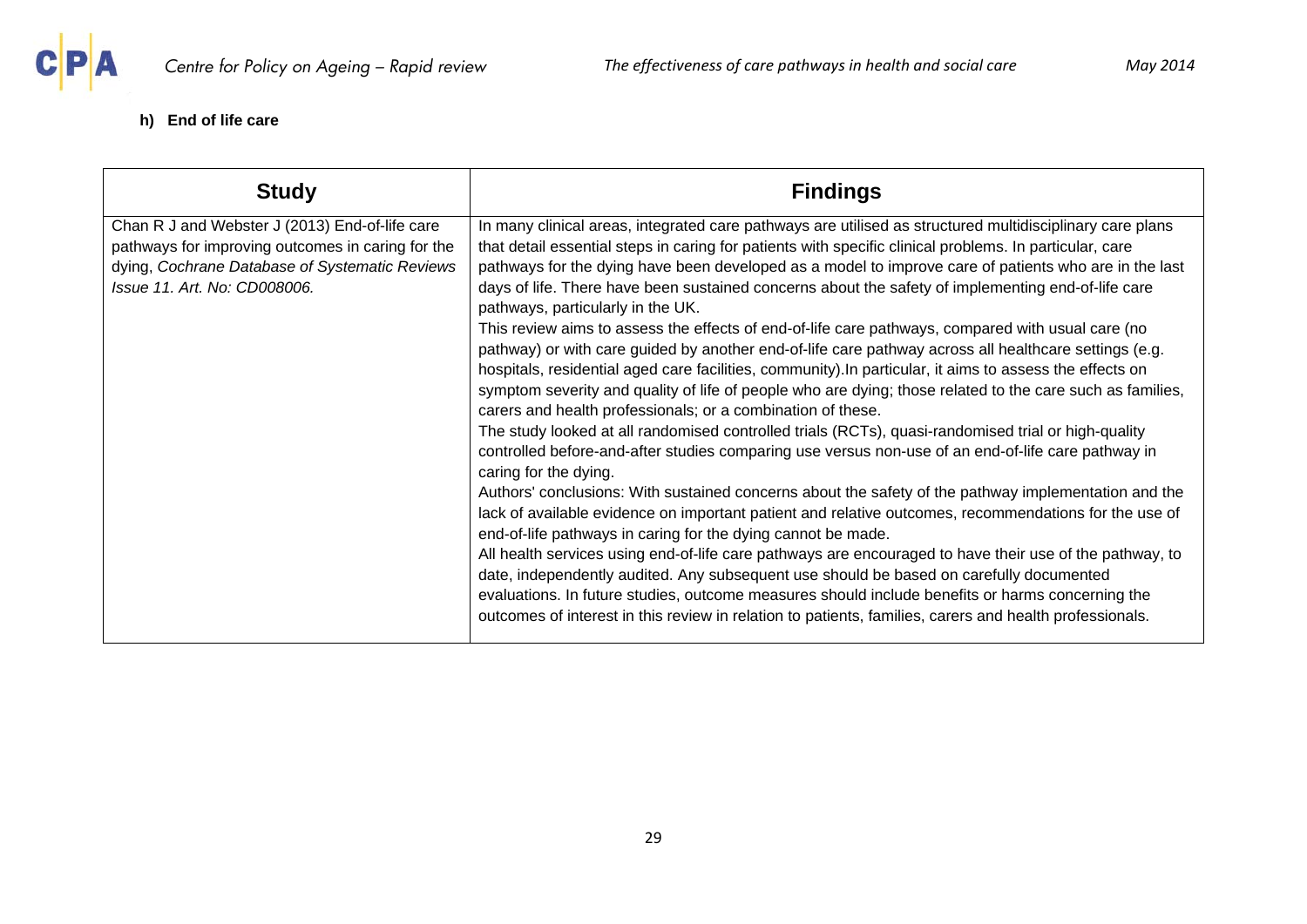

| Dekkers A, Raijmakers N, Galesloot C and Heide  | The Dutch version of the Liverpool Care Pathway for the dying patient (LCP), Zorgpad Stervensfase, is    |
|-------------------------------------------------|----------------------------------------------------------------------------------------------------------|
| A van der (2013) Liverpool Care Pathway:        | a quality instrument for the care of dying people in the Netherlands. Since 2009 this pathway has been   |
| evaluation of a nationwide implementation       | implemented nationwide in hospitals, nursing homes, hospices and homecare settings.                      |
| program in the Netherlands, European Journal of | 27 stakeholders were interviewed: 7 employees of the regional Comprehensive Cancer Centres (CCC),        |
| Palliative Car: 172-173                         | 8 palliative care network coordinators and 12 project leaders of successful implementation projects.     |
|                                                 | Subsequently, a focus group with the interviewees was organised to discuss facilitators and barriers of  |
|                                                 | implementation of the Dutch LCP.                                                                         |
|                                                 | Main reasons for institutions to implement Dutch LCP were to improve quality in end of life care, and to |
|                                                 | create a clear and uniform care plan at the end of life. Also extrinsic motivation was present, e.g. by  |
|                                                 | financial incentives of insurance companies. Different successful strategies have been used for          |
|                                                 | implementation of the LCP. Seven CCC's trained local project leaders and supported them in different     |
|                                                 | ways. Network coordinators especially played a role in informing institutions within their regions about |
|                                                 | the advantages of the Dutch LCP.                                                                         |
|                                                 |                                                                                                          |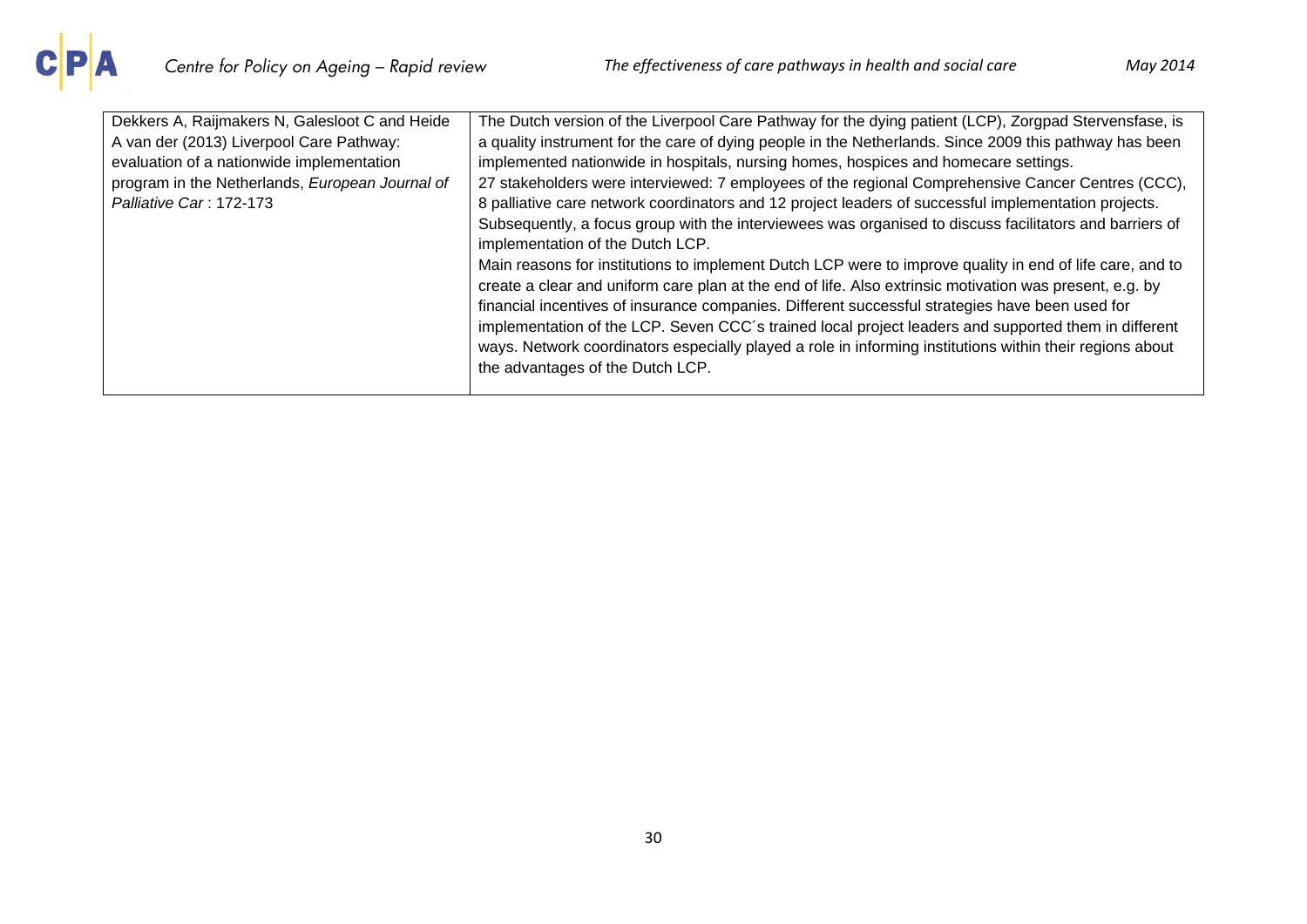| Neuberger Baroness J (chair), Guthrie Lord C,   | Developed from a model of care successfully used in hospices, the Liverpool Care Pathway for the Dying Patient            |
|-------------------------------------------------|---------------------------------------------------------------------------------------------------------------------------|
| Aaronovitch D, Hameed Lord K, Bonser T, Harries | (LCP) is a generic approach to care for the dying, intended to ensure that uniformly good care is given to everyone       |
| of Pentregarth Prof Lord, Charlesworth-Smith D, | thought to be dying within hours or within two or three days, whether they are in hospitals, nursing homes, or in their   |
| Jackson Prof E, Cox Dr D and Waller S (2013)    | own homes.                                                                                                                |
|                                                 | A rapid evidence review of integrated care 'pathways' for end of life showed there are specific gaps in evidence on       |
| More Care, Less Pathway: A review of the        | the LCP, not least that independent, prospective testing of the LCP has not yet been carried out after nearly 10          |
| Liverpool Care Pathway,                         | years of its dissemination. Fully independent assessments of end of life care in England are required, focusing on        |
|                                                 | the outcomes and experience of care, as reported by patients, their relatives and carers, as well as the quality of       |
|                                                 | dying. Further research into the biology and experience of dying is needed.                                               |
|                                                 | Approaches like the LCP have made a valuable contribution to improve the timeliness and quality of clinical               |
|                                                 | decisions in the care of dying patients, and plenty of evidence received by the Review shows that, when the LCP is        |
|                                                 | used properly, patients die a peaceful and dignified death. But implementation of the LCP is sometimes associated         |
|                                                 | with poor care.                                                                                                           |
|                                                 | The Review panel heard many instances of both good and bad decision-making. Repeatedly, they heard stories of             |
|                                                 | relatives or carers visiting a patient, only to discover that without any forewarning there had been a dramatic change    |
|                                                 | in treatment. There now appeared to be no clinical care or palliative care, and the patient was unnecessarily or          |
|                                                 | excessively sedated.                                                                                                      |
|                                                 | Some people believe that to implement the LCP is a way of deliberately hastening someone's death, and this is             |
|                                                 | understandable, given what the Review heard about poor communication between clinicians and patients, their               |
|                                                 | relatives and carers about what was happening during the dying process. The Review panel is content, however,             |
|                                                 | that the LCP entirely reflects the ethical principles that should provide the basis of good quality care in the last days |
|                                                 | and hours of a person's life. Any attempt deliberately to shorten a person's life is illegal, but there is no obligation, |
|                                                 | moral or legal, to preserve life at all costs. The Review considered the issue of local financial incentives being        |
|                                                 | applied per patient on the LCP, and concluded that this sort of incentive must cease in relation to any approach to       |
|                                                 | care of the dying. Not only has it given rise to fears about hastening death for financial gain, but there is a very real |
|                                                 | risk that providing a payment for each patient implemented on the LCP, or equivalent approach, looks like an              |
|                                                 | incentive to do so, rather than a means of providing sufficient resources for good quality and compassionate care to      |
|                                                 | be provided.                                                                                                              |
|                                                 | During this Review, the panel heard of far too many instances where the commencement of the LCP has led to a              |
|                                                 | withdrawal of care, in some cases with relatives and carers left to do the caring themselves as much as they could.       |
|                                                 | Caring with compassion for people at the end of their lives should be the aim of all doctors, nurses and healthcare       |
|                                                 | staff. Good care for the dying is as important as good care at any other time of life.                                    |
|                                                 | A repeated observation by families was that starting the LCP seemed to mean that proper clinical assessments of           |
|                                                 |                                                                                                                           |
|                                                 | the need for medication ceased, instead of occurring every four hours as recommended in the LCP document; the             |
|                                                 | LCP was then experienced as if it were a protocol, even a "tick-box" exercise, through which the next step was to         |
|                                                 | stop food and fluids and give continuous infusions of strong opioids and sedatives without justification or               |
|                                                 | explanation.                                                                                                              |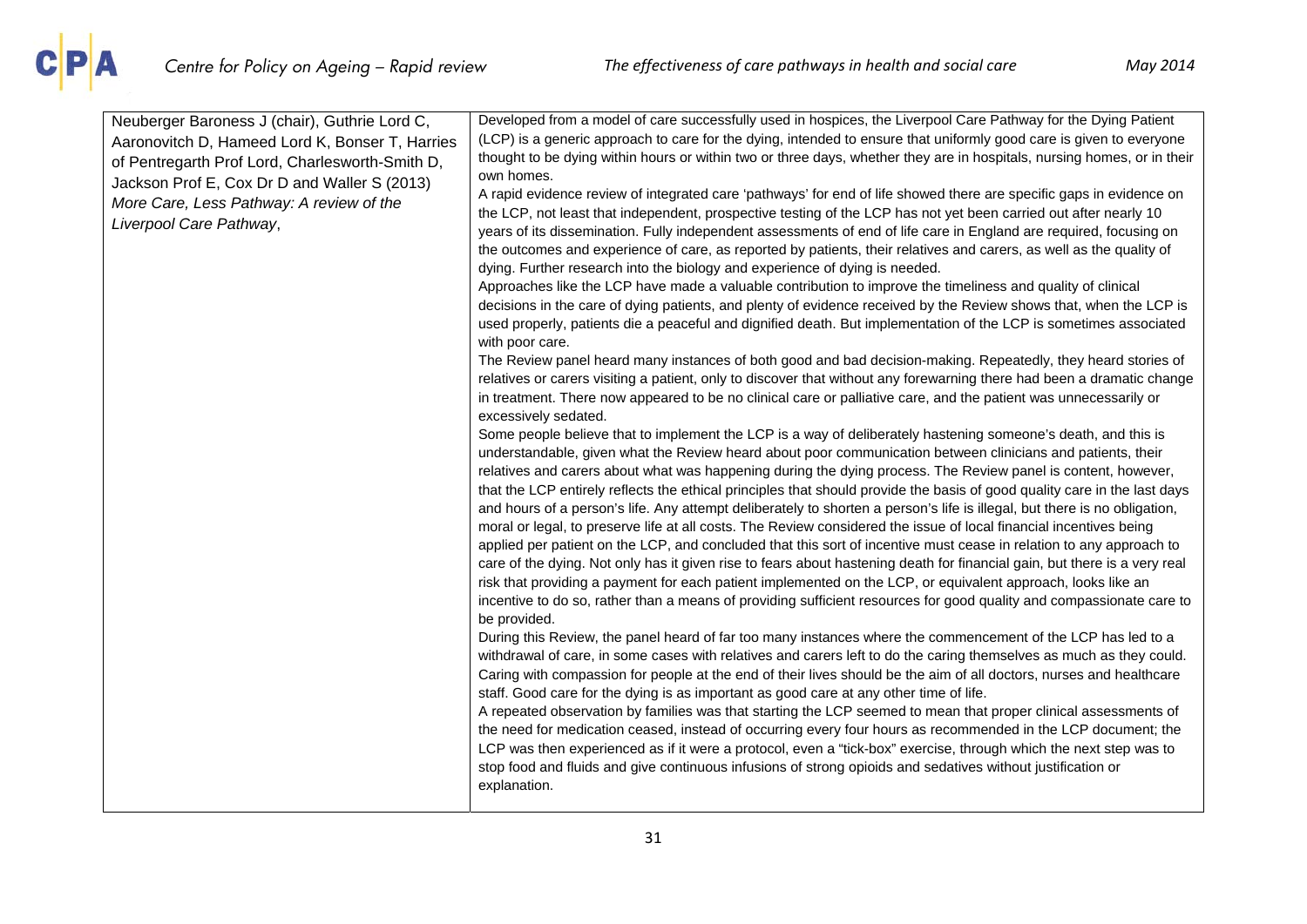

| Jones D A (2012) Comment on the Liverpool Care | The main principles behind the Liverpool Care Pathway are those of good palliative care and are fully in         |
|------------------------------------------------|------------------------------------------------------------------------------------------------------------------|
| Pathway (2012), Anscombe Bioethics Centre      | accordance with Catholic moral theology and with a Catholic understanding of a good death.                       |
|                                                | Nevertheless, in practice it is clear that there is scope for patients to suffer if the LCP is misunderstood     |
|                                                | and used inappropriately, and the LCP may need to be improved in order to reduce the scope for such              |
|                                                | misunderstandings. There are a number of pressures that might subvert the proper implementation of               |
|                                                | the LCP. These might include:                                                                                    |
|                                                | •the subjective character of judgments about how soon someone is going to die, and the lack of explicit          |
|                                                | evidence-based criteria for this judgment in the case of the imminently dying;                                   |
|                                                | •the fact that the LCP may be initiated by people who are not senior clinicians, or are not familiar with        |
|                                                | the individual patient's case, or who have not consulted with palliative care physicians;                        |
|                                                | •the influence of managerial pressures to reduce bed occupancy or meet targets of one kind or another;           |
|                                                | •reluctance to face the problems of continuing care of certain difficult patients;                               |
|                                                | •the euthanasiast outlook of some clinicians;                                                                    |
|                                                | •the possibility of doctors or nurses regarding the LCP as a set of "tick boxes" (which is part of a larger      |
|                                                | cultural problem in the health service);                                                                         |
|                                                | •that rather than assessing, and regularly re-assessing, the needs of the patient, fluids might be               |
|                                                | withdrawn automatically, where they could, for example, have been useful in alleviating thirst, (in some         |
|                                                | cases patients have been deprived even of sips of water or of the moistening of their dry mouth);                |
|                                                | .Other NHS organizational/ staffing procedures or constraints that may prevent an essential step or              |
|                                                | dimension of the LCP from being properly applied.                                                                |
|                                                | •Lack of discussion with patients (if they are competent) and relatives or carers.                               |
|                                                | The hospice movement, which is widely admired and supported, is often successful in meeting the                  |
|                                                | needs of dying people for adequate symptom relief, for human support, and for spiritual care. However,           |
|                                                | most of us in Great Britain and Ireland do not die in a hospice, nor do most of us die at home. We die in        |
|                                                | hospitals which have as their main aim to get people better, to cure, or at least improve people's state of      |
|                                                | health. In the context of a system that focuses on cure it is difficult both for clinicians and for relatives to |
|                                                | admit that a patient is dying and might need care appropriate to the dying. Research shows that care of          |
|                                                | the dying is poorest in the hospital setting                                                                     |
|                                                |                                                                                                                  |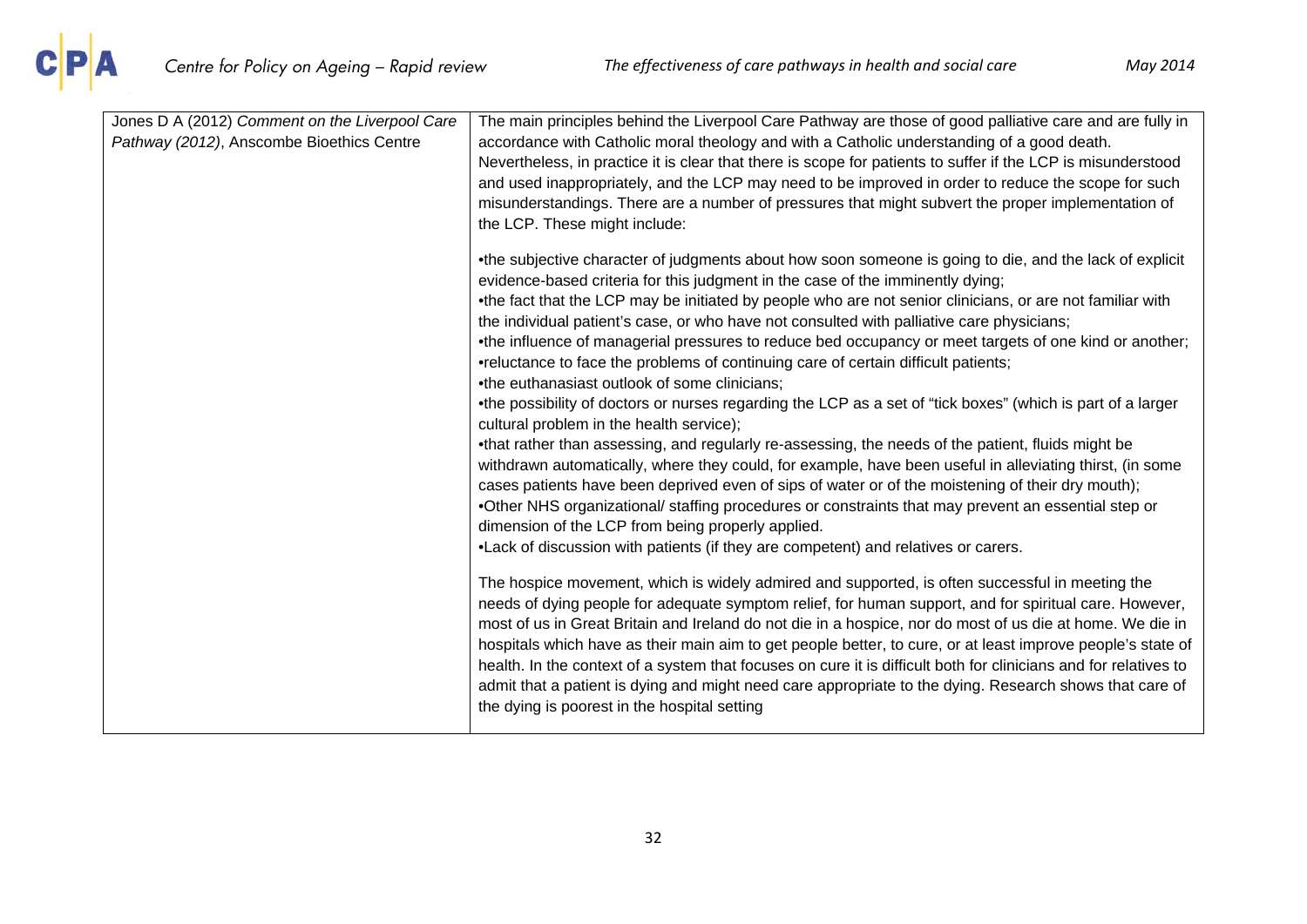| Mars A P J E (2012) Tailored implementation<br>strategy for the intervention Liverpool Care<br>Pathway for the Dying, Faculty of Medicine<br>Theses, University Of Utrecht                                                                                                                                                              | The intermediate effectiveness of a tailored implementation strategy for the multidisciplinary intervention<br>LCP on an internal medicine ward of a general medical hospital was partially successful. The<br>implementation effectiveness scores were modest on group- and patient level. The evolution strategy<br>didn't result in a complete fit between the organization and the innovation, only a fit on rule-orientation.<br>However the scores indicate implementation effectiveness on individual level. The documentation of<br>patient care is significantly improved on several topics. The results of the process evaluation showed<br>that more often facilitators were mentioned than barriers.                                                                                                                                                                                                                                                                                                                                                     |
|-----------------------------------------------------------------------------------------------------------------------------------------------------------------------------------------------------------------------------------------------------------------------------------------------------------------------------------------|----------------------------------------------------------------------------------------------------------------------------------------------------------------------------------------------------------------------------------------------------------------------------------------------------------------------------------------------------------------------------------------------------------------------------------------------------------------------------------------------------------------------------------------------------------------------------------------------------------------------------------------------------------------------------------------------------------------------------------------------------------------------------------------------------------------------------------------------------------------------------------------------------------------------------------------------------------------------------------------------------------------------------------------------------------------------|
| Costantini M, Ottonelli S, Canavacci L, Pellegrini<br>F, Beccaro M and the LCP Randomised Italian<br>Cluster Trial Study Group (2011) The<br>effectiveness of the Liverpool care pathway in<br>improving end of life care for dying cancer patients<br>in hospital. A cluster randomised trial, BMC Health<br>Services Research 11 (13) | Most cancer patients still die in hospital, mainly in medical wards. Many studies in different countries<br>have shown the poor quality of end-of-life care delivery in hospitals. The Program "Liverpool Care<br>Pathway for the dying patient" (LCP), developed in the UK to transfer the hospice model of care into<br>hospitals and other care settings, is a complex intervention to improve the quality of end-of-life care. The<br>results from qualitative and quantitative studies suggest that the LCP Program can improve significantly<br>the quality of end-of-life care delivery in hospitals, but no randomised trial has been conducted.<br>This article describes the protocol for a planned RCT. No results are yet available.                                                                                                                                                                                                                                                                                                                     |
| Veerbeek L, van Zuylen L, Swart S J, van der<br>Maas P J, de Vogel-Voogt E, van der Rijt C C-D<br>and van der Heide A (2008) The effect of the<br>Liverpool Care Pathway for the dying: a multi-<br>centre study, Palliative Medicine 22 (2) : 145-151                                                                                  | The effect of the Liverpool Care Pathway (LCP) on the documentation of care, symptom burden and<br>communication was studied in three health care settings. Between November 2003 and February 2005<br>(baseline period), the care was provided as usual. Between February 2005 and February 2006<br>(intervention period), the LCP was used for all patients for whom the dying phase had started. After<br>death of the patient, a nurse and a relative filled in a questionnaire. In the baseline period, 219 nurses<br>and 130 relatives filled in a questionnaire for 220 deceased patients. In the intervention period, 253<br>nurses and 139 relatives filled in a questionnaire for 255 deceased patients. The LCP was used for 197<br>of them.<br>In the intervention period, the documentation of care was significantly more comprehensive compared<br>with the baseline period, whereas the average total symptom burden was significantly lower in the<br>intervention period. LCP use contributes to the quality of documentation and symptom control. |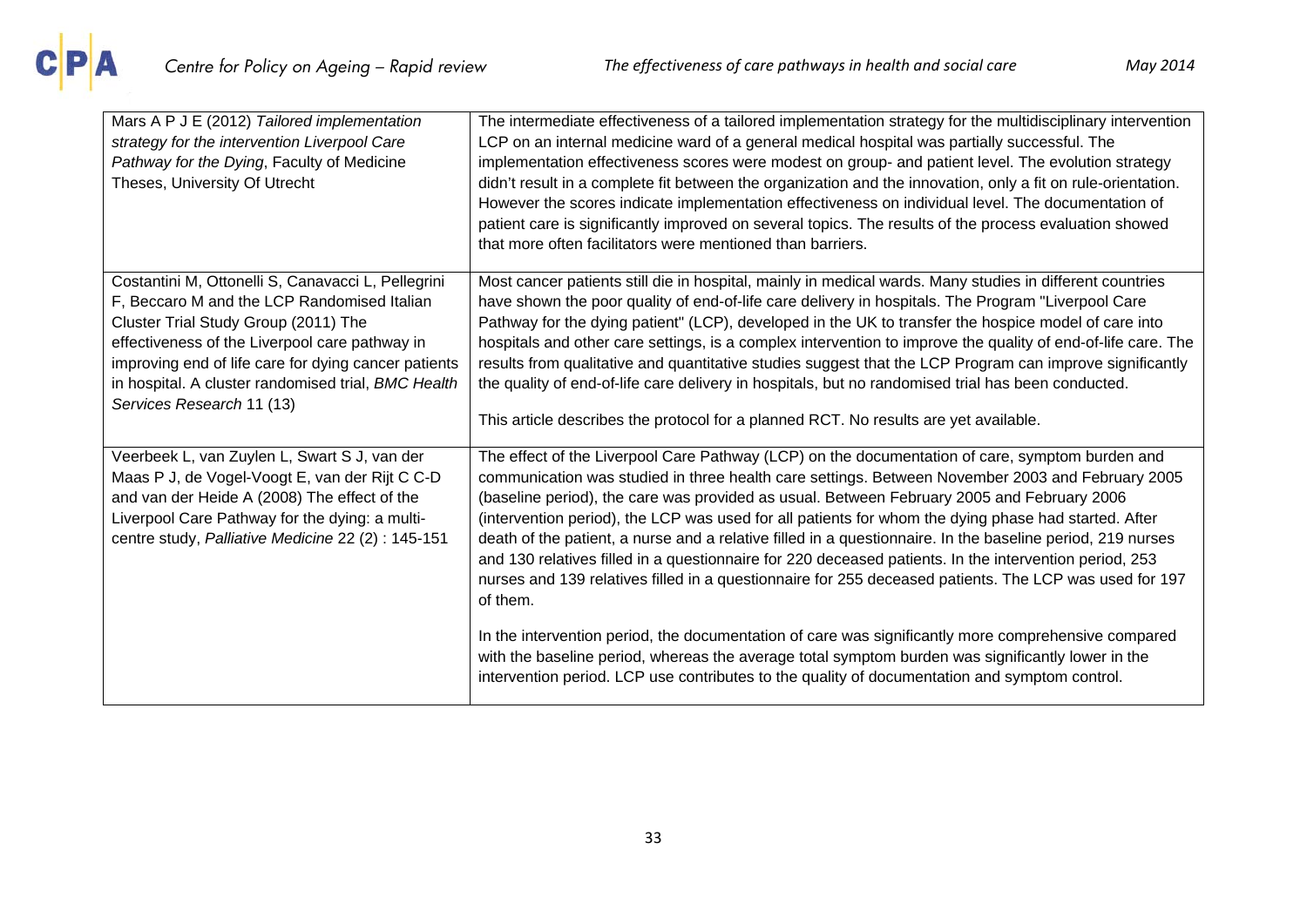<span id="page-33-0"></span>

**i) Hip fracture** 

| <b>Study</b>                                                                                                                                                                                                                                                                                          | <b>Findings</b>                                                                                                                                                                                                                                                                                                                                                                                                                                                                                                                                                                                                                                                                                                                                                                                                                                                                                                                                                                                                                                                                                                                                                                                                                                                                                                                                                                                                                                                                                                                                                                                                                                                                                                                                              |
|-------------------------------------------------------------------------------------------------------------------------------------------------------------------------------------------------------------------------------------------------------------------------------------------------------|--------------------------------------------------------------------------------------------------------------------------------------------------------------------------------------------------------------------------------------------------------------------------------------------------------------------------------------------------------------------------------------------------------------------------------------------------------------------------------------------------------------------------------------------------------------------------------------------------------------------------------------------------------------------------------------------------------------------------------------------------------------------------------------------------------------------------------------------------------------------------------------------------------------------------------------------------------------------------------------------------------------------------------------------------------------------------------------------------------------------------------------------------------------------------------------------------------------------------------------------------------------------------------------------------------------------------------------------------------------------------------------------------------------------------------------------------------------------------------------------------------------------------------------------------------------------------------------------------------------------------------------------------------------------------------------------------------------------------------------------------------------|
| Roberts H C, Pickering R M, Onslow E, Clancy M,<br>Powell J, Roberts A, Hughes K, Coulson D and<br>Bray J (2004) The effectiveness of implementing a<br>care pathway for femoral neck fracture in older<br>people: a prospective controlled before and after<br>study, Age and Ageing 33 (2): 178-184 | A prospective study of patients admitted 12 months before and after implementation of a care pathway<br>for the management of femoral neck fracture to investigate whether a care pathway for older hip fracture<br>patients can reduce length of stay while maintaining the quality of clinical care. Audit data for<br>corresponding time periods from nearby orthopaedic units was used to control for secular trends.<br>Subjects: patients aged 65 years and over with a femoral neck fracture. Exclusion criteria: multiple<br>fractures, fractures due to malignancy, re-fracture, total hip replacement, previously entered into the<br>study, operation performed elsewhere. Three-hundred and ninety-five (99%) and 369 (97%) case<br>records were available for full analysis.<br>Main outcome measures: primary outcome: length of stay on the orthopaedic unit. Secondary outcomes:<br>ambulation at discharge, discharge destination, in-hospital complications, 30 day mortality, readmission<br>within 30 days of discharge, post-operative days the patient first sat out of bed and walked.<br>Results: mean length of stay increased by 6.5 days (95% confidence interval 3.5–9.5 days, P < 0.0005)<br>in the second period with a significant improvement in ambulation on discharge (odds ratio 1.6, 95%)<br>confidence interval 1.0–2.6, $P = 0.033$ ) and a trend towards reduction in admission to long term care<br>(odds ratio 0.6, 95% confidence interval 0.3-1.0, $P = 0.058$ ).<br>Conclusions: this care pathway was associated with longer hospital stay and improved clinical<br>outcomes. Care pathways for hip fracture patients can be a useful tool for raising care standards but<br>may require additional resources. |
|                                                                                                                                                                                                                                                                                                       |                                                                                                                                                                                                                                                                                                                                                                                                                                                                                                                                                                                                                                                                                                                                                                                                                                                                                                                                                                                                                                                                                                                                                                                                                                                                                                                                                                                                                                                                                                                                                                                                                                                                                                                                                              |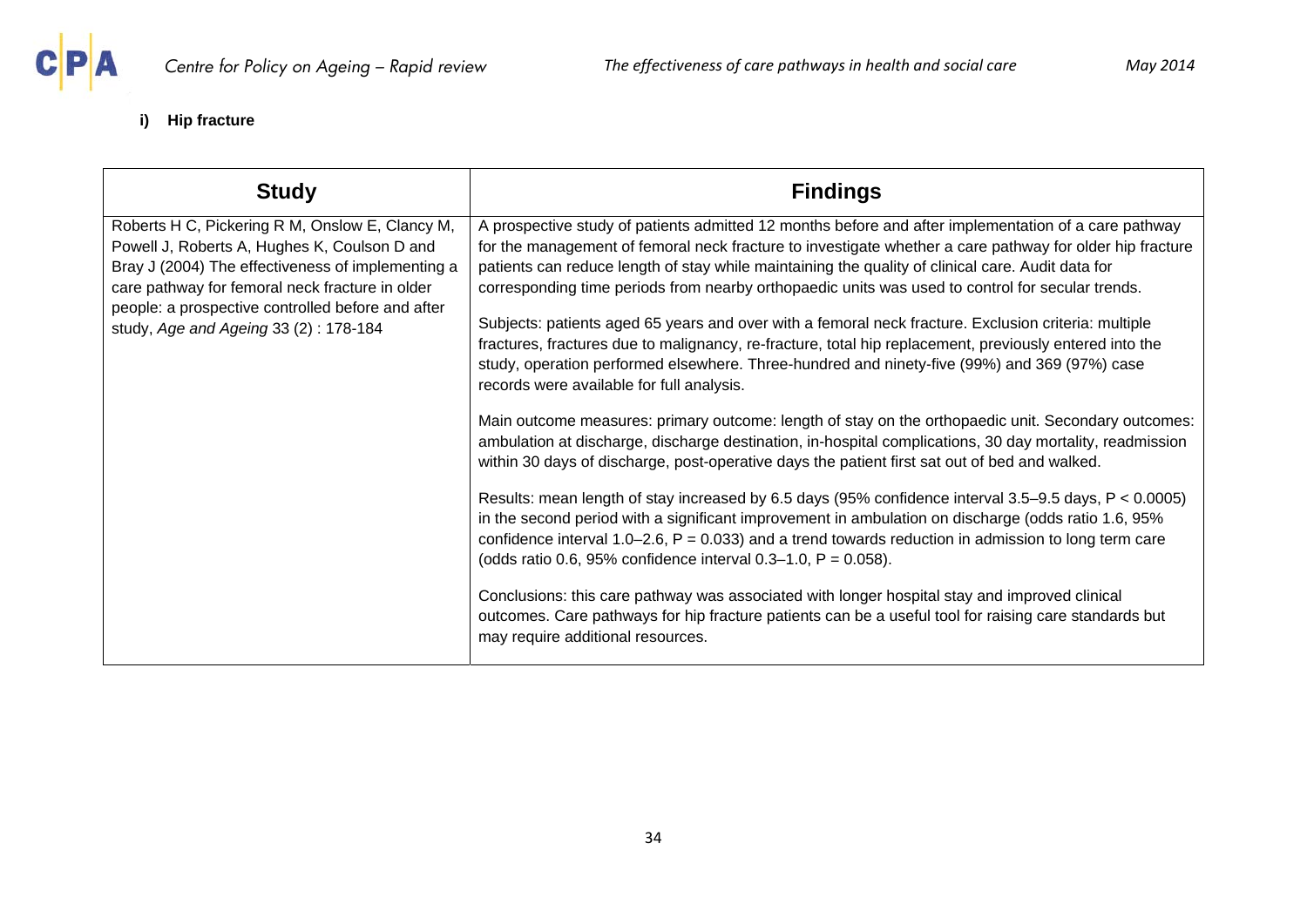

## **j) Integrating health and social care**

<span id="page-34-0"></span>

| <b>Study</b>                                     | <b>Findings</b>                                                                                            |
|--------------------------------------------------|------------------------------------------------------------------------------------------------------------|
| Age UK Cornwall & Isles of Scilly (2013) People, | This outcomes and performance framework has been developed as a social impact bond model to                |
| Place, Purpose: Shaping services around people   | improve the quality of life for older people in Newquay by helping them identify ways to build their self- |
| and communities through the Newquay Pathfinder   | confidence and self-reliance, providing practical support to help them achieve their aspirations. This     |
|                                                  | reduces dependency on health and social care, including hospital admissions.                               |
|                                                  | The service                                                                                                |
|                                                  | • Targeted wrap around support motivating 'at-risk' older people to achieve their aspirations through a    |
|                                                  | 'guided conversation'                                                                                      |
|                                                  | • Individuals are supported by an Age UK worker to identify their goals and to co-ordinate a               |
|                                                  | management plan that is delivered by coordinating statutory and community services and support             |
|                                                  | • The support using volunteers aims to build peoples social networks, making them better connected to      |
|                                                  | their community and more resilient                                                                         |
|                                                  | • Age UK worker is part of a multi-disciplinary team which includes GP, district nurse, matron and social  |
|                                                  | workers                                                                                                    |
|                                                  | The benefits                                                                                               |
|                                                  | • 23% improvement in peoples self reported wellbeing                                                       |
|                                                  | .87% of practitioners say integration is working very well and their work is meaningful                    |
|                                                  | • 30% reduction in non-elective admission cost                                                             |
|                                                  | • 40% drop in acute admissions for long term conditions                                                    |
|                                                  | • 5% cost reduction and reduction in demand for adult social care                                          |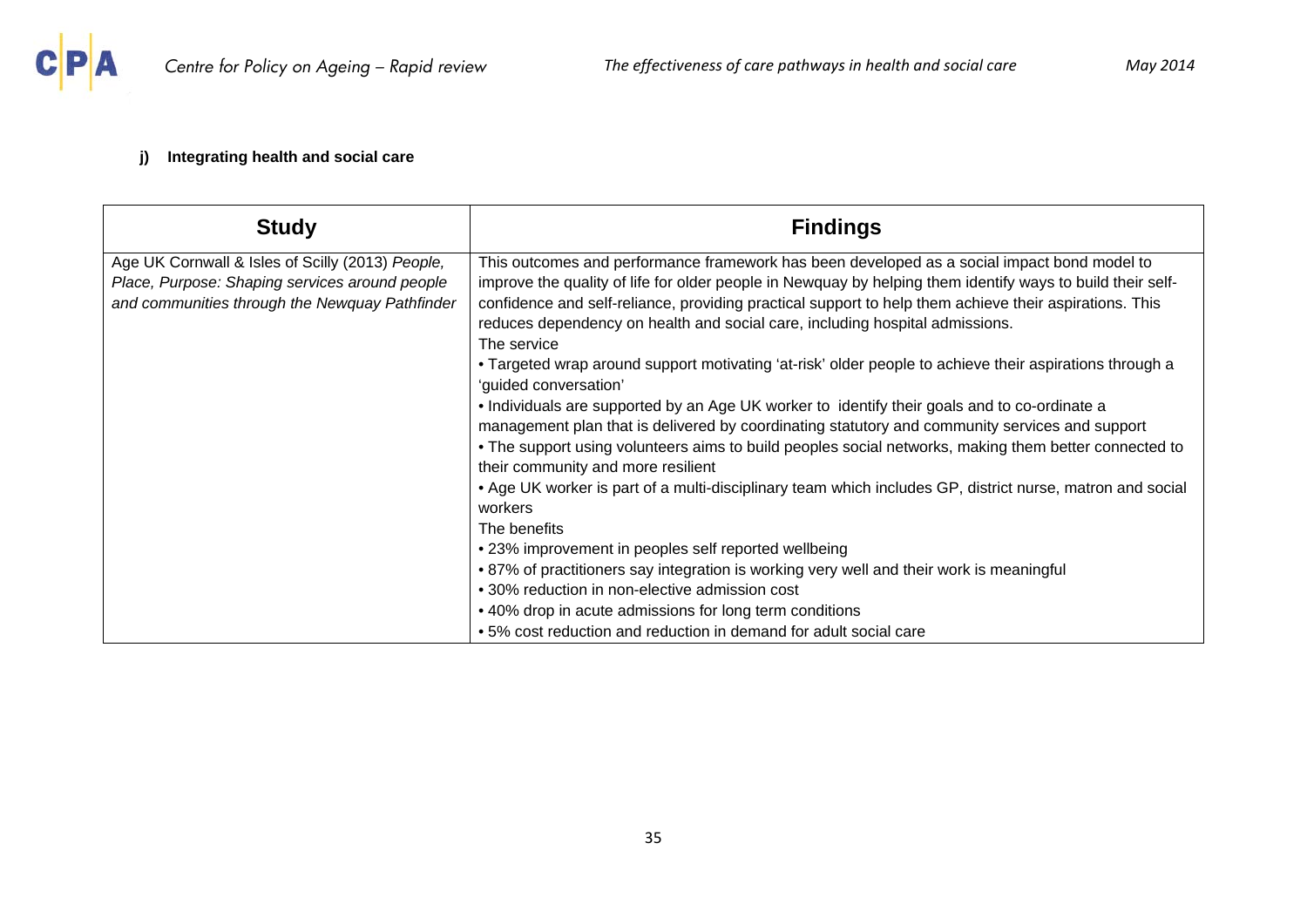

| The Institute of Public Care for Oxfordshire County | The aim of this study, prepared by the Institute of Public Care for Oxfordshire County Council, was to                                                                                                                                                                                                                                                                                                                                                                                                                                                                                                                                                                                                                                                                                                   |
|-----------------------------------------------------|----------------------------------------------------------------------------------------------------------------------------------------------------------------------------------------------------------------------------------------------------------------------------------------------------------------------------------------------------------------------------------------------------------------------------------------------------------------------------------------------------------------------------------------------------------------------------------------------------------------------------------------------------------------------------------------------------------------------------------------------------------------------------------------------------------|
| Council (2010) Care Pathway Study for Older         | analyse the life circumstances and events that precede older people being admitted to care homes, in                                                                                                                                                                                                                                                                                                                                                                                                                                                                                                                                                                                                                                                                                                     |
| People admitted to Care                             | order that the local authority can improve services targeted at preventing or delaying those admissions<br>and enabling people to remain in their own homes longer.<br>The study is built on an audit of case files for people admitted to care in the local authority area in 2008-<br>2009, plus interviews with older people, care managers and informal carers to provide a picture of their<br>'care pathway' to the point of admission. The study draws up a profile of those admitted, their needs and<br>the services accessed, broken down according to key variables including age, gender and prior living<br>arrangements, especially whether they had been living alone or with family.<br>A survey of the most common predisposing health conditions is performed, including incontinence, |
|                                                     | dementia, depression, stroke and susceptibility to falls, supported by illustrative excerpts from<br>interviews. The study reviews mainstream and specialist services available to older people, including<br>social care at home, and primary and acute healthcare, and reports the views of older people and carers<br>of their effectiveness.<br>Overall, the study reports complex care pathways, and especially high representation among women,                                                                                                                                                                                                                                                                                                                                                    |
|                                                     | over-85s and those previously living alone, with a high proportion admitted following a prolonged<br>hospital stay. Key findings include that half the people admitted had not been receiving an intensive<br>home care package, specialist provision such as Falls services was underused, there was insufficient<br>follow-up to early problems such as stroke, and an holistic approach to people's varied and overlapping<br>health conditions was lacking.                                                                                                                                                                                                                                                                                                                                          |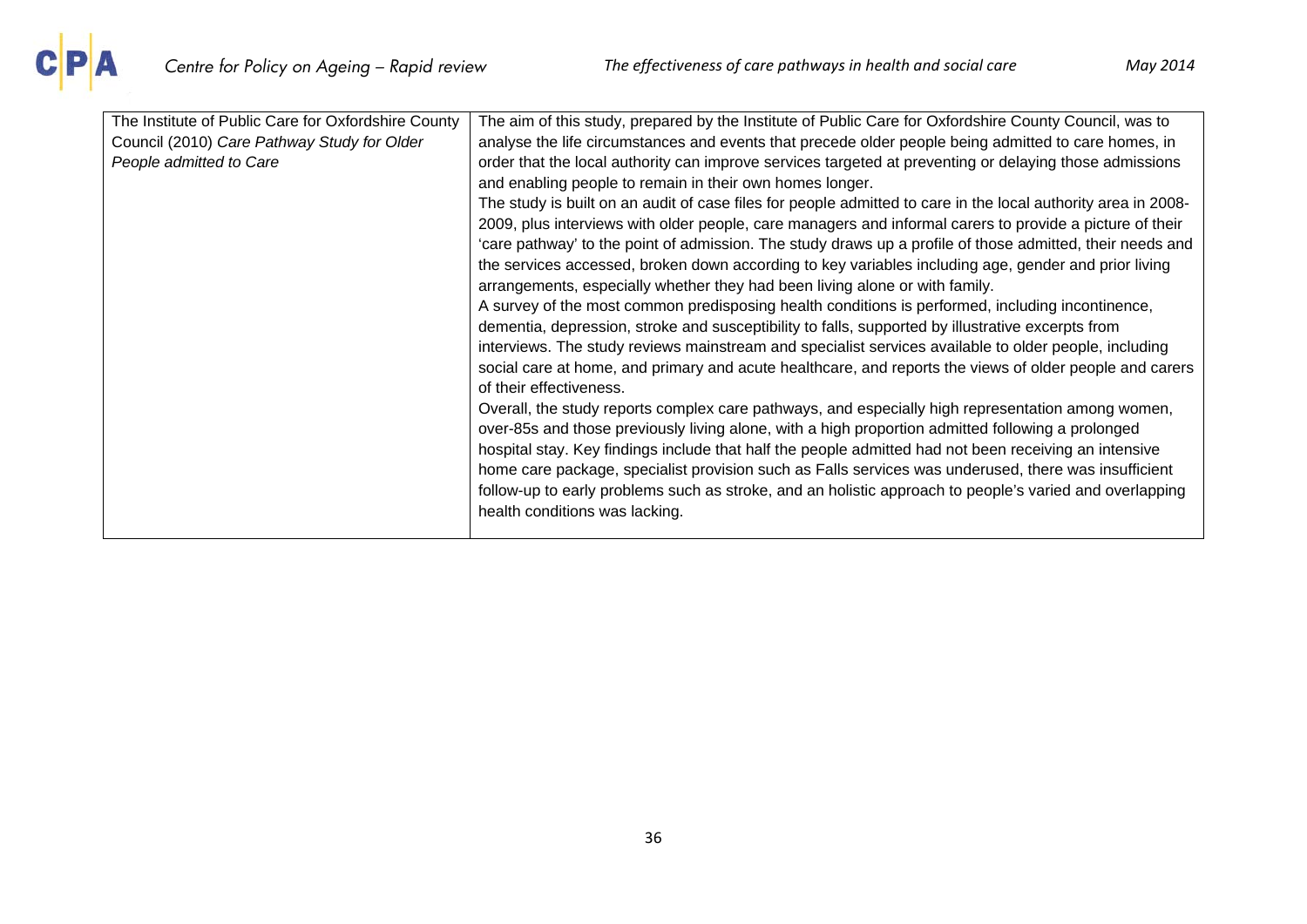| Brown L, Tucker C and Domokos T (2003)          | Although it is perceived wisdom that joint working must be beneficial, there is, even at this stage, little                                                                                                                                                                                                                                                                                                                                                                                                                                                                                                                                                                                                                                                                                                                                                                                                                                                                                                                                                                                                                                                                                                                                                                                                                                                                                                                                                                                                                                                                                                                                                                                                        |
|-------------------------------------------------|--------------------------------------------------------------------------------------------------------------------------------------------------------------------------------------------------------------------------------------------------------------------------------------------------------------------------------------------------------------------------------------------------------------------------------------------------------------------------------------------------------------------------------------------------------------------------------------------------------------------------------------------------------------------------------------------------------------------------------------------------------------------------------------------------------------------------------------------------------------------------------------------------------------------------------------------------------------------------------------------------------------------------------------------------------------------------------------------------------------------------------------------------------------------------------------------------------------------------------------------------------------------------------------------------------------------------------------------------------------------------------------------------------------------------------------------------------------------------------------------------------------------------------------------------------------------------------------------------------------------------------------------------------------------------------------------------------------------|
| Evaluating the impact of integrated health and  | evidence to support that notion. The present study is an evaluation of two integrated co-located health                                                                                                                                                                                                                                                                                                                                                                                                                                                                                                                                                                                                                                                                                                                                                                                                                                                                                                                                                                                                                                                                                                                                                                                                                                                                                                                                                                                                                                                                                                                                                                                                            |
| social care teams on older people living in the | and social care teams which were established in a rural county to meet the needs of older people and                                                                                                                                                                                                                                                                                                                                                                                                                                                                                                                                                                                                                                                                                                                                                                                                                                                                                                                                                                                                                                                                                                                                                                                                                                                                                                                                                                                                                                                                                                                                                                                                               |
| community, Health & Social Care in the          | their carers.                                                                                                                                                                                                                                                                                                                                                                                                                                                                                                                                                                                                                                                                                                                                                                                                                                                                                                                                                                                                                                                                                                                                                                                                                                                                                                                                                                                                                                                                                                                                                                                                                                                                                                      |
| Community 11 (2): 85-94                         | This study does identify that patients from the 'integrated teams' may self-refer more and are assessed<br>more quickly. This might indicate that the 'one-stop shop' approach is having an impact on the process<br>of service delivery. The findings also suggest that, in the integrated teams, the initial stages of the<br>process of seeking help and being assessed for a service may have improved through better<br>communication, understanding and exchange of information amongst different professional groups.<br>However, the degree of 'integration' seen within these co-located health and social care teams does not<br>appear to be sufficiently well developed to have had an impact upon the clinical outcomes for the<br>patients/service users. It appears unlikely from the available evidence that measures such as co-<br>location go far enough to produce changes in outcomes for older people.<br>If the Department of Health wishes to see benefits in process progress to benefits to service users, then<br>more major structural changes will be required. The process of changing organisational structures can<br>be enhanced where there is evidence that such changes will produce better outcomes. At present, this<br>evidence does not exist, although the present study does suggest that benefits might be forthcoming if<br>greater integration can be achieved. Nevertheless, until the social services and National Health Service<br>trusts develop more efficient and compatible information systems, it will be impossible to evaluate what<br>impact any further steps towards integration might have on older people without significant external<br>resources. |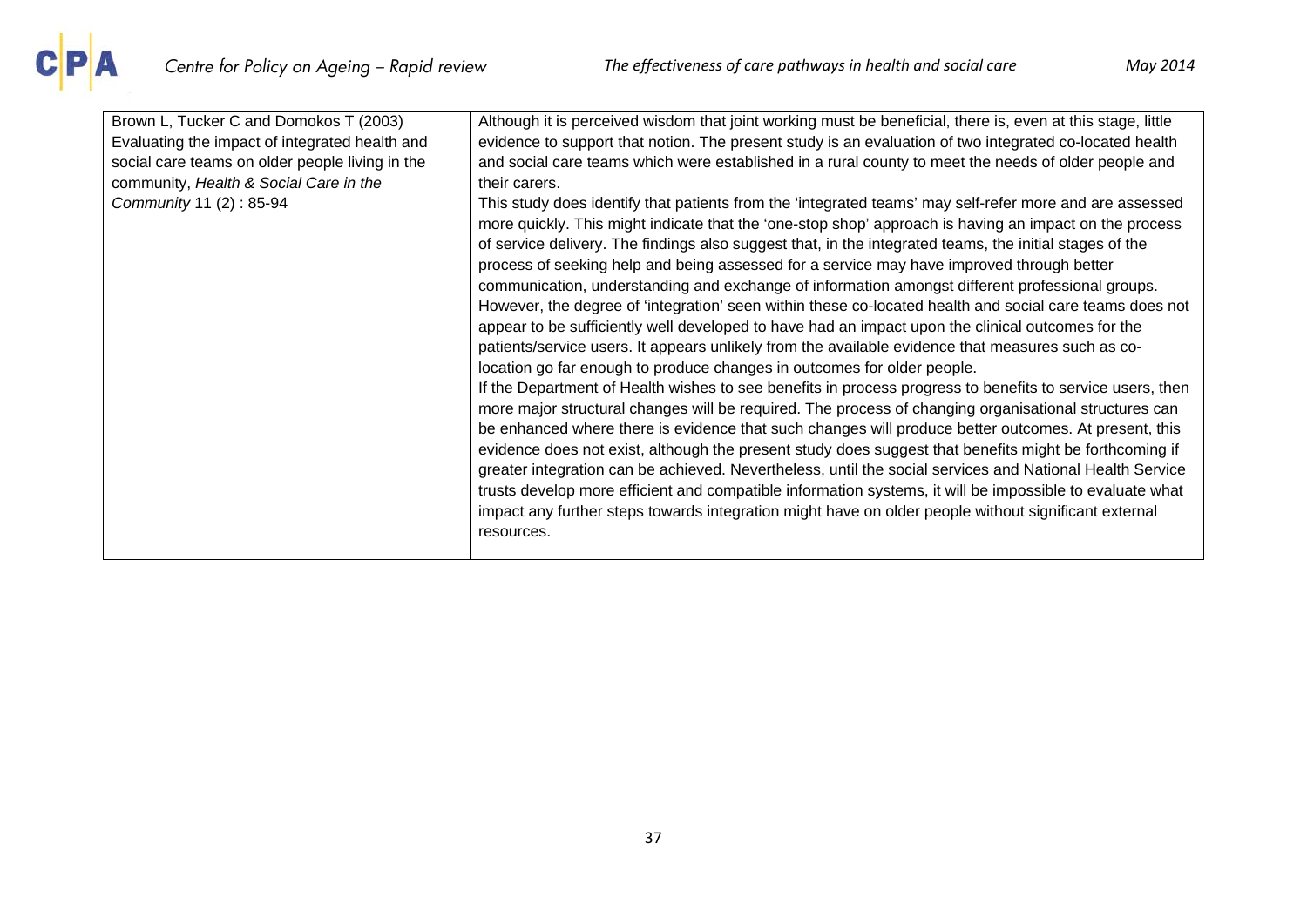

### **k) Mental health**

<span id="page-37-0"></span>

| <b>Study</b>                                                                                                                                                                                                                         | <b>Findings</b>                                                                                                                                                                                                                                                                                                                                                                                                                                                                                                                                                                                                                                                                                                                                                                                                                     |
|--------------------------------------------------------------------------------------------------------------------------------------------------------------------------------------------------------------------------------------|-------------------------------------------------------------------------------------------------------------------------------------------------------------------------------------------------------------------------------------------------------------------------------------------------------------------------------------------------------------------------------------------------------------------------------------------------------------------------------------------------------------------------------------------------------------------------------------------------------------------------------------------------------------------------------------------------------------------------------------------------------------------------------------------------------------------------------------|
| Devapriam J, Alexander R, Gumber R, Pither J<br>and Gangadharan S (2014) Impact of care<br>pathway-based approach on outcomes in a<br>specialist intellectual disability inpatient unit,<br>Journal of Intellectual Disabilities May | Specialist intellectual disability inpatient units have come under increased scrutiny, leading to questions<br>about the quality of service provision in this sector. A care pathway-based approach was implemented in<br>such a unit and its impact on outcome variables was measured.<br>The care pathway-based approach resulted in the turnover of more patients, increased capacity for<br>admissions to the unit, reduced lengths of stay in hospital, timely assessments and treatments, which<br>resulted in better outcomes in patients. Care pathway-based approach to service provision provides not<br>only better outcomes in patients but also a reliable way of ensuring true multi-agency working and<br>accountability. If used widely, it can reduce the variability in the quality of current service provision. |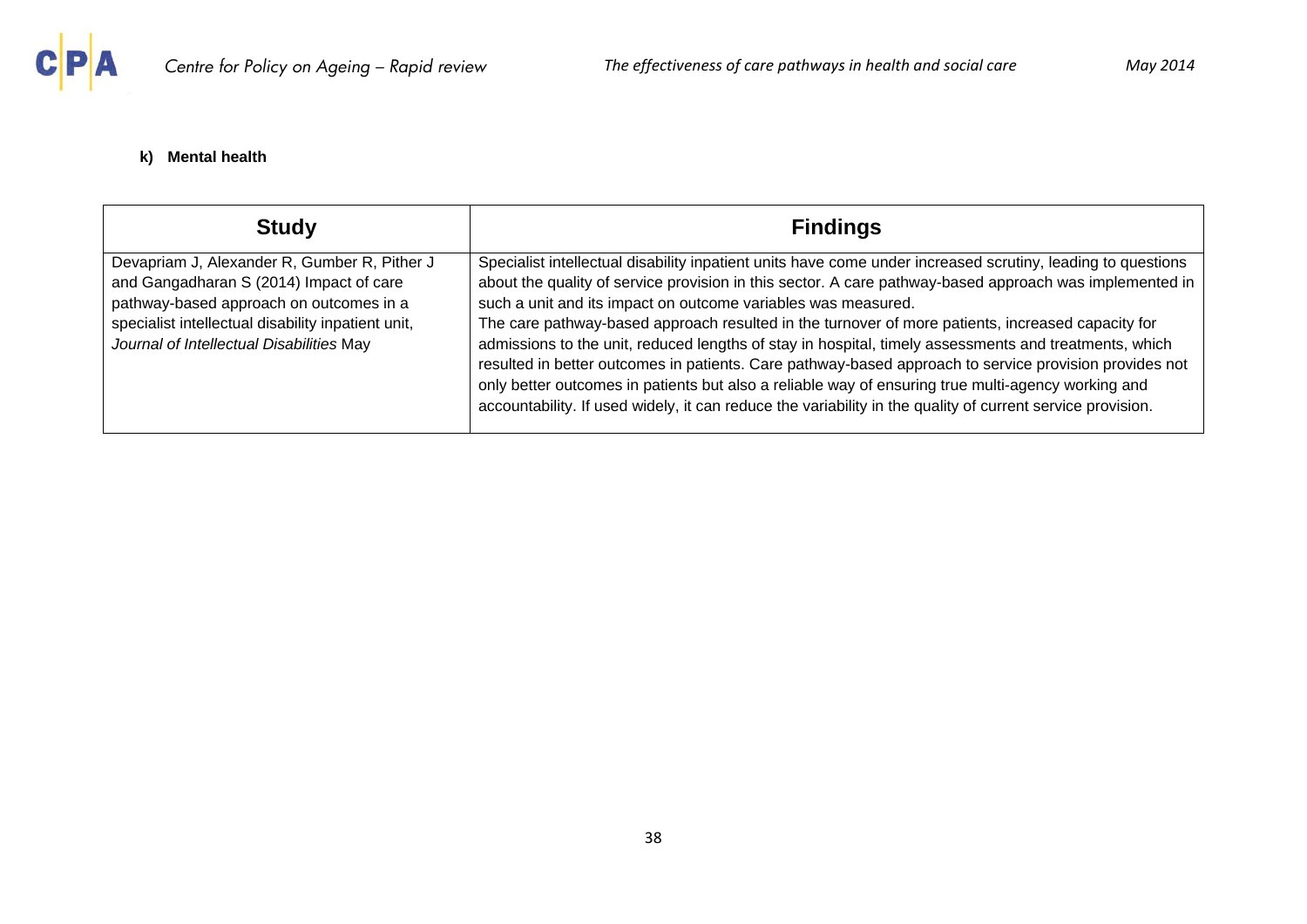| Wilson P and Chambers D; Centre for Reviews      | Evidence base for effectiveness - Systematic reviews                                                         |
|--------------------------------------------------|--------------------------------------------------------------------------------------------------------------|
| and Dissemination, University of York (2011)     | This study found no systematic reviews of the effectiveness of ICPs specifically in mental health care.      |
| Evidence briefing on integrated care pathways in | However, two recent reviews (both reported in two publications) have assessed ICPs in general: a             |
| mental health settings                           | Cochrane review and a review by Allen et al. from the Wales Centre for Evidence Based Care.                  |
|                                                  | The Cochrane and Allen et al. reviews differed in their objectives, inclusion criteria and methods.          |
|                                                  | Allen et al. aimed to identify the circumstances in which ICPs are more or less effective, for whom and in   |
|                                                  | what contexts. Rotter et al. had the more traditional objective of assessing the effects of ICPs on          |
|                                                  | professional practice, patient outcomes, length of hospital stay and costs. Allen et al.'s review was        |
|                                                  | restricted to 'high-quality' randomised trials (RCTs) whereas the Cochrane review included a wider           |
|                                                  | range of study designs*. Most studies included in the reviews compared treatment guided by an ICP            |
|                                                  | with 'usual care'.                                                                                           |
|                                                  | These differences between the reviews are reflected in differences in their results and conclusions. Allen   |
|                                                  | et al. included seven studies (nine publications) in their review. They attempted to synthesise the studies  |
|                                                  | using a narrative approach to answer their research questions. The main conclusions of the review were       |
|                                                  | that:                                                                                                        |
|                                                  | • ICPs are most effective in contexts where patient care is predictable but their value is less clear in     |
|                                                  | settings where recovery is more variable                                                                     |
|                                                  | • ICPs are most effective in bringing about behaviour change where there are identified deficiencies in      |
|                                                  | services                                                                                                     |
|                                                  | . The value of ICPs in contexts where multidisciplinary working is well established is less certain.         |
|                                                  | None of the trials included in this review included an economic evaluation, so the authors could not         |
|                                                  | comment on cost-effectiveness issues                                                                         |
|                                                  | This type of literature is highly susceptible to 'publication bias'. In general, studies showing negative or |
|                                                  | uncertain results for a new intervention are more likely to remain unpublished than those showing            |
|                                                  | positive results.                                                                                            |
|                                                  | The systematic reviews provide good evidence that ICPs can improve some outcomes and reduce costs            |
|                                                  | compared with usual care in hospital settings.                                                               |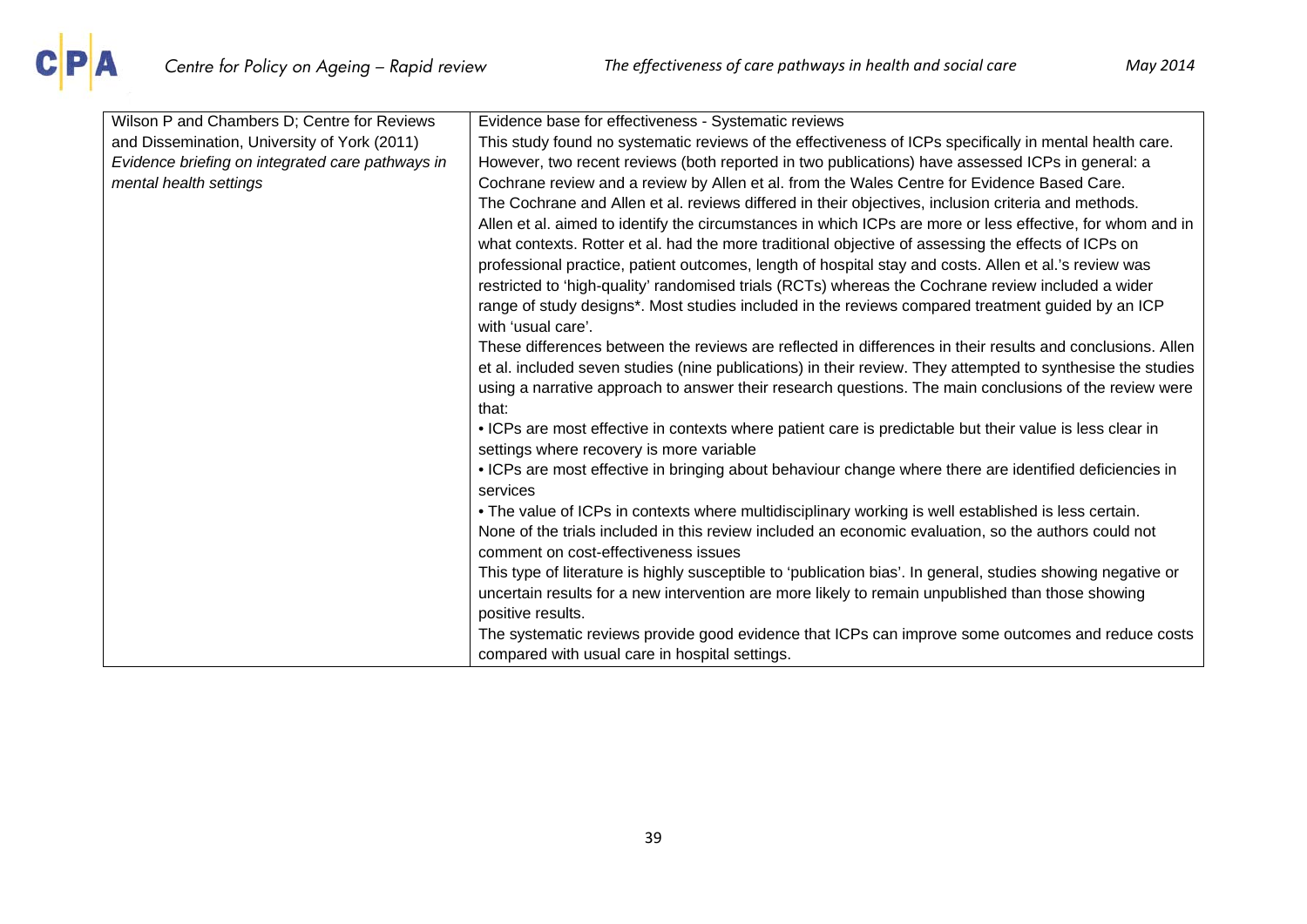| Rigby L, Hannah J, Haworth K, Molloy L and<br>Scutts K (2007) An audit of an integrated care<br>pathways for a crisis resolution/home treatment<br>team., The British Journal of Occupational<br>Therapy 70 (12): 527-533 | The development of crisis resolution/home treatment (CRHT) teams was outlined as a requirement in<br>the National Health Service Plan (Department of Health 2000) and reiterated in the recent guidelines to<br>have an impact on the provision of mental health care (Care Services Improvement Partnership [CSIP]<br>2006). The Home Option Service in Central Manchester, one of the first CRHT teams in the United<br>Kingdom, provides support and a range of interventions, 24 hours a day, 7 days a week, for those<br>service users experiencing a crisis in their mental health, as an alternative to hospital admission. The<br>need for team working is explicit in the guidance statement to ensure fidelity and best practice for crisis<br>services and it urges teams to provide clarity regarding their roles and responsibilities within the team<br>approach (CSIP 2006).<br>This paper illustrates a model for occupational therapists working within a crisis team in order to ensure |
|---------------------------------------------------------------------------------------------------------------------------------------------------------------------------------------------------------------------------|-----------------------------------------------------------------------------------------------------------------------------------------------------------------------------------------------------------------------------------------------------------------------------------------------------------------------------------------------------------------------------------------------------------------------------------------------------------------------------------------------------------------------------------------------------------------------------------------------------------------------------------------------------------------------------------------------------------------------------------------------------------------------------------------------------------------------------------------------------------------------------------------------------------------------------------------------------------------------------------------------------------|
|                                                                                                                                                                                                                           | that service users have access to occupational therapy when admitted to crisis care. Specific standards,<br>in accordance with those outlined in the research and development strategic vision for occupational<br>therapists in mental health (Association of Occupational Therapists in Mental Health 2006), have been<br>identified to instigate a clear pathway for the stakeholders of crisis teams. A description of the<br>development, implementation and evaluation of an integrated care pathway is provided, alongside a<br>subsequent audit to measure the effectiveness of this model.                                                                                                                                                                                                                                                                                                                                                                                                       |
| Brett W and Schofield J (2002) Integrated care<br>pathways for patients with complex needs.,<br>Nursing Standard 16 (46): 36-40                                                                                           | This article describes a process to improve documentation for older, severely mentally ill, patients on a<br>continuing assessment unit, the initial problems encountered and the eventual benefits.                                                                                                                                                                                                                                                                                                                                                                                                                                                                                                                                                                                                                                                                                                                                                                                                      |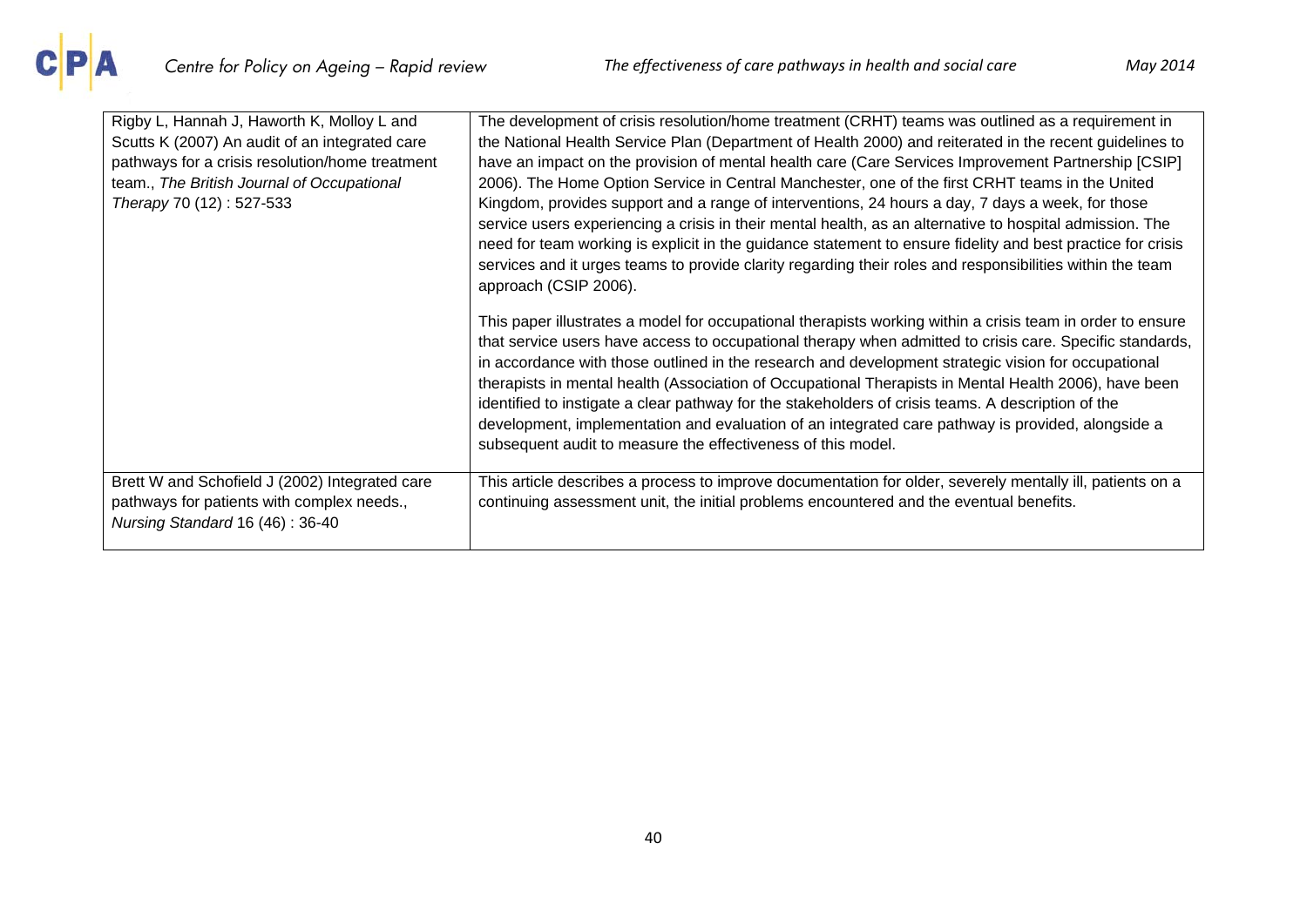

### **l) Primary Care**

<span id="page-40-0"></span>

| <b>Study</b>                                                                                                                                                                                                                                                                                      | <b>Findings</b>                                                                                                                                                                                                                                                                                                                                                                                                                                                                                                                                                                                                                                                                                                                                                                                                                                                                                                                                                                                      |
|---------------------------------------------------------------------------------------------------------------------------------------------------------------------------------------------------------------------------------------------------------------------------------------------------|------------------------------------------------------------------------------------------------------------------------------------------------------------------------------------------------------------------------------------------------------------------------------------------------------------------------------------------------------------------------------------------------------------------------------------------------------------------------------------------------------------------------------------------------------------------------------------------------------------------------------------------------------------------------------------------------------------------------------------------------------------------------------------------------------------------------------------------------------------------------------------------------------------------------------------------------------------------------------------------------------|
| Rotter T, Kinsman L, Machotta A, Zhao F L, van<br>der Weijden T, Ronellenfitsch U and Scott S D<br>(2013) Clinical pathways for primary care: effects<br>on professional practice, patient outcomes, and<br>costs (Protocol), The Cochrane Collaboration.<br>Published by John Wiley & Sons, Ltd. | Protocol for a planned review.<br>CPWs are document-based tools that provide a link between the best available evidence and<br>multidisciplinary clinical practice in health care. They are used to translate clinical guidelines into local<br>protocols and clinical practice). They provide recommendations, processes (including referrals) and<br>timeframes for the management of people with specific conditions or undergoing specific interventions,<br>and are increasingly being used as computer-based documents. In contrast to clinical guidelines which<br>provide generic recommendations, CPWs are specifically tailored to the local structures, systems and<br>time-frames used. The many terms used to refer to CPWs, include 'integrated care pathways', 'critical<br>pathways', 'care plans', 'checklists' and 'protocols'. CPWs are well established in health care and are<br>being increasingly promoted and used, especially in Canada, Australia, and the United Kingdom. |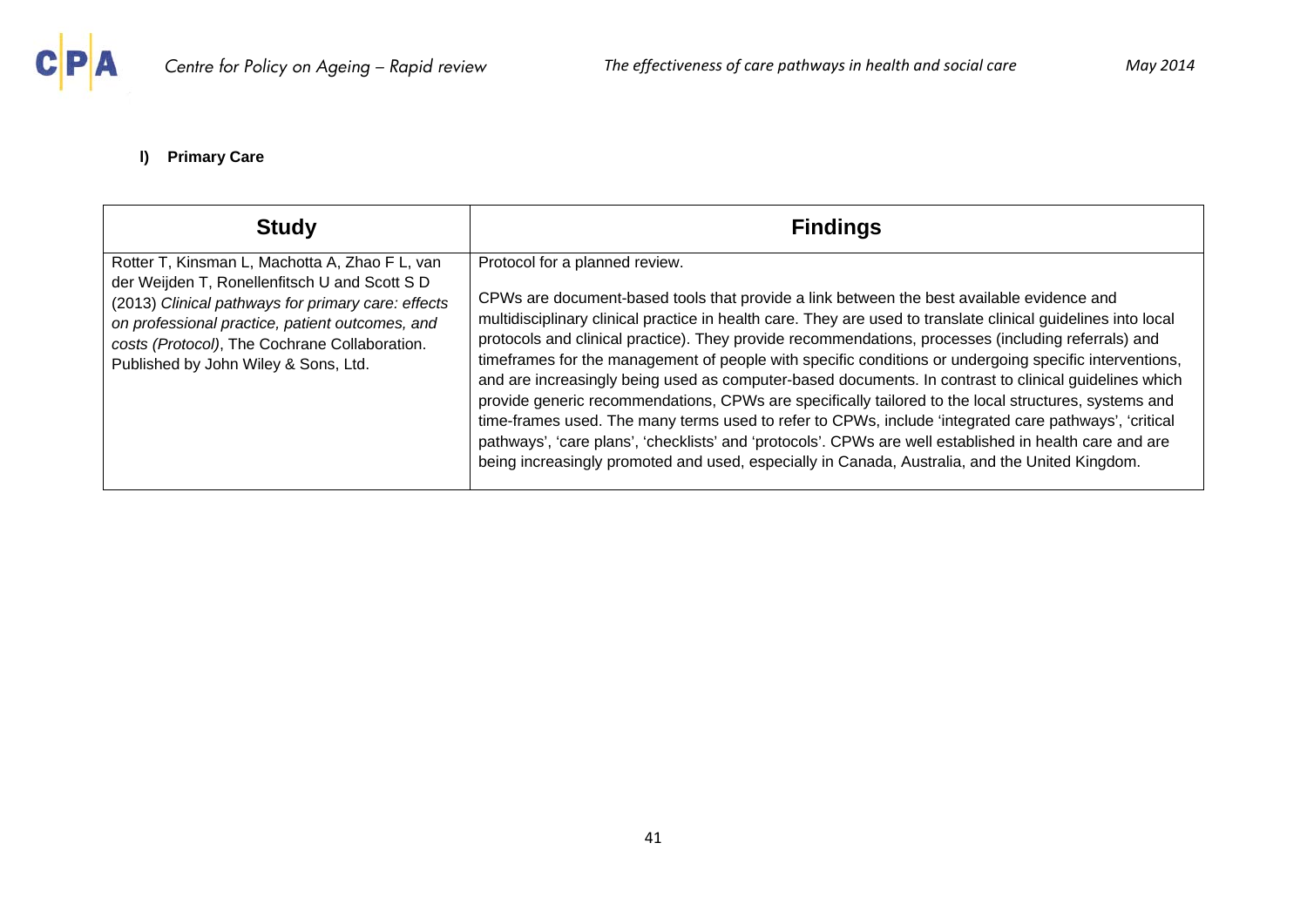<span id="page-41-0"></span>

**m) Stroke** 

| <b>Study</b>                                                                                                                                                                                                                                                                                            | <b>Findings</b>                                                                                                                                                                                                                                                                                                                                                                                                                                                                                                                                                                                                                                                                                                                                                                                                                                                                                                                                                                                                                                                                                                                                                                                                                                                                                                                                                                                                                                                                                                                                                                                                                                                                                                                                                                                                                                                                                                                                                                                                                                                                                                                                                                                                                                                                                                                                                                                                                                                                                                                                                                                                                                                                                                                                                                                                                                                                                                                                             |
|---------------------------------------------------------------------------------------------------------------------------------------------------------------------------------------------------------------------------------------------------------------------------------------------------------|-------------------------------------------------------------------------------------------------------------------------------------------------------------------------------------------------------------------------------------------------------------------------------------------------------------------------------------------------------------------------------------------------------------------------------------------------------------------------------------------------------------------------------------------------------------------------------------------------------------------------------------------------------------------------------------------------------------------------------------------------------------------------------------------------------------------------------------------------------------------------------------------------------------------------------------------------------------------------------------------------------------------------------------------------------------------------------------------------------------------------------------------------------------------------------------------------------------------------------------------------------------------------------------------------------------------------------------------------------------------------------------------------------------------------------------------------------------------------------------------------------------------------------------------------------------------------------------------------------------------------------------------------------------------------------------------------------------------------------------------------------------------------------------------------------------------------------------------------------------------------------------------------------------------------------------------------------------------------------------------------------------------------------------------------------------------------------------------------------------------------------------------------------------------------------------------------------------------------------------------------------------------------------------------------------------------------------------------------------------------------------------------------------------------------------------------------------------------------------------------------------------------------------------------------------------------------------------------------------------------------------------------------------------------------------------------------------------------------------------------------------------------------------------------------------------------------------------------------------------------------------------------------------------------------------------------------------------|
| Allen D and Rixson L (2008) How has the impact<br>of 'care pathway technologies' on service<br>integration in stroke care been measured and what<br>is the strength of the evidence to support their<br>effectiveness in this respect?, International Journal<br>of Evidence Based Healthcare 6: 78-110 | A systematic review all high-quality studies which have evaluated the impact of care pathway technologies on<br>'service integration' and its derivatives in stroke care. Findings:<br>1. ICPs can be effective in ensuring that patients receive relevant clinical interventions and/or assessments in<br>a timely manner, although these improvements may reflect better documentation rather than actual changes<br>in practice.<br>2. ICPs can be effective in improving the documentation of rehabilitation goals, of communication with<br>patients, carers (diagnosis, prognosis and follow-up arrangements) and documentation of notification of<br>primary care physicians of discharge. However, this can create additional burdens of work for staff.<br>3. Early studies of ICP-managed care in the acute stroke context have demonstrated reduced length of stay<br>without any associated adverse effects on discharge destination, morbidity or mortality. These effects do not<br>reach statistical significance, however, and may reflect wider changes in service provision and a general trend<br>towards reduced length of hospital stay. While later studies in the acute and rehabilitation contexts do not<br>reveal any significant reduction in length of stay, they do report greater documented use of certain clinical<br>interventions and assessments, suggesting that ICPs can be effective in mobilising hospital resources around<br>the patient.<br>4. ICPs implemented in the context of acute stroke care can be effective in reducing the occurrence of urinary<br>tract infections, although we do not know whether this can be attributed to improved service integration.<br>5. ICP management in stroke rehab may not be flexible enough to meet diverse patient needs and can result<br>in insufficient attention to higher-level functioning and carer needs influencing perceptions of quality of life.<br>6. ICP management may assist in clarifying role boundaries and a shared understanding of the work, but this<br>can result in some members of the disciplinary team perceiving that their contribution is not appropriately<br>reflected in the documentation.<br>7. There is some evidence that ICPs may be effective in changing professional behaviours in the desired<br>direction where there is scope for improvement, but in situations in which multidisciplinary working is effective,<br>their positive effects may be limited. Furthermore, it is far from clear what the active ingredients of ICPs<br>actually are. Kwan et al. suggest that it was the process of ICP development that had most impact on<br>behaviours rather than the use of the artefact per se.<br>8 None of the studies assessed the balance of costs and benefits of ICP use. Therefore, we do not know<br>whether the costs of ICP development and implementation are justified by any of the reported benefits. |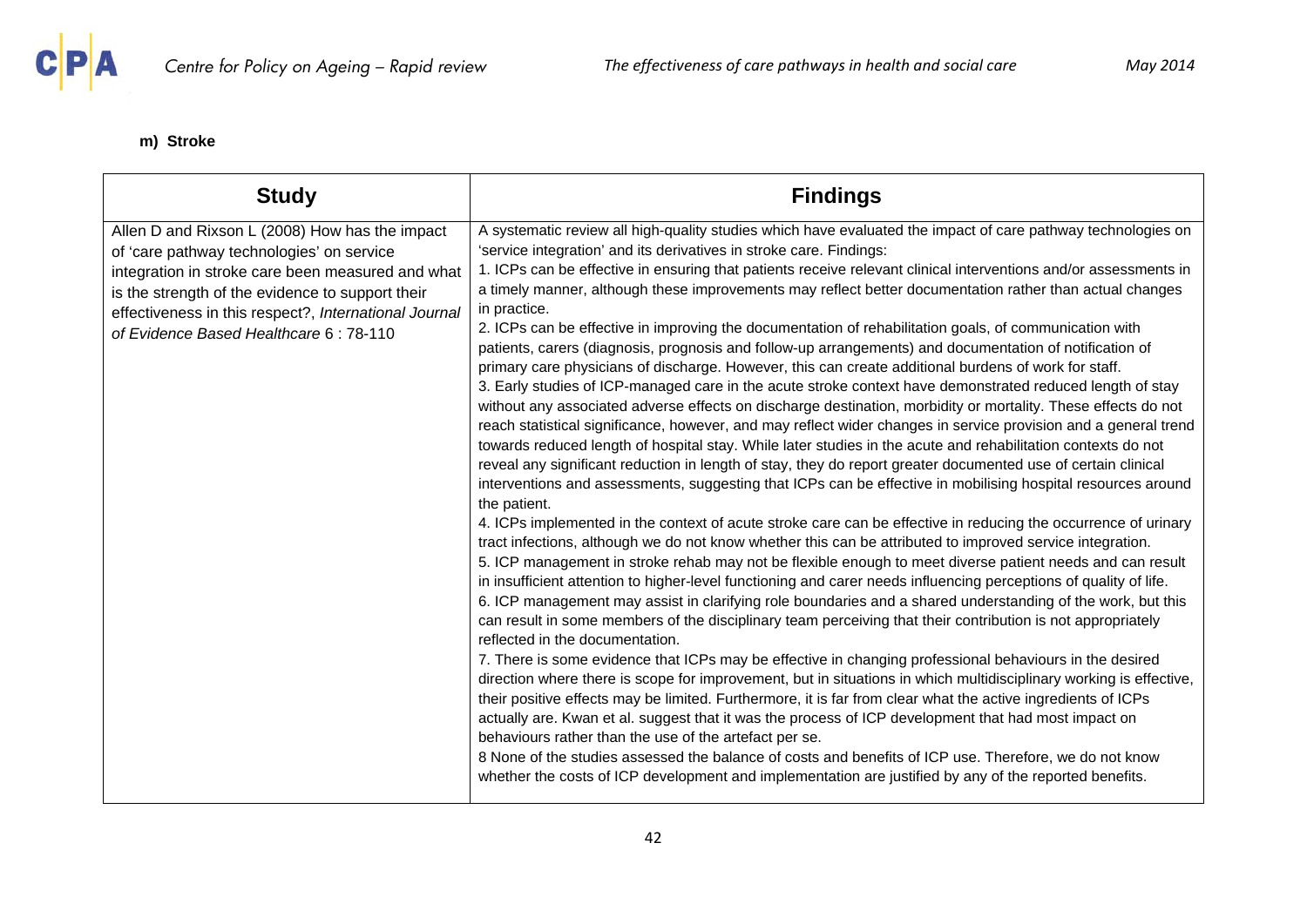| Kwan J, Hand P, Dennis M and Sandercock P<br>(2004) Effects of introducing an integrated care<br>pathway in an acute stroke unit, Age and Ageing<br>$33(4): 362-367$ | A before-and-after study. The 'before' (control) group comprised 154 consecutive stroke patients<br>admitted to the acute stroke unit over a 9-month period. The 'after' (intervention) group comprised 197<br>consecutive patients admitted to the same unit over a 9-month period in the year after the introduction of<br>the integrated care pathway. Effectiveness was assessed with a variety of measures: quality of<br>documentation; process of care; occurrence of complications; death and discharge destination. Results<br>were adjusted for case mix using a validated model.                                                                |
|----------------------------------------------------------------------------------------------------------------------------------------------------------------------|------------------------------------------------------------------------------------------------------------------------------------------------------------------------------------------------------------------------------------------------------------------------------------------------------------------------------------------------------------------------------------------------------------------------------------------------------------------------------------------------------------------------------------------------------------------------------------------------------------------------------------------------------------|
|                                                                                                                                                                      | The baseline characteristics of the two groups were similar, although there were more total anterior<br>circulation strokes (29% versus 18%, $P = 0.005$ ) and fewer partial anterior circulation strokes (30%<br>versus 42% $P = 0.04$ ) in the intervention group. In the intervention group, we found that urinary tract<br>infections were significantly less frequent (OR 0.37, CI 0.15-10.91) and the quality of several aspects of<br>care (e.g. CT scanning < 48 hours) and documentation were significantly better. However, there were no<br>significant differences in deaths, discharge destination, or length of stay between the two groups. |
|                                                                                                                                                                      | Conclusion: this before-and-after study has provided further evidence that introducing an integrated care<br>pathway for acute stroke may improve the quality of documentation and process of care, and reduce the<br>risk of certain post-stroke complications.                                                                                                                                                                                                                                                                                                                                                                                           |
| Sulch D, Evans A, Melbourn A and Kalra L (2002)                                                                                                                      | A comparison of processes of care data collected in a randomized controlled trial to evaluate whether                                                                                                                                                                                                                                                                                                                                                                                                                                                                                                                                                      |
| Does an integrated care pathway improve                                                                                                                              | integrated care pathways improve the processes of care in stroke rehabilitation.                                                                                                                                                                                                                                                                                                                                                                                                                                                                                                                                                                           |
| processes of care in stroke rehabilitation? A                                                                                                                        | Participants: acute stroke patients undergoing rehabilitation randomized to receive integrated care                                                                                                                                                                                                                                                                                                                                                                                                                                                                                                                                                        |
| randomized controlled trial, Age and Ageing 31 (3)                                                                                                                   | pathways management (n=76) or conventional multidisciplinary care (n=76).                                                                                                                                                                                                                                                                                                                                                                                                                                                                                                                                                                                  |
| $: 175 - 179$                                                                                                                                                        | Measurements: proportion of patients meeting recommended standards for processes of care using a<br>validated stroke audit tool.                                                                                                                                                                                                                                                                                                                                                                                                                                                                                                                           |
|                                                                                                                                                                      | Results: integrated care pathways methodology was associated with higher frequency of stroke specific<br>assessments, notably testing for inattention (84% versus 60%; P=0.015) and nutritional assessment                                                                                                                                                                                                                                                                                                                                                                                                                                                 |
|                                                                                                                                                                      | (74% versus 22%, P<0.001). Documentation of provision of certain information to patients/carers (89%                                                                                                                                                                                                                                                                                                                                                                                                                                                                                                                                                       |
|                                                                                                                                                                      | versus 70%; P=0.024) and early discharge notification to general practitioners (80% versus 45%;                                                                                                                                                                                                                                                                                                                                                                                                                                                                                                                                                            |
|                                                                                                                                                                      | P<0.001) were also more common in this group. There were no significant differences in the processes                                                                                                                                                                                                                                                                                                                                                                                                                                                                                                                                                       |
|                                                                                                                                                                      | of interdisciplinary co-ordination and patient management between the integrated care pathways group<br>and the control group.                                                                                                                                                                                                                                                                                                                                                                                                                                                                                                                             |
|                                                                                                                                                                      | Conclusion: integrated care pathways may improve assessment and communication, even in specialist                                                                                                                                                                                                                                                                                                                                                                                                                                                                                                                                                          |
|                                                                                                                                                                      | stroke settings.                                                                                                                                                                                                                                                                                                                                                                                                                                                                                                                                                                                                                                           |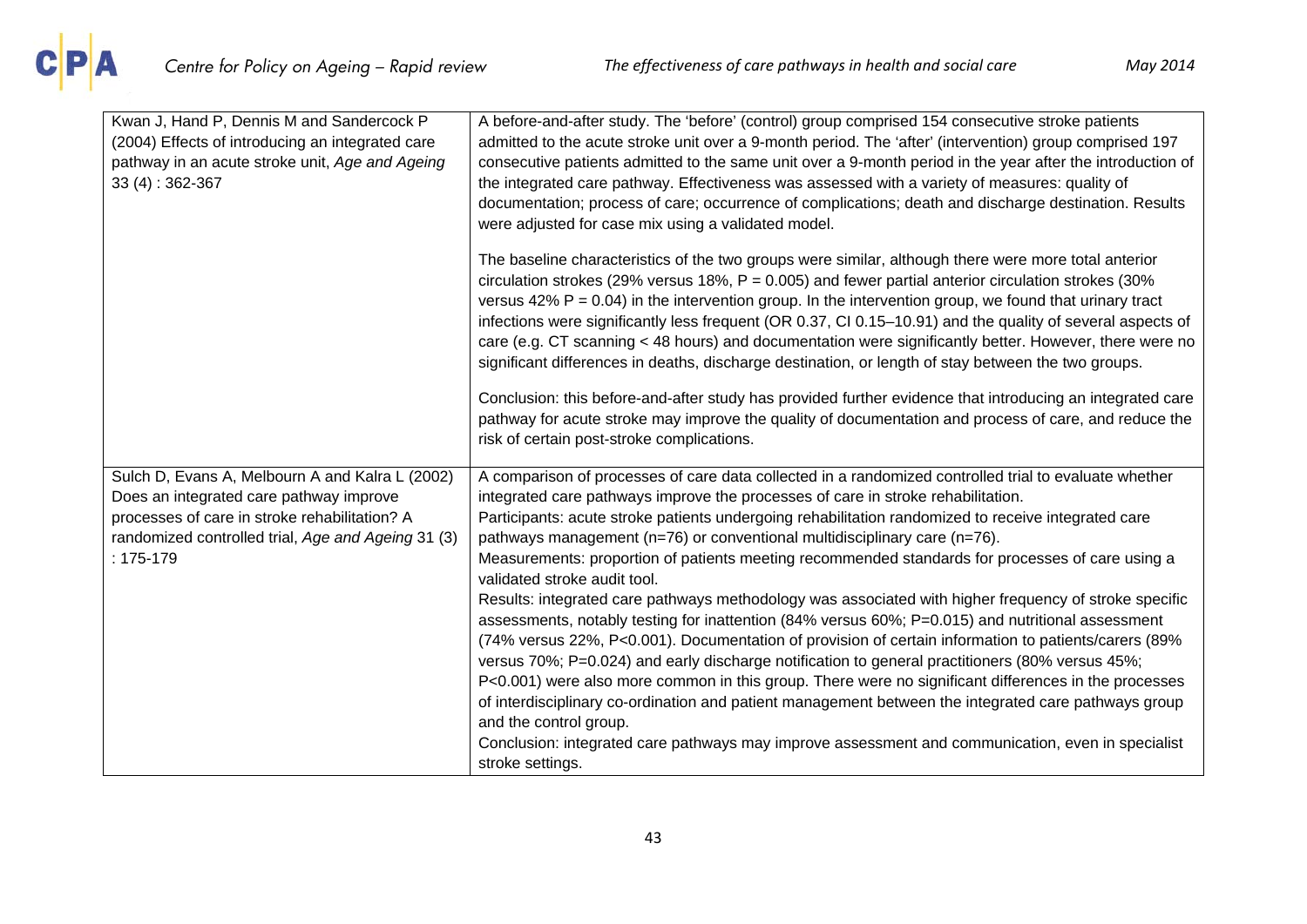

| Sulch D, Perez I, Melbourn A and Kalra L (2000) | An ICP for stroke rehabilitation based on evidence of best practice, professional standards, and existing                |
|-------------------------------------------------|--------------------------------------------------------------------------------------------------------------------------|
| Randomized Controlled Trial of Integrated       | infrastructure was developed. Its effectiveness was tested in 152 stroke patients undergoing                             |
| (Managed) Care Pathway for Stroke               | rehabilitation who were randomized to receive ICP care coordinated by an experienced nurse (n=76) or                     |
| Rehabilitation, Stroke 33: 1929-1934            | conventional multidisciplinary care (n=76).                                                                              |
|                                                 | Results: The age, sex, pre-morbid functional ability, and stroke characteristics of the 2 groups were                    |
|                                                 | comparable. There were no differences in mortality rates (10 [13%] versus 6 [8%]), institutionalization                  |
|                                                 | (10 [13%] versus 16 [21%]), or length of hospital stay (50±19 versus 45±23 days) between patients                        |
|                                                 | receiving ICP or multidisciplinary care. Patients receiving conventional multidisciplinary care improved                 |
|                                                 | significantly faster between 4 and 12 weeks (median change in Barthel Activities of Daily Living Index 6                 |
|                                                 | versus 2; P<0.01) and had higher Quality of Life scores at 12 weeks (65 versus 59; P=0.07) and 6                         |
|                                                 | months (72 versus 63; P<0.005). There were no significant differences in the mean duration of                            |
|                                                 | physiotherapy (42.8 $\pm$ 41.2 versus 39.4 $\pm$ 36.4 hours) or occupational therapy (8.5 $\pm$ 7.5 versus 8.0 $\pm$ 7.5 |
|                                                 | hours) received between the 2 groups.                                                                                    |
|                                                 | Conclusions: ICP management offered no benefit over conventional multidisciplinary care on a stroke                      |
|                                                 | rehabilitation unit. Functional recovery was faster and Quality of Life outcomes better in patients                      |
|                                                 | receiving conventional multidisciplinary care.                                                                           |
|                                                 |                                                                                                                          |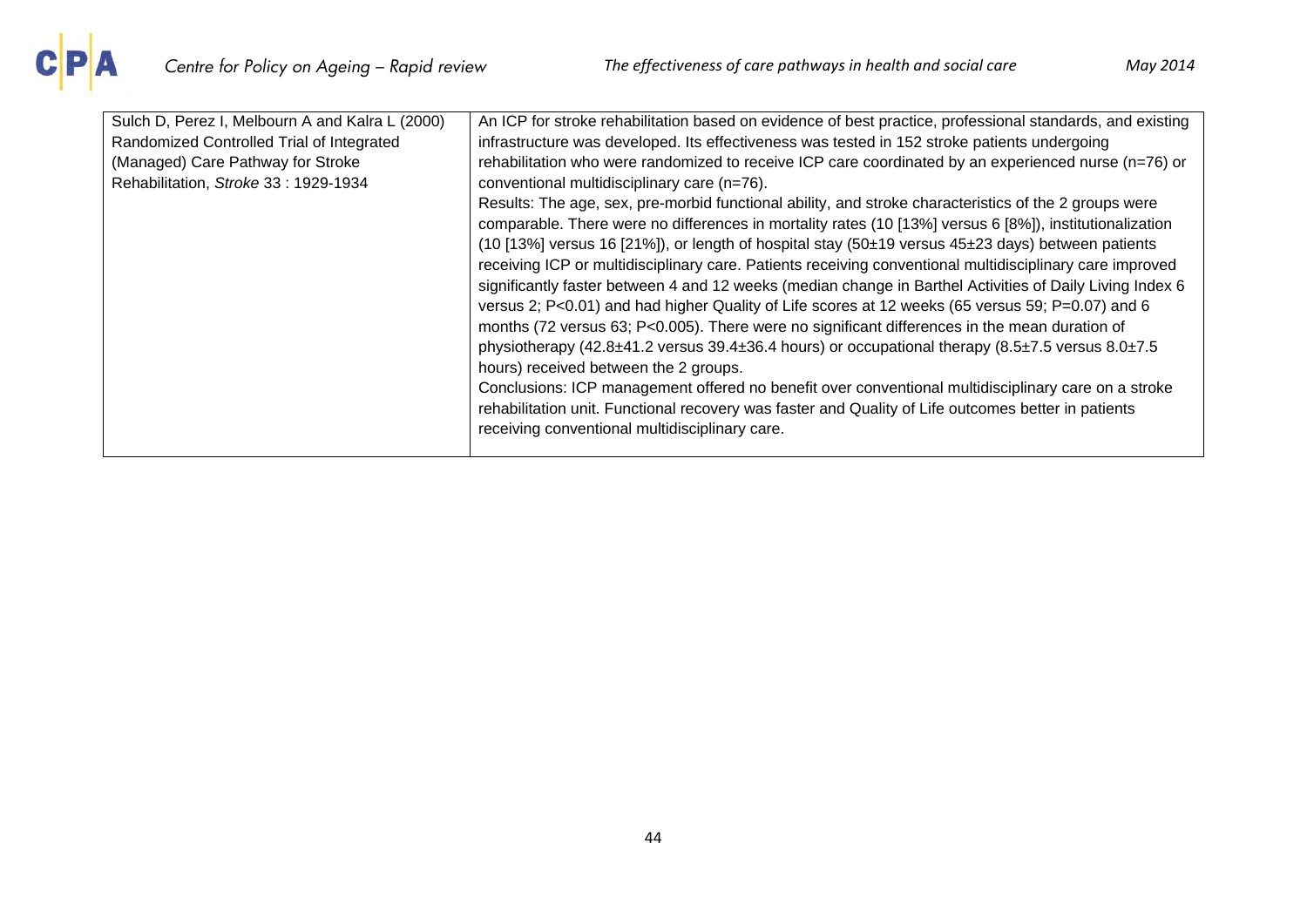

## **n) Surgery**

<span id="page-44-0"></span>

| <b>Study</b>                                                                                                                                                                   | <b>Findings</b>                                                                                                                                                                                                                                                                                                                                                                                                                                                                                                                                                                                                                                                                                                                                                                                                                                                                                                                                                                                                                                                                                                                                                                                                                                                                                                                                                                                                                                                                                                                                                                                                                                                                                                                                                                                                                                                                                                                                                                                                                                                                 |
|--------------------------------------------------------------------------------------------------------------------------------------------------------------------------------|---------------------------------------------------------------------------------------------------------------------------------------------------------------------------------------------------------------------------------------------------------------------------------------------------------------------------------------------------------------------------------------------------------------------------------------------------------------------------------------------------------------------------------------------------------------------------------------------------------------------------------------------------------------------------------------------------------------------------------------------------------------------------------------------------------------------------------------------------------------------------------------------------------------------------------------------------------------------------------------------------------------------------------------------------------------------------------------------------------------------------------------------------------------------------------------------------------------------------------------------------------------------------------------------------------------------------------------------------------------------------------------------------------------------------------------------------------------------------------------------------------------------------------------------------------------------------------------------------------------------------------------------------------------------------------------------------------------------------------------------------------------------------------------------------------------------------------------------------------------------------------------------------------------------------------------------------------------------------------------------------------------------------------------------------------------------------------|
| Loftus T, Agee C, Jaffe R, Tao J and Jacofsky D J<br>(2014) A Simplified Pathway for Total Knee<br>Arthroplasty Improves Outcomes, Journal of Knee<br>Surgery 27 (03): 221-228 | Care pathways for total knee arthroplasty (TKA) demonstrate improved quality and utilization outcomes.<br>Standardizing these processes over large systems is difficult due to the variability of practice patterns<br>and the complexity of multistep pathways.<br>A simplified approach to this process focusing on early activity and avoidance of continuous urinary<br>catheters was performed to overcome these perceived barriers for implementing a system-wide care<br>pathway. Data were collected from a total of 6,154 consecutive patients during the time period of 1year<br>before and 1year after implementation of a pathway focusing on two key drivers: early activity and<br>continuous urinary catheter avoidance. Patients included were adults admitted for elective primary TKA.<br>A composite score was calculated based on the successful completion of the two key drivers. Outcome<br>measures were tracked before and after implementation. Following implementation of a simplified TKA<br>care pathway, there was a significant increase in the composite score with increases attributable to both<br>increased early activity ( $p < 0.0001$ ) and continuous urinary catheter avoidance ( $p < 0.0001$ ). This<br>improvement in composite score was associated with a significant decrease in hospital length of stay<br>$(HLOS)$ (p<0.0001), costs (p<0.0001), complications (p<0.0001), and 30-day readmissions (p<0.0106).<br>A fixed-effect model analysis demonstrated early activity was associated with improvements in HLOS<br>$(p<0.0001)$ , complications ( $p=0.0240$ ), and 30-day readmissions ( $p=0.0046$ ). Avoidance of a continuous<br>urinary catheter was associated with improvements in HLOS ( $p=0.0001$ ), costs ( $p<0.0001$ ),<br>complications ( $p=0.0006$ ), and 30-day readmissions ( $p=0.0008$ ).<br>Conclusion: A simplified care pathway for TKA focusing on early activity and continuous urinary catheter<br>avoidance is associated with improved complications, costs, HLOS, and 30-day readmissions. |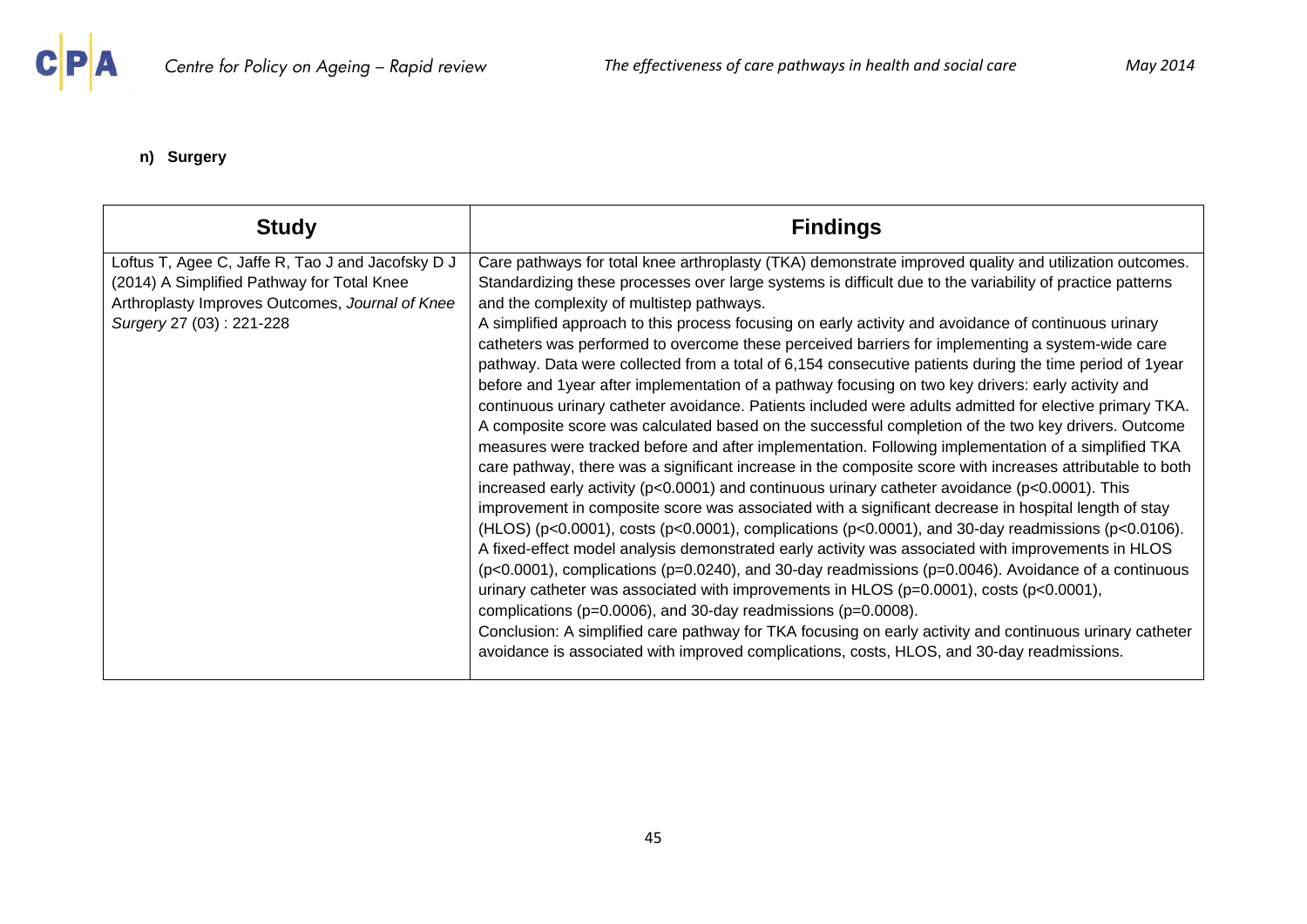<span id="page-45-0"></span>

## **References**

Age UK Cornwall & Isles of Scilly (2013) *People, Place, Purpose: Shaping services around people and communities through the Newquay Pathfinder*,

Allen D A, Gillen E and Rixson L J (2009) Systematic review of the effectiveness of integrated care pathways: what works, for whom, in what circumstances?, *International Journal of Evidence-based Healthcare* 7 (2) : 61-74

Allen D and Rixson L (2008) How has the impact of 'care pathway technologies' on service integration in stroke care been measured and what is the strength of the evidence to support their effectiveness in this respect?, *International Journal of Evidence Based Healthcare* 6 : 78-110

Allen D, Gillen E and Rixson L (2009) The effectiveness of integrated care pathways for adults and children in health care settings: a systematic review, *The JBI Database of Systematic Reviews and Implementation Reports* 7 (3)

Atwal A and Caldwell K (2002) Do multidisciplinary integrated care pathways improve interprofessional collaboration?, *Scandinavian Journal of Caring Sciences* 16 (4) : 360-367

Bandolier Forum (2003) *On Care Pathways*, http://www.medicine.ox.ac.uk/bandolier/Extraforbando/Forum2.pdf

Bierbaum M, Grad M O, Wulff H, Kewenig S and Schöffski O (2014) [Development and implementation of an integrated care pathway at the POLIKUM health centers using the example of anemia]., *Der Internist* 55 (4) : 470-477

Brett W and Schofield J (2002) Integrated care pathways for patients with complex needs., *Nursing Standard* 16 (46) : 36-40

Brown L, Tucker C and Domokos T (2003) Evaluating the impact of integrated health and social care teams on older people living in the community, *Health & Social Care in the Community* 11 (2) : 85-94

Bryson A and Browning J (1999) *Clinical audit and quality using integrated pathways of care. Report No.: CA96/01*, Edinburgh: CRAG, Clinical Resource and Audit

Campbell H, Hotchkiss R, Bradshaw N and Porteous M (1998) Integrated care pathways, *BMJ* 316 (133)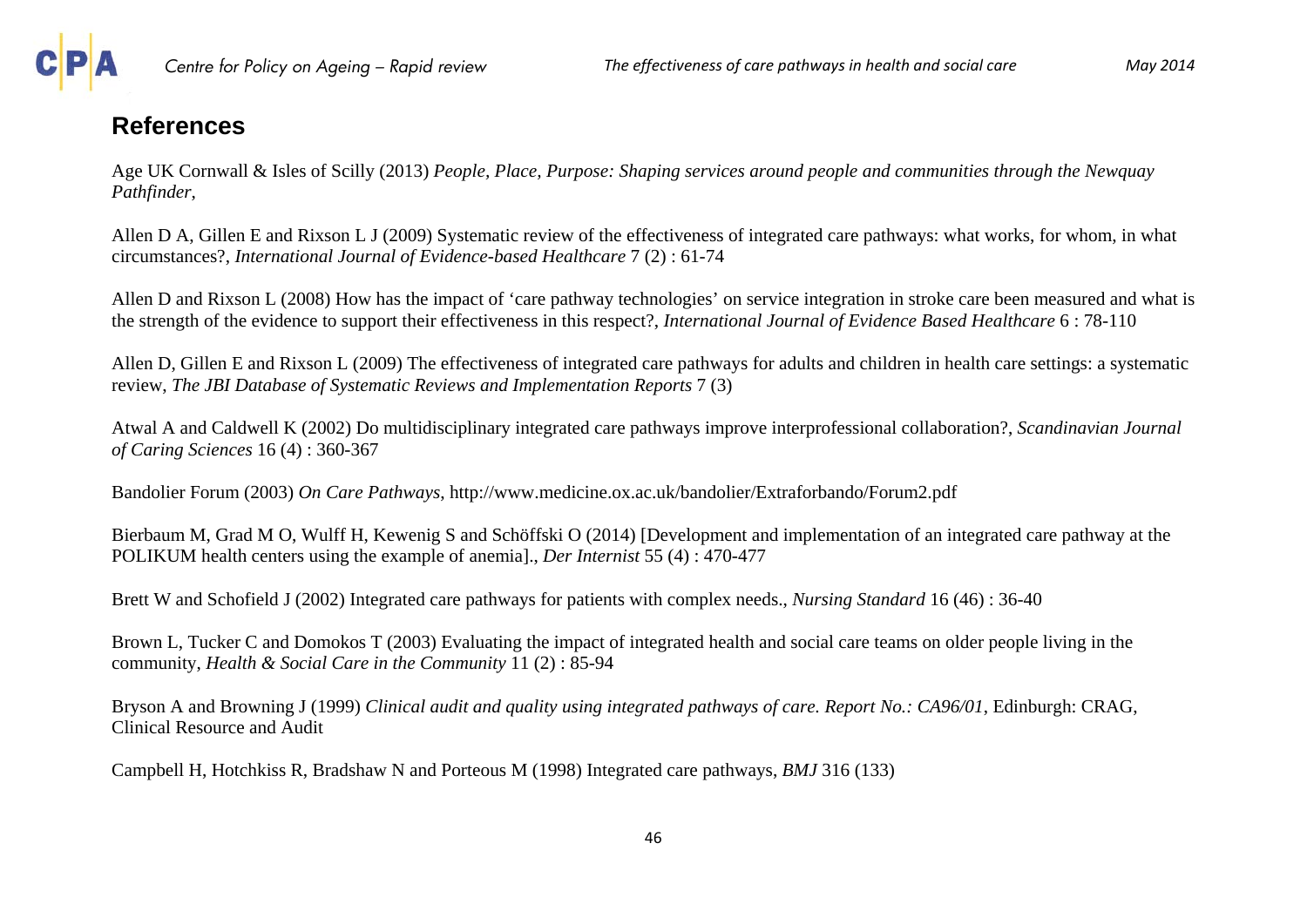

Chan R J and Webster J (2013) End-of-life care pathways for improving outcomes in caring for the dying, *Cochrane Database of Systematic Reviews Issue 11. Art. No: CD008006.*

Costantini M, Ottonelli S, Canavacci L, Pellegrini F, Beccaro M and the LCP Randomised Italian Cluster Trial Study Group (2011) The effectiveness of the Liverpool care pathway in improving end of life care for dying cancer patients in hospital. A cluster randomised trial, *BMC Health Services Research* 11 (13)

Croucher M (2005) An Evaluation of the Quality of Integrated Care Pathway Development in the UK National Health Service, *International Journal of Care Coordination* 9 (1) : 6-12

Dautremont J F, Rudmik L R, Yeung J, Asante T, Nakoneshny S C, Hoy M, Lui A, Chandarana S P, Matthews T W, Schrag C and Dort J C (2013) Cost-effectiveness analysis of a postoperative clinical care pathway in head and neck surgery with microvascular reconstruction, *Journal of Otolaryngology - Head and Neck Surgery* 42 (59)

Davis N, Sansom G, Jones S, Jenkins K, Roberts L, Doig-Evans D and Richards N (2005) *Integrated Care Pathways: A guide to good practice*, National Leadership and Innovation Agency for Healthcare; Asiantaeth Genedlaethol Arweiniad ac Arloesoldeb dros Ofal Iechyd

De Bleser L, Depreitere R, Waele K D, Vanhaecht K, Vlayen J and Sermeus W (2006) Defining pathways, *Journal of Nursing Management* 14  $(7): 553-563$ 

Dekkers A, Raijmakers N, Galesloot C and Heide A van der (2013) Liverpool Care Pathway: evaluation of a nationwide implementation program in the Netherlands, *European Journal of Palliative Car* : 172-173

Deneckere S, Euwema M, Van Herck P, Lodewijckx C, Panella M, Sermeus W and Vanhaecht K (2012) Care pathways lead to better teamwork: results of a systematic review, *Social Science and Medicine* 75 (2) : 264-268

Devapriam J, Alexander R, Gumber R, Pither J and Gangadharan S (2014) Impact of care pathway-based approach on outcomes in a specialist intellectual disability inpatient unit, *Journal of Intellectual Disabilities* May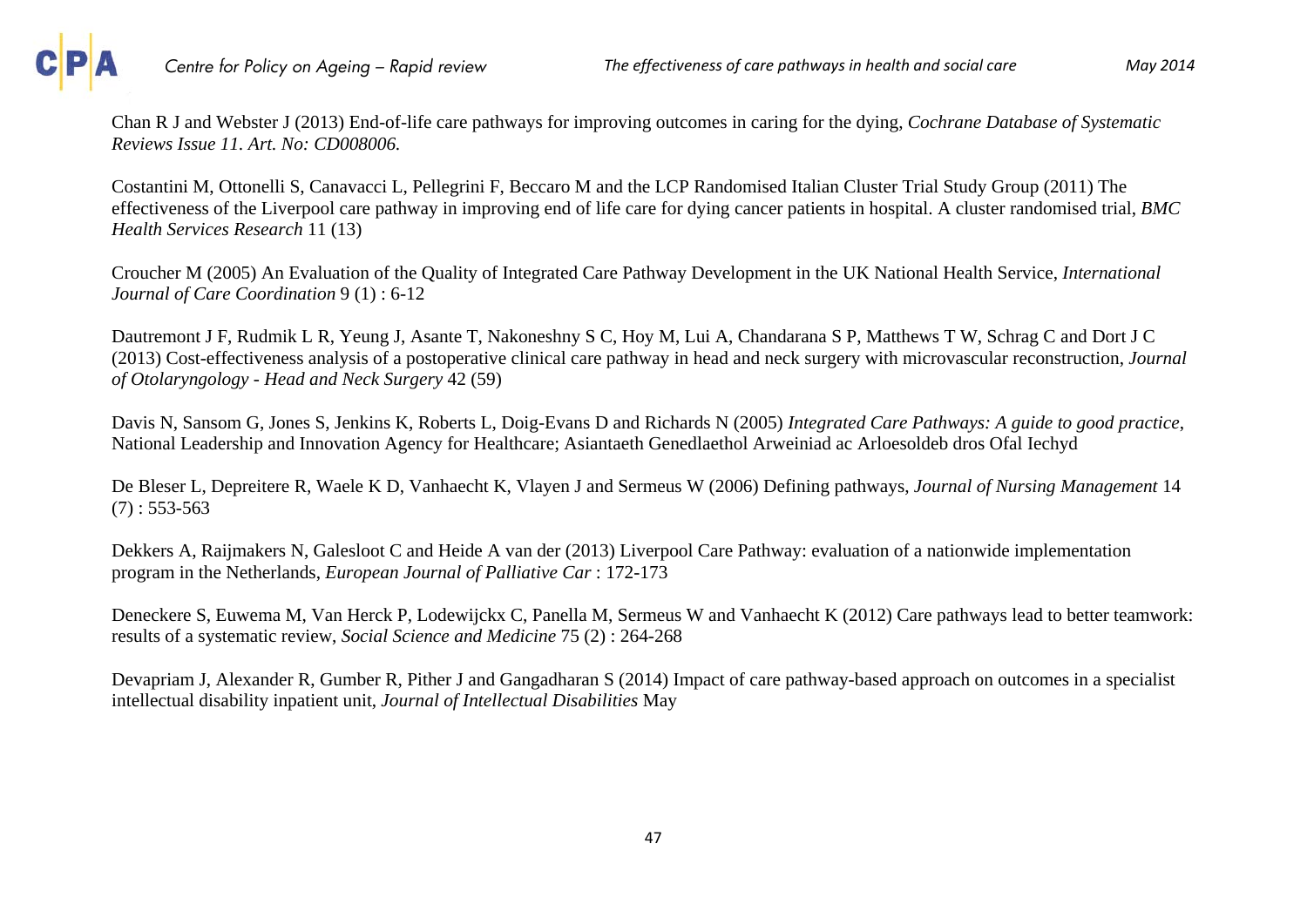

Devriese S, Lambert M L, Eyssen M, Van De Sande S, Poelmans J, Van Brabandt H, Sermeus W, Vlayen J and Ramaekers D (2005) Prospectief bepalen van de honoraria van ziekenhuisartsen op basis van klinische paden en guidelines: makkelijker gezegd dan gedaan [The use of clinical pathways and guidelines to determine physicians' hospital fees prospectively: easier said than done.], Belgian Healthcare Knowledge Centre (KCE) *KCE Reports, Volume 18A*

Dickinson R J and Kitney R I (2014) Information Driven Care Pathways and Procedures, *XIII Mediterranean Conference on Medical and Biological Engineering and Computing 2013 IFMBE Proceedings* 41 : 1322-1325

El Baz N, Middel B, Van Dijk J P, Oosterhof A, Boonstra P W and Reijneveld S A (2007) Are the outcomes of clinical pathways evidencebased? A critical appraisal of clinical pathway evaluation research, *Journal of Evaluation in Clinical Practice* 13 : 920-929

Every N R, Hochman J, Becker R, Kopecky S and Cannon C P (2000) Critical Pathways: a Review, *Circulation* 101 (4) : 461-465

Hindle D and Yazbeck A M (2005) Clinical pathways in 17 European Union countries: a purposive survey, *Australian Health Review* 29 (1) : 94-104

Hindle D, Dowdeswell B and Yasbeck A M (2004) *Report of a survey of clinical pathways and strategic asset planning in 17 EU countries*, EU Health

Hunter B and Segrott J (2008) Re-mapping client journeys and professional identities: A review of the literature on clinical pathways., *International Journal of Nursing Studies* 45 (4) : 608-625

Ilott I, Booth A, Rick J and Patterson M (2010) How do nurses, midwives and health visitors contribute to protocol-based care? A synthesis of the UK literature, *International Journal of Nursing Studies* 47 (6) : 770-780

The Institute of Public Care for Oxfordshire County Council (2010) *Care Pathway Study for Older People admitted to Care*,

Integrated Care Pathway Users Scotland (ICPUS) (2007) *A Workbook for People Starting to Develop Integrated Care Pathways*,

Jones D A (2012) *Comment on the Liverpool Care Pathway (2012)*, Anscombe Bioethics Centre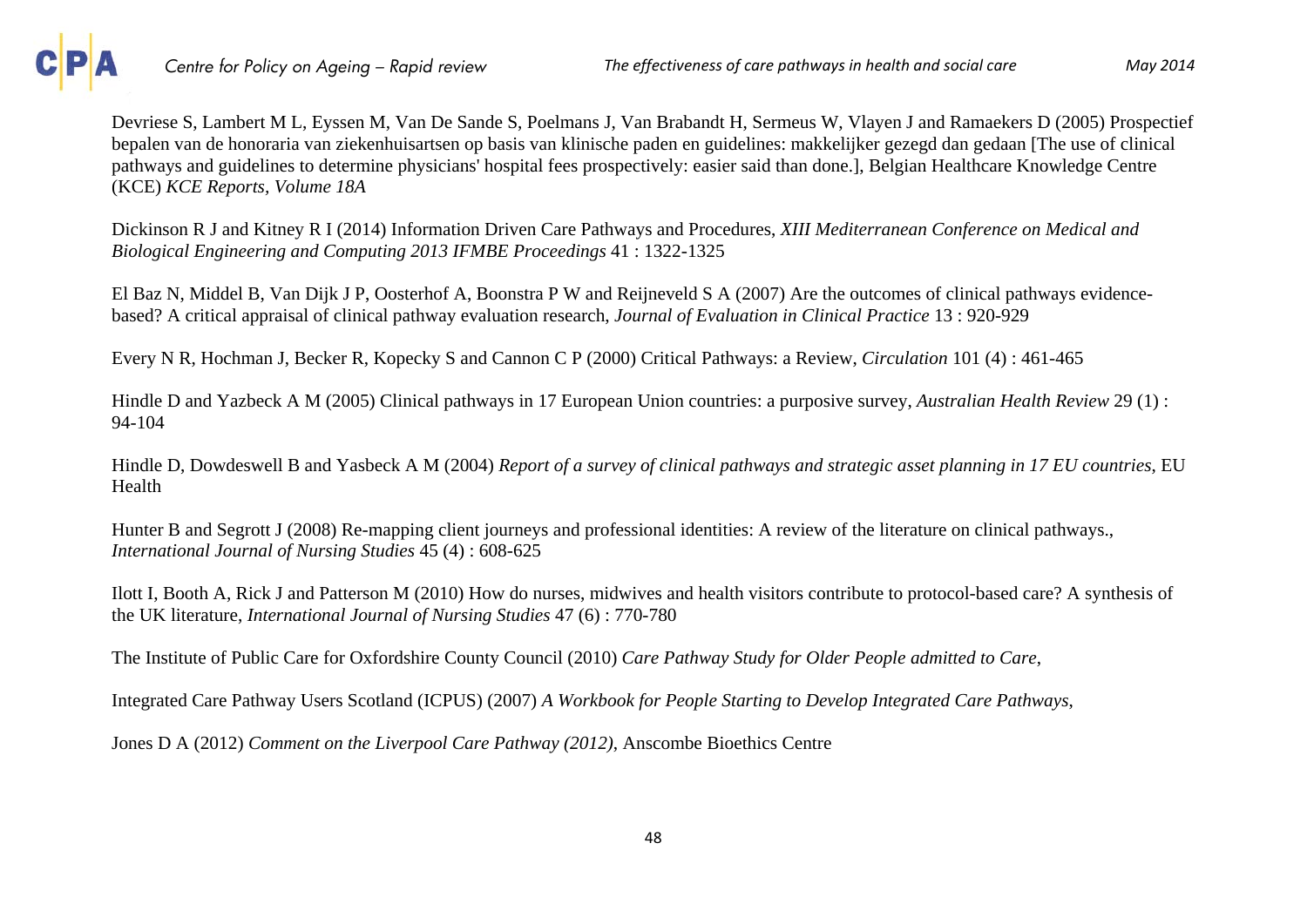

Kul S, Barbieri A, Milan E, Montag I, Vanhaecht K and Panella M (2012) *Effects of care pathways on the in-hospital treatment of heart failure: a systematic review*, 12 (81)

Kul S, Vanhaecht K, Savas E, Öztürk Z A, Parker R A and Panella M (2013) Modeling of in-hospital treatment outcomes for elderly patients with heart failure: Care pathway versus usual care, *European Geriatric Medicine* 4 (2) : 86-90

Kwan J, Hand P, Dennis M and Sandercock P (2004) Effects of introducing an integrated care pathway in an acute stroke unit, *Age and Ageing* 33 (4) : 362-367

Loftus T, Agee C, Jaffe R, Tao J and Jacofsky D J (2014) A Simplified Pathway for Total Knee Arthroplasty Improves Outcomes, *Journal of Knee Surgery* 27 (03) : 221-228

Mad P, Johansson T, Guba B and Wild C (2008) *Clinical pathways: systematic review of outcome parameters and effectiveness [German with English summary).*, Vienna: Ludwig Boltzmann Institut fuer Health Technology Assessment (LBIHTA)

Mars A P J E (2012) *Tailored implementation strategy for the intervention Liverpool Care Pathway for the Dying*, Faculty of Medicine Theses, University Of Utrecht

Neuberger Baroness J (chair), Guthrie Lord C, Aaronovitch D, Hameed Lord K, Bonser T, Harries of Pentregarth Prof Lord, Charlesworth-Smith D, Jackson Prof E, Cox Dr D and Waller S (2013) *More Care, Less Pathway: A review of the Liverpool Care Pathway*,

Olsson L E, Hansson E, Ekman I and Karlsson J (2009) A cost-effectiveness study of a patient-centred integrated care pathway, *Journal of Advanced Nursing* 65 (8) : 1626-1635

Pearce M (2011) *Guide to Carrying Out Clinical Audits on the Implementation of Care Pathways*, Healthcare Quality Quest

Pretty I A, Ellwood R P, Lo E C M, MacEntee M I, Müller F, Rooney E, Thomson W M, Van der Putten G-J, Ghezzi E M, Walls A and Wolff M S (2014) The Seattle Care Pathway for securing oral health in older patients, *Gerodontology Special Issue: Developing Pathways for Oral Care in Elders* 31 (S1) : 77-87

Renholm M, Leino-Kilpi H and Suominen T (2002) Critical pathways. A systematic review, *Journal of Nursing Administration* 32 (4) : 196-202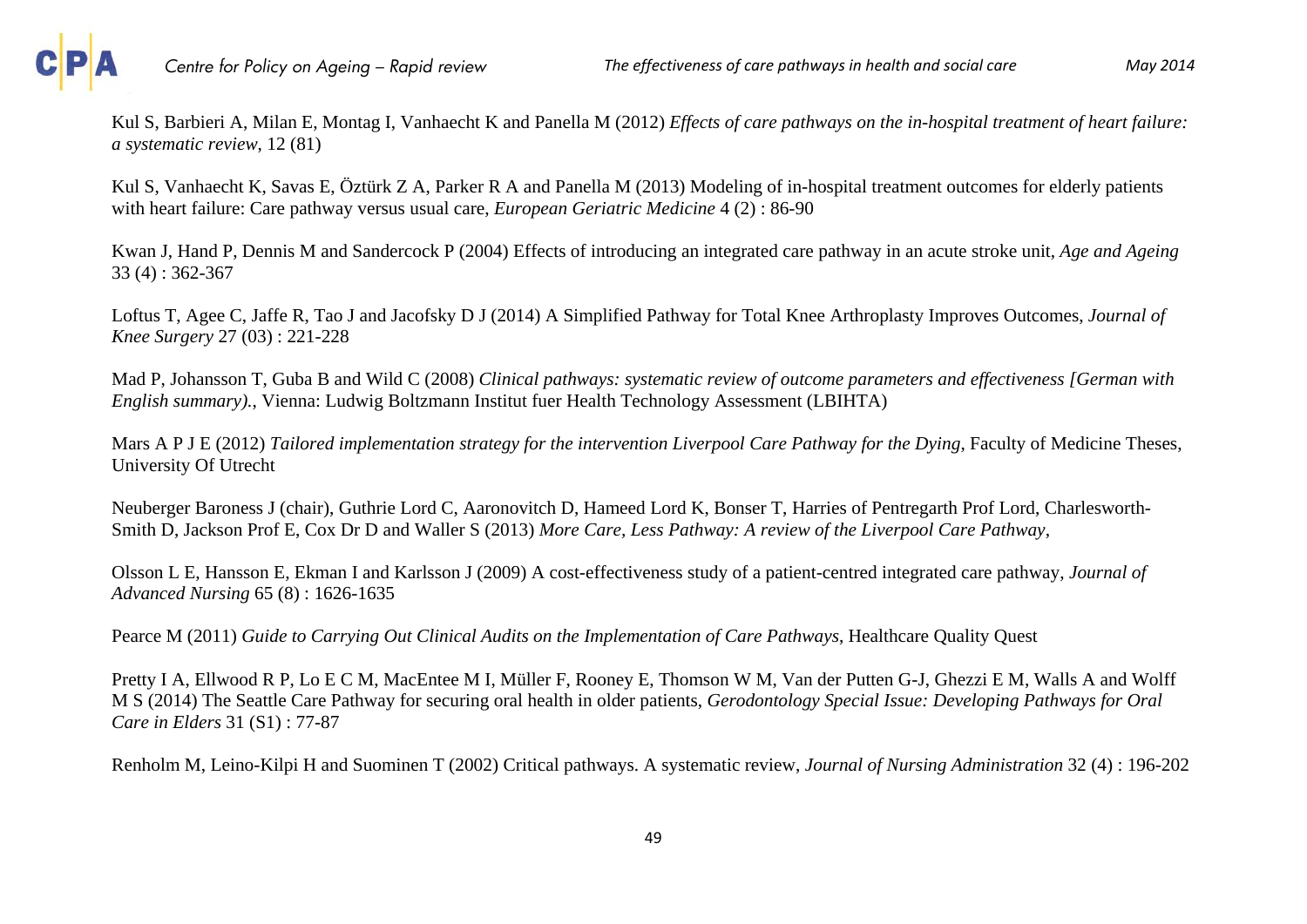

Rigby L, Hannah J, Haworth K, Molloy L and Scutts K (2007) An audit of an integrated care pathways for a crisis resolution/home treatment team., *The British Journal of Occupational Therapy* 70 (12) : 527-533

Roberts H C, Pickering R M, Onslow E, Clancy M, Powell J, Roberts A, Hughes K, Coulson D and Bray J (2004) The effectiveness of implementing a care pathway for femoral neck fracture in older people: a prospective controlled before and after study, *Age and Ageing* 33 (2) : 178-184

Rooney E (2014) Developing care pathways – lessons from the Steele Review implementation in England, *Gerodontology* 31 (S1) : 52-59

Rotter T, Kinsman L, James E L, Machotta A, Gothe H, Willis J, Snow P and Kugler J (2010) Clinical pathways: effects on professional practice, patient outcomes, length of stay and hospital costs, *Cochrane Database of Systematic Reviews* Reviews 2010 (3)

Rotter T, Kinsman L, James E L, Machotta A, Gothe H, Willis J, Snow P and Kugler J (2010) *Clinical pathways in hospitals*, Cochran Summaries: http://summaries.cochrane.org/CD006632/clinical-pathways-in-hospitals.

Rotter T, Kinsman L, Machotta A, Zhao F L, van der Weijden T, Ronellenfitsch U and Scott S D (2013) *Clinical pathways for primary care: effects on professional practice, patient outcomes, and costs (Protocol)*, The Cochrane Collaboration. Published by JohnWiley & Sons, Ltd.

Sermeus W, De Bleser L, Depreitere R, De Waele K, Vanhaecht K and Vlayen J (2005) An introduction to clinical pathways. In: *Devriese S, Lambert M L, Eyssen M, Van De Sande S, Poelmans J, Van Brabandt H et al (eds), The use of clinical pathways*,

Sulch D, Evans A, Melbourn A and Kalra L (2002) Does an integrated care pathway improve processes of care in stroke rehabilitation? A randomized controlled trial, *Age and Ageing* 31 (3) : 175-179

Sulch D, Perez I, Melbourn A and Kalra L (2000) Randomized Controlled Trial of Integrated (Managed) Care Pathway for Stroke Rehabilitation, *Stroke* 33 : 1929-1934

Van Herck P, Vanhaecht K and Sermeus W (2004) Effects of Clinical Pathways: do they work?, *Journal of Integrated Care Pathways* 8 : 95-105

Vanhaecht K, Bollmann M, Bower K, Gallagher C, Gardini A, Guezo J, Jansen U, Massoud R, Moody K, Sermeus W, Van Zelm R, Whittle C, Yazbeck A-M, Zander K and Panella M (2006) Prevalence and use of clinical pathways in 23 countries – an international survey by the European Pathway Association, *Journal of Integrated Care Pathways* 10 : 28-34